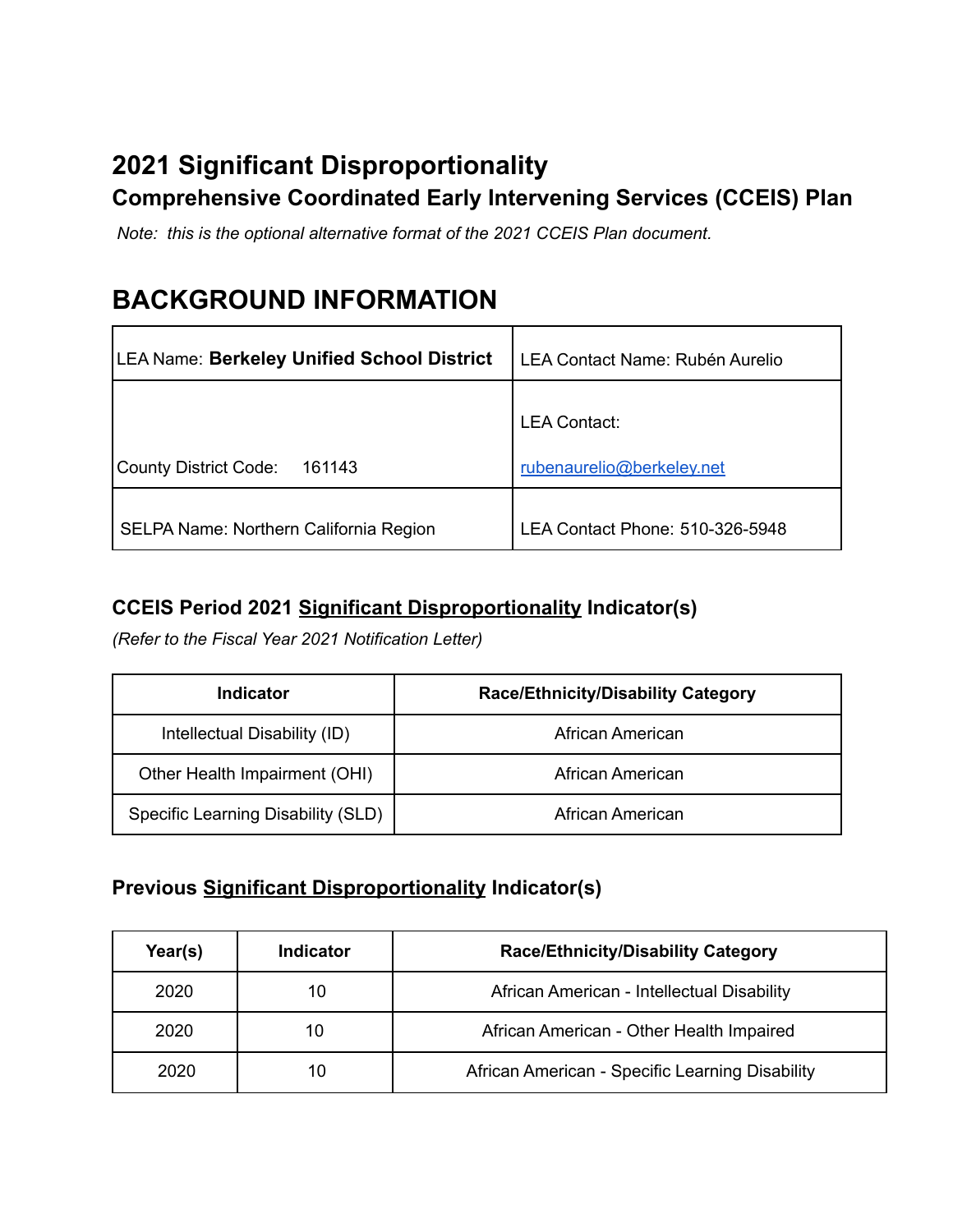| 2020 |  | African American--Overall |
|------|--|---------------------------|
|------|--|---------------------------|

# **DESCRIBE THE PLAN DEVELOPMENT ACTIVITIES FOR CCEIS**

# **PHASE ONE: GETTING STARTED**

## **1.1 Identify Leadership Team**

List members' names, emails, titles/roles, and responsibilities related to the CCEIS Plan.

| <b>Member</b><br><b>Name</b>    | <b>Email</b>                            | <b>Title/Role</b>                                                         | <b>Member's Responsibility for</b><br>Development, Implementation,<br>and Monitoring of CCEIS Plan                                                                                                                     |
|---------------------------------|-----------------------------------------|---------------------------------------------------------------------------|------------------------------------------------------------------------------------------------------------------------------------------------------------------------------------------------------------------------|
| <b>Brent</b><br><b>Stephens</b> | brentstephens@berkeley.net              | Superintende<br>nt                                                        | Signs off on the CCEIS plan and<br>certifier of all assurances.<br>Decision maker, oversee the<br>completion of the CCEIS plan.<br>Monitors implementation and<br>ensures accountability.                              |
| Ruben<br>Aurelio                | rubenaurelio@berkeley.net               | Associate<br>Superintende<br>ntEducational<br><b>Services</b>             | Decision maker, oversee the<br>completion of the CCEIS plan.<br>Monitors implementation and<br>ensures accountability.                                                                                                 |
| Samantha<br>Tobias-<br>Espinosa | samanthatobiasespinosa@berkel<br>ev.net | Assistant<br>Superintende<br>ntHuman<br><b>Resources</b>                  | Decision maker, oversee the<br>completion of the CCEIS plan.<br>Monitors implementation and<br>ensure accountability                                                                                                   |
| Pauline<br>Follansbee           | paulinefollansbee@berkeley.net          | Assistant<br>Superintende<br>nt Business<br>and Fiscal<br><b>Services</b> | Responsible for the direct<br>oversight of the Budget &<br>Finance department including<br>accounts payable, CCEIS budget<br>set up, accounts receivable,<br>budget control, and payroll<br>functions of the District. |
| Shawn<br>Mansager               | shawnmansager@berkeley.net              | Executive<br>Director of                                                  | Decision maker, oversee the<br>completion of the CCEIS                                                                                                                                                                 |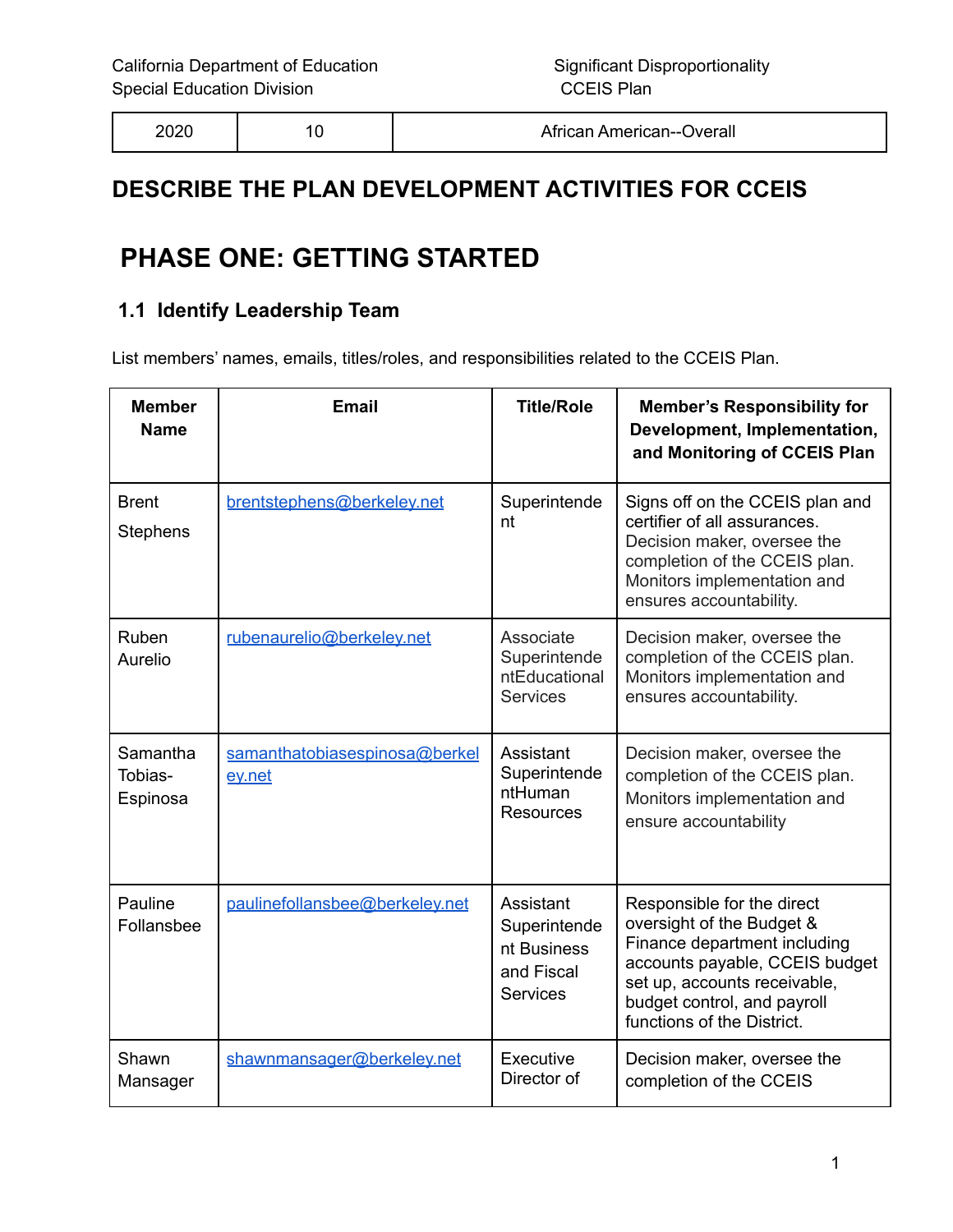|                                     |                              | Special<br>Education                                                          | plan, progress and budget<br>reporting, facilitation of meetings<br>and plan, monitoring<br>implementation.                                                                                                                                                                                                                               |  |
|-------------------------------------|------------------------------|-------------------------------------------------------------------------------|-------------------------------------------------------------------------------------------------------------------------------------------------------------------------------------------------------------------------------------------------------------------------------------------------------------------------------------------|--|
| Debbie<br>Dean                      | debbiedean@berkeley.net      | Director of<br>K-8 Schools                                                    | Support the completion of the<br>CCEIS plan, provide<br>input/feedback and<br>implementation of CCEIS plan,<br>assist with progress, and monitor<br>data points for the target group,<br>specifically in the areas of<br>attendance and targeted<br>interventions for Low Income<br>Students and ensure<br>accountability for Elementary. |  |
| Liza<br>Estupin                     | lizaestupin@berkeley.net     | Director of<br>Federal and<br><b>State Project</b>                            | Decision maker, oversee the<br>completion of the CCEIS plan,<br>progress and budget reporting,<br>facilitation of meetings and plan,<br>monitoring implementation.<br>Ensures that all special programs<br>are aligned with District goals and<br>outcomes.                                                                               |  |
| Position<br>Currently<br>not Filled |                              | Director of<br>Equity,<br>Achievement<br>and<br>Belonging                     | Decision maker, oversee the<br>completion of the CCEIS plan,<br>progress and budget reporting,<br>facilitation of meetings and plan,<br>monitoring implementation.<br>Ensures that "family voice" is a<br>component in decisions relating<br>to strategies and interventions to<br>improve outcomes for students.                         |  |
| <b>Ruth Steele</b>                  | ruthsteelebrown@berkeley.net | <b>Director</b><br>(Berkeley<br>Research,<br>Evaluation<br>and<br>Assessment) | Provide input/feedback and<br>implementation of CCEIS plan,<br>assist with the collection of data<br>points for CCEIS plan and<br>progress reports Supports with<br>analysis of data.                                                                                                                                                     |  |
| Dr. Phillip<br>Shelley              | phillipshelley@berkeley.net  | Director of<br><b>Student</b><br><b>Services</b>                              | Support the completion of the<br><b>CCEIS Plan, provide</b><br>input/feedback and<br>implementation of CCEIS plan,<br>assist with progress, and monitor<br>data points for the target group,                                                                                                                                              |  |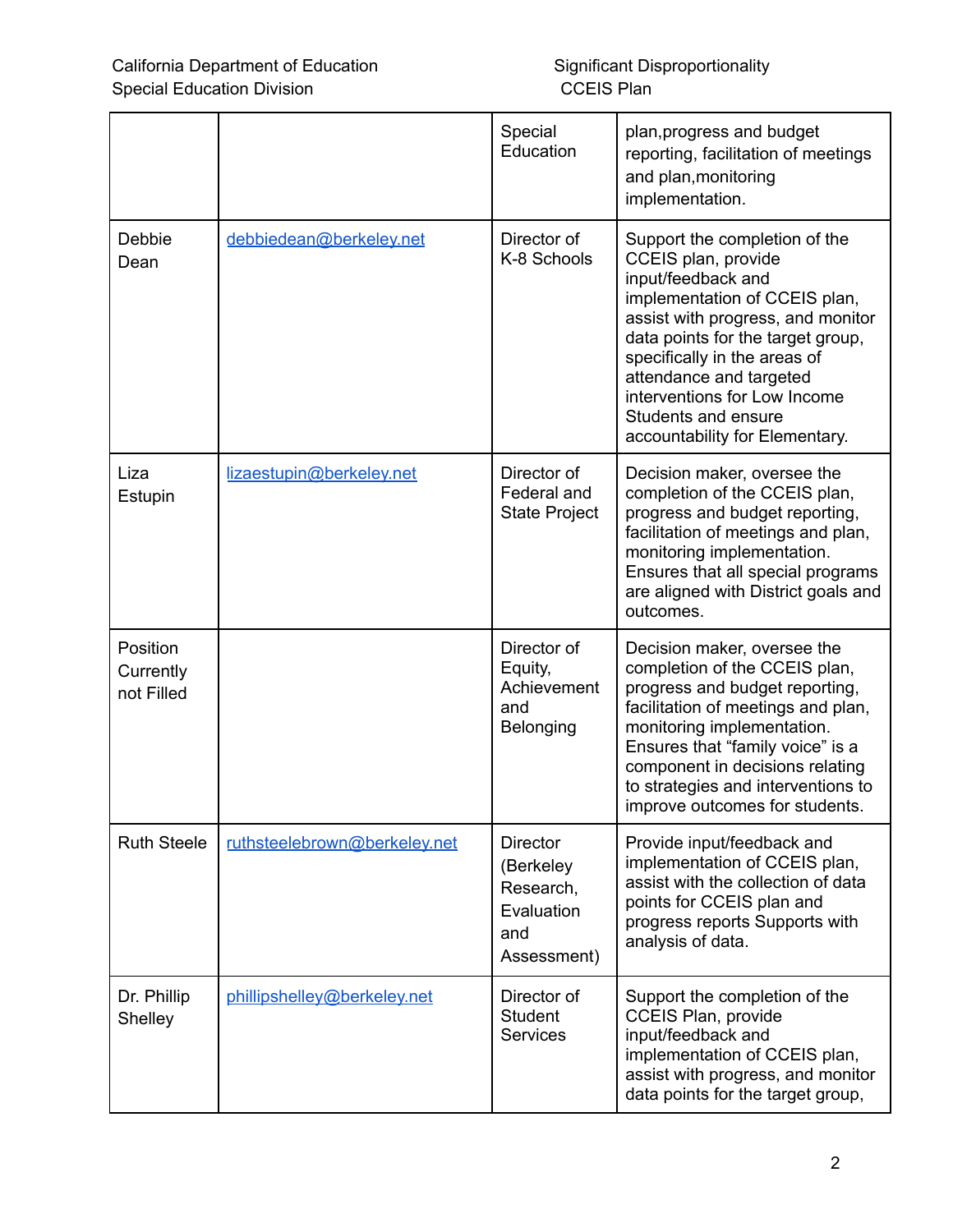|  |  | specifically in areas of discipline<br>and ensure accountability (SST |
|--|--|-----------------------------------------------------------------------|
|  |  | process, Section 504 adherence).                                      |

Do the members of this team have decision-making authority? What is the process for LEA approval of this CCEIS plan? Is this leadership team authorized to make decisions around the implementation of the CCEIS plan? If not, how will the decisions be made?

Yes, the Berkeley Unified School District's (BUSD) Leadership Team members are involved in the creation of the Comprehensive Coordinated Early Intervening Services (CCEIS) Plan and responsible for its execution. The CCEIS Plan is jointly developed, based on analysis of quantitative and qualitative data gathered through interviews with members of various role groups in Focus Groups. As the CCEIS Plan is evolving, the Leadership Group reviews and analyzes the data; identifies potential root causes and presents them to the Educational Partners Group for approval. Leadership members help determine the measurable outcomes and associated activities, and have input into the criteria used in the selection of the Target Group of students. Upon completion, the entire CCEIS Plan is reviewed by the Leadership Team before it is presented to, and approved by the Board of Trustees, and then sent to the California Department of Education.

# **1.2 Identify Educational Partners**

List members' names, roles, and CCEIS related responsibilities. Describe each group members' active involvement in developing, implementing, and evaluating the CCEIS Plan.

| Role                                                 | <b>Member Name(s)</b> | <b>CCEIS Plan Responsibilities for</b><br>Development, Implementation and<br><b>Monitoring of the CCEIS Plan</b>                                                                            |
|------------------------------------------------------|-----------------------|---------------------------------------------------------------------------------------------------------------------------------------------------------------------------------------------|
| Superintendent                                       | <b>Brent Stephens</b> | Review and approved the CCEIS plan and<br>certifier of all assurances. Decision maker,<br>oversee the completion of the CCEIS plan.<br>Monitor implementation and ensure<br>accountability. |
| Associate<br>Superintendent                          | Ruben Aurelio         | Decision maker, oversee the completion of the<br>CCEIS plan. Monitor implementation and<br>ensure accountability.                                                                           |
| <b>Executive Director</b><br>of Special<br>Education | Shawn Mansager        | Decision maker, oversee the completion of the<br>CCEIS plan, progress and budget reporting,<br>facilitation of meetings and plan, monitoring<br>implementation                              |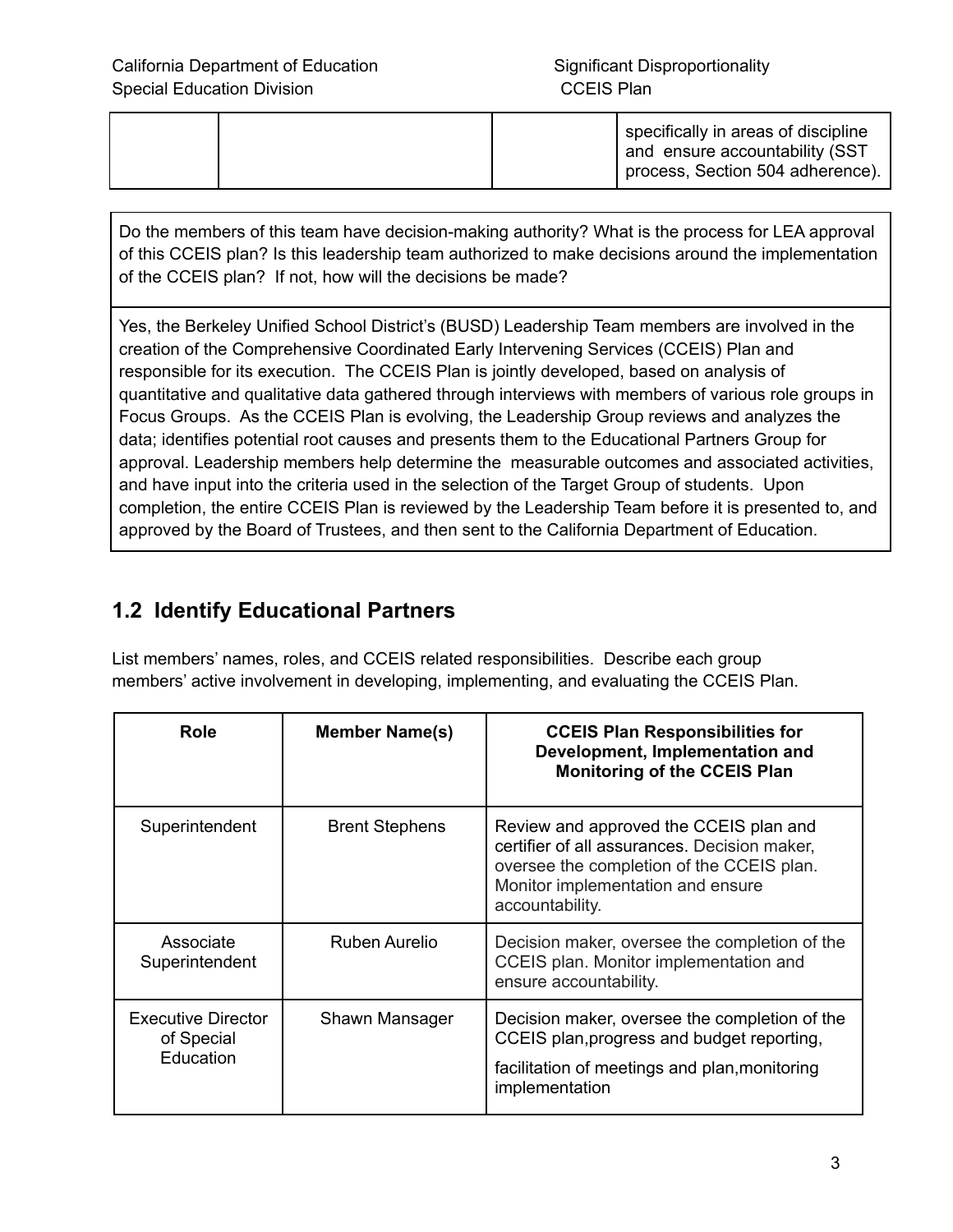| Director of K-8<br>Schools                                            | Debbie Dean                                               | Support the completion of the CCEIS plan,<br>provide input/feedback and implementation of<br>CCEIS plan, assist with progress, and monitor<br>data points for the target group, specifically in<br>the areas of attendance and targeted<br>interventions for Low Income Students and<br>ensure accountability. |
|-----------------------------------------------------------------------|-----------------------------------------------------------|----------------------------------------------------------------------------------------------------------------------------------------------------------------------------------------------------------------------------------------------------------------------------------------------------------------|
| Dr. Phillip Shelley                                                   | Director of Student<br><b>Services</b>                    | Support the completion of the CCEIS Plan,<br>provide input/feedback and implementation of<br>CCEIS plan, assist with progress, and monitor<br>data points for the target group, specifically in<br>areas of discipline and ensure accountability<br>(SST process, Section 504 adherence)                       |
| Cheryl Hazell-Small                                                   | <b>Special Education</b><br>Administration,<br>Consultant | Provide feedback for root causes and district<br>priorities                                                                                                                                                                                                                                                    |
| Dr. Mildred Browne                                                    | <b>Technical Assistant</b><br>Facilitator                 | Provided input/feedback in the writing of the<br>2021 Plan. This included assisting with data<br>identification and identification of the root<br>causes.                                                                                                                                                      |
| Consultant<br>Dr. Mary Bacon                                          |                                                           | Provided input/feedback in the writing of the<br>2021 Plan. This included assisting with data<br>identification and identification of the root<br>causes. Completed Equity Walks at 5 Vision<br>Site.                                                                                                          |
| <b>SELPA Director</b>                                                 | <b>Katy Babcock</b>                                       | Provide SELPA perspective and resources                                                                                                                                                                                                                                                                        |
| Director of<br>Assessment                                             | <b>Ruth Steele-Brown</b>                                  | Assist with the collection of data points for<br><b>CCEIS plan and progress reports Supports</b><br>with analysis of data                                                                                                                                                                                      |
| Appropriate Grade<br><b>Level General</b><br><b>Education Teacher</b> | <b>Catherine Erwin</b>                                    | Provide general education teacher perspective<br>and feedback on root causes and district<br>priorities                                                                                                                                                                                                        |
| Appropriate Grade<br><b>Level Special</b><br><b>Education Teacher</b> | Karen Sukenic                                             | Provide special education teacher perspective<br>and feedback on root causes and district<br>priorities                                                                                                                                                                                                        |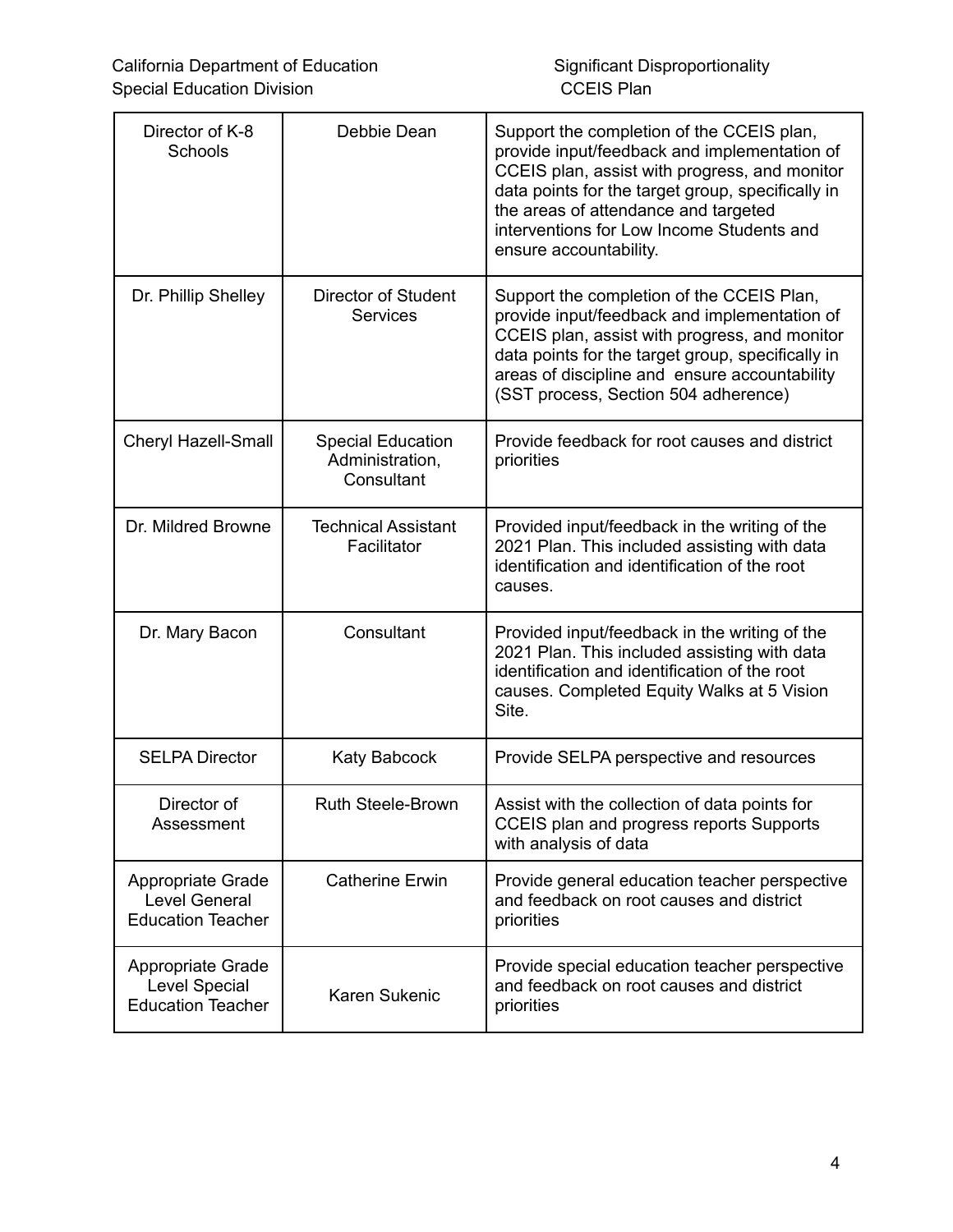| <b>BUSD Family</b><br>Liaison/Parent                                      | <b>Carol Perez</b>      | Provide parent perspective and feedback on<br>root causes and district priorities    |
|---------------------------------------------------------------------------|-------------------------|--------------------------------------------------------------------------------------|
| Parent (diverse<br>representation, not<br>district employee/s)            | La'Shonda Hill          | Provide parent perspective and feedback on<br>root causes and district priorities    |
| Parent (diverse<br>representation, not<br>district employee/s)            | <b>Vicki Davis</b>      | Provide parent perspective and feedback on<br>root causes and district priorities    |
| <b>BUSD Family</b><br>Liaison                                             | Nabatah Ahmed           | Provide parent perspective and feedback on<br>root causes and district priorities    |
| Parent (diverse<br>representation, not<br>district employee/s)            | <b>Lindsay Williams</b> | Provide parent perspective and feedback on<br>root causes and district priorities    |
| Parent (diverse<br>representation, not<br>district employee/s)            | Natasha Sandeford       | Provide parent perspective and feedback on<br>root causes and district priorities    |
| Parent (diverse<br>representation, not<br>district employee/s)            | Karla Bryant/Parent     | Provide parent perspective and feedback on<br>root causes and district priorities    |
| Community<br>Representative<br>(DREDF)                                    | <b>Cheryl Theis</b>     | Provide community perspective and feedback<br>on root causes and district priorities |
| Community<br>Representative/<br>Manager Berkeley<br><b>Vision Manager</b> | Nina Goldman            | Provide community perspective and feedback<br>on root causes and district priorities |
| Elementary<br>Principal                                                   | Katia Hazen             | Provide principal perspective and input on root<br>causes and district priorities    |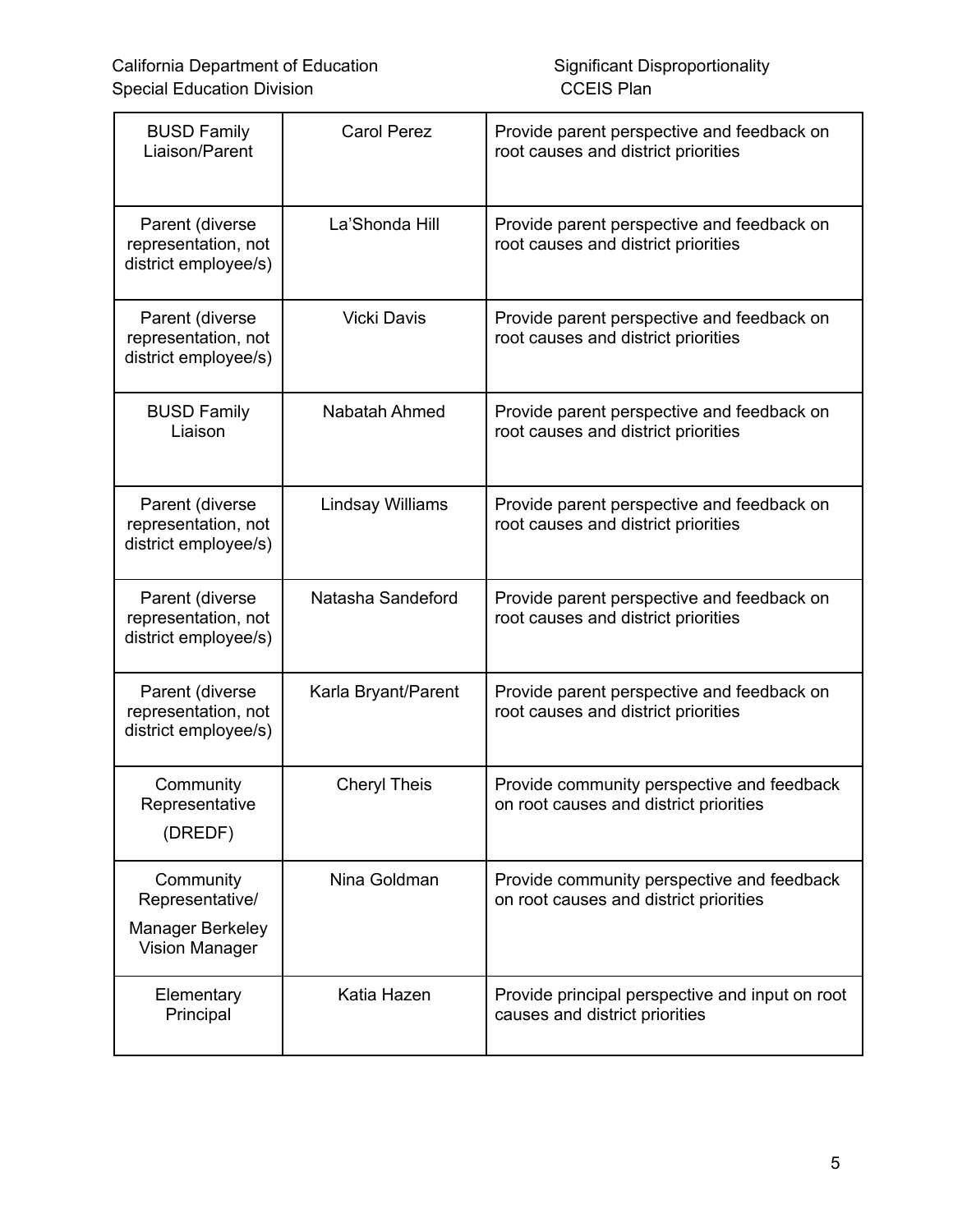| Middle School Site<br>Level<br>Administrator | Paco Furlan       | Provide site level administrator perspective and<br>input on root causes and district priorities         |
|----------------------------------------------|-------------------|----------------------------------------------------------------------------------------------------------|
| Early Childhood<br>Principal                 | Maria Carriedo    | Provide early childhood education perspective<br>and feedback for root causes and district<br>priorities |
| Elementary<br>Principal                      | Alex Hunt         | Provide site level administrator perspective and<br>input on root causes and district priorities         |
| Elementary<br>Principal                      | Rene Molina       | Provide site level administrator perspective and<br>input on root causes and district priorities         |
| Elementary<br>Principal                      | <b>Beth Rhine</b> | Provide site level administrator perspective and<br>input on root causes and district priorities         |
| <b>Fiscal Services</b><br>Representative     | Jinying Ma        | Provide fiscal services perspective and input<br>on root causes and district priorities                  |

#### Provide:

- · the dates the Education Partners met.
- a summary of the work completed by the Education Partners
- a description of how the Leadership Team engaged with the Educational Partners.
- · a link to presentations, agendas, minutes, attendance records (as appropriate)

The Educational Partners group is composed of a broad range of district and community representatives, each of whom brings a unique perspective to the discussion of significant disproportionality. The group supports the district in developing a shared understanding of the CCEIS Program Improvement Process and provides feedback on how well the district is doing in addressing significant disproportionality. Responsibilities include reviewing the quantitative and qualitative data, contributing to determining and prioritizing root causes; brainstorming strategies, as well as reviewing and approving the CCEIS plan prior to review by the superintendent and the Board. The Educational Partners met on March 3rd and March 17th to provide feedback on the root causes and activities.

The Leadership Team is composed of district and site decision-makers who occupy key leadership in the district and have responsibility for making final decisions related to program implementation about this and other district initiatives. The Team includes the Superintendent,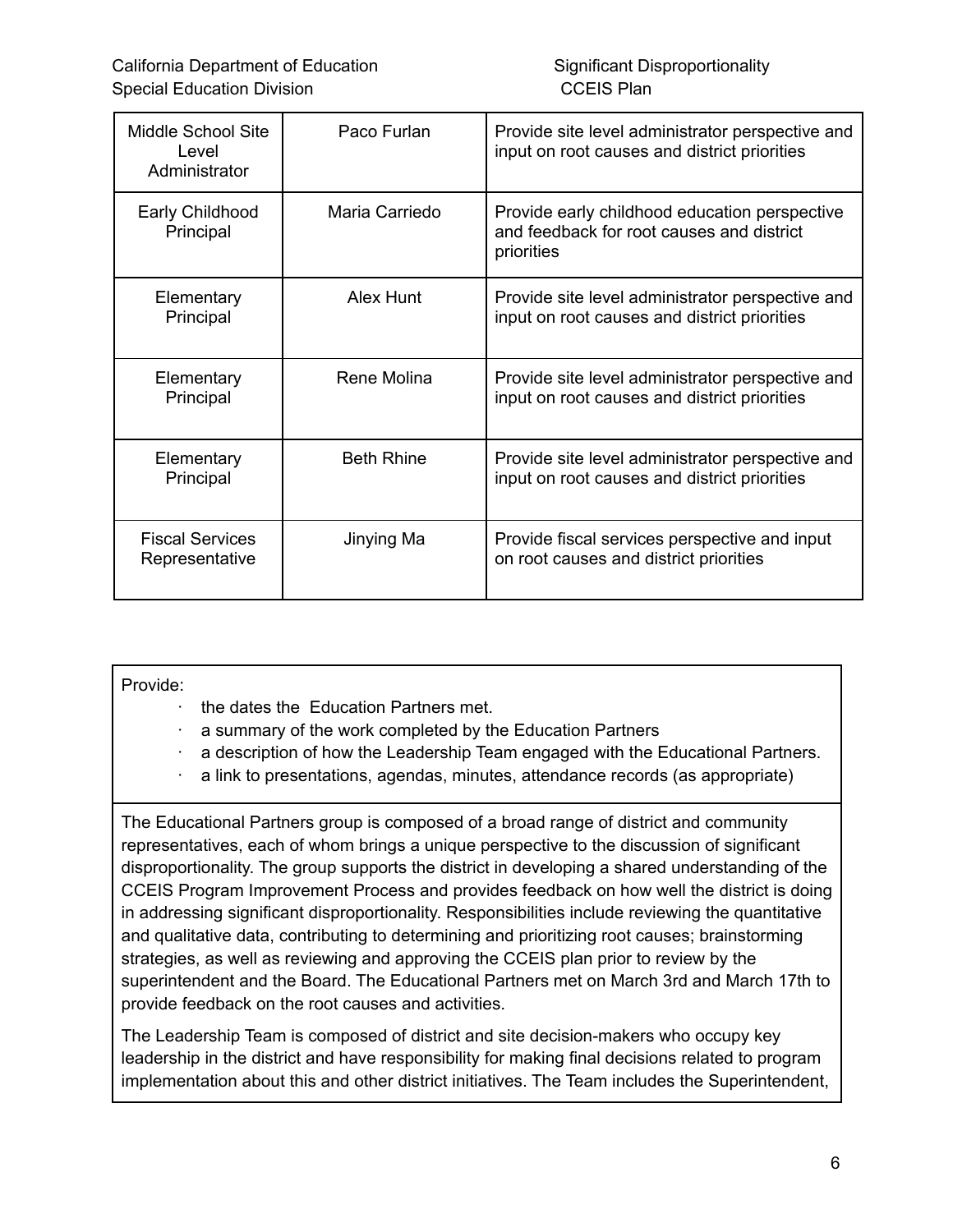district office personnel and site leadership, representing both special education and general education. The purpose of the Leadership Team is to oversee the LEA's Significant Disproportionality Comprehensive Coordinated Early Intervening Services (CCEIS) program improvement process. The Leadership Team oversees the work of the Core Implementation Team and makes final decisions about the program's direction.

The Leadership team met prior to the stakeholder meeting. Each prior Leadership meeting reviewed, discussed and approved the data/information that would be going to the Educational Partners meeting. The Leadership Team met on Thursday, December 16, 2021, January 20th, 2022, January 25th, 2022, March 19th, 2022, and March 22nd, 2022 to discuss root causes and activities.

## **1.3 Contact the State Performance Plan Technical Assistance Project (SPP-TAP) at the Napa County Office of Education (NCOE) and CDE FMTA Consultant.**

Indicate how have you engaged with the CDE and SPP-TAP to understand and support the development of the CCEIS Plan:

X Accessing information via the SPP-TAP Website

X Meeting with CDE FMTA Consultant

X Meeting with SPP-TAP staff

X Participating in virtual Community of Practice (CoP) meetings

\_\_\_Attending Introduction to Significant Disproportionality Webinar Series (NEW LEAs)

Attending Significant Disproportionality for Continuing Local Educational Agencies **Webinar** 

Attending Workshops A and B (NEW LEAs)

X Participating in Consultations with CDE FMTA Consultant

 $\blacksquare$  Other:

# **1.4 Choose Technical Assistance (TA) Facilitator(s)**

Name the TA Facilitator(s) and describe current and anticipated services. **LEAs must submit a copy of the contract or MOU for each TA facilitator.** To use a non-SPP-TAP TA facilitator, the LEAs must supply a copy of the TA facilitator's resume and obtain written permission from the CDE by completing the Proposed TA Facilitator Eligibility Form located on the [CCEIS](https://padlet.com/spptap/clx6r968cm5949jx) Padlet.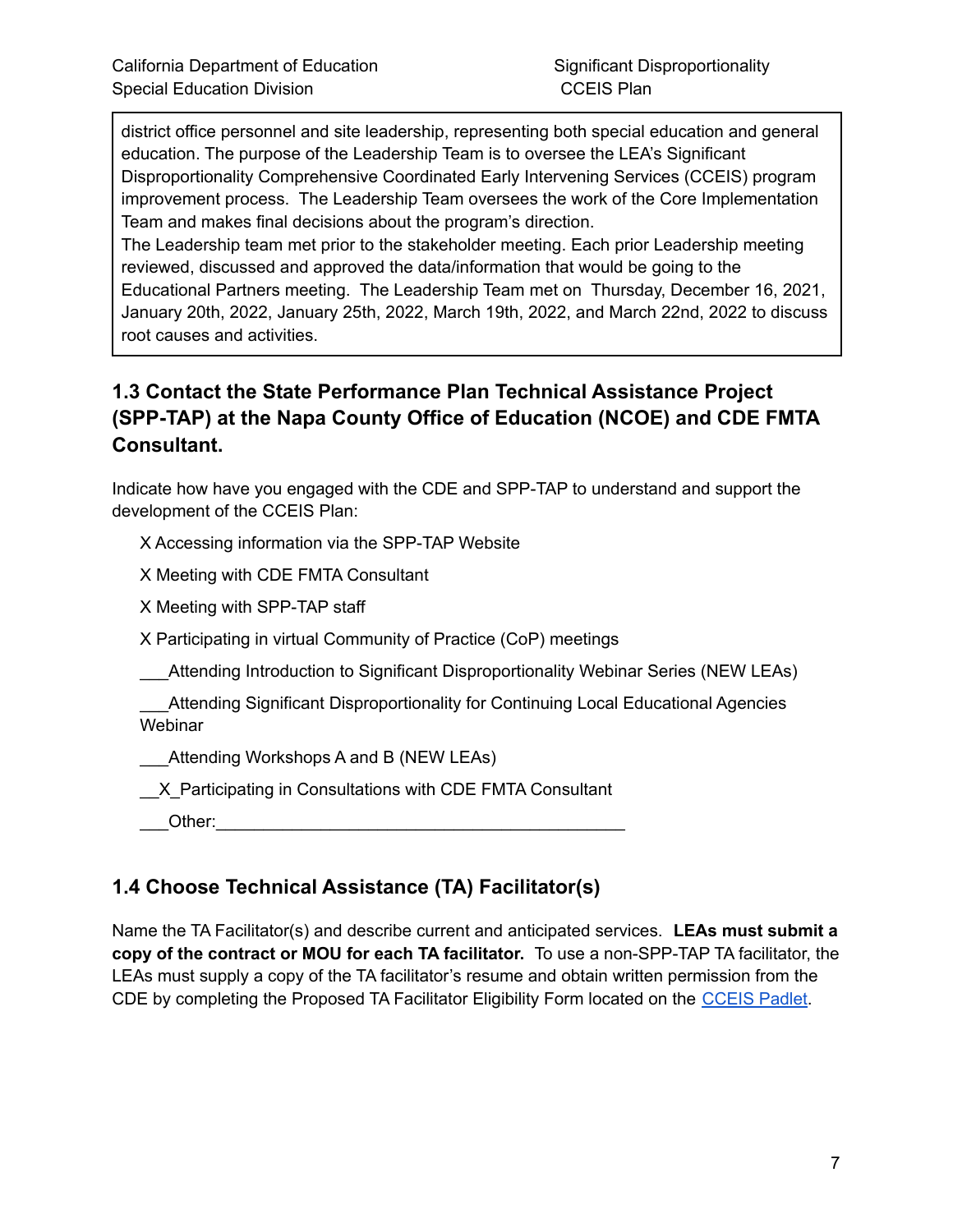TA Facilitator Name: Dr. Mildred Browne

List how many hours of service the TA Facilitator has provided to your LEA.

Describe how you have worked with your TA Facilitator in the development of this CCEIS plan.

TA Facilitator Name: Dr. Mildred Browne, Ascendancy Solutions with support from her team including Suwinder Cooper and Dr. Felicia Stuckey-Smith

Link to the Contract [2021-2022](https://drive.google.com/file/d/1cZMMFGxOPeU8cOo1aa15dB_QvCkb6cNc/view?usp=sharing) for the TA Facilitator:

Ascendancy Solutions. Invoice #1 Invoice #2 Invoice #3 (attached)

Dr. Mildred Browne provided input/feedback in the writing of the 2021 Plan. This included assisting with data identification and identification of the root causes. A few members of the Leadership Team met with our TA Facilitator(s) prior to each meeting for support in planning and preparing for Leadership Team and Stakeholder Team meetings. Dr. Mildred Browne then provided guidance on the writing of the plan to incorporate input from meetings and meet CDE expectations. The TA Facilitators attended every Stakeholder and Leadership Team meeting.

Dr. Felicia Stuckey-Smith met with district Leadership to provide support in developing a measurable outcome for the creation of a Behavior Matrix.

Suwinder Cooper helped interview Focal Groups and organized qualitative data in order to develop root causes for significant disproportionality.

### 1.5 Gather Relevant Data

*An LEA should gather and view data through a cultural lens. Data must be sorted by and analyzed with a focus on race, ethnicity, gender, and grade. The LEA should use both qualitative and quantitative data to complete their data analysis. Examples of both qualitative and quantitative data are available in the* [CCEIS](https://padlet.com/spptap/clx6r968cm5949jx) Padlet*. This activity is included here to initiate gathering of data that is not readily available and plan the time necessary for this task prior to bringing stakeholders together.*

To inform practices and decision making, several types of data were collected and reviewed. The following data points were utilized:

BUSD's Local Control Accountability Plan (LCAP);

Board Policy and Administrative Regulations regarding hiring, personnel, recruiting, students with IEP and Special Education;

Data (listed below) from school years 2018-2019 , 2019-2020, 2020-2021 were reviewed by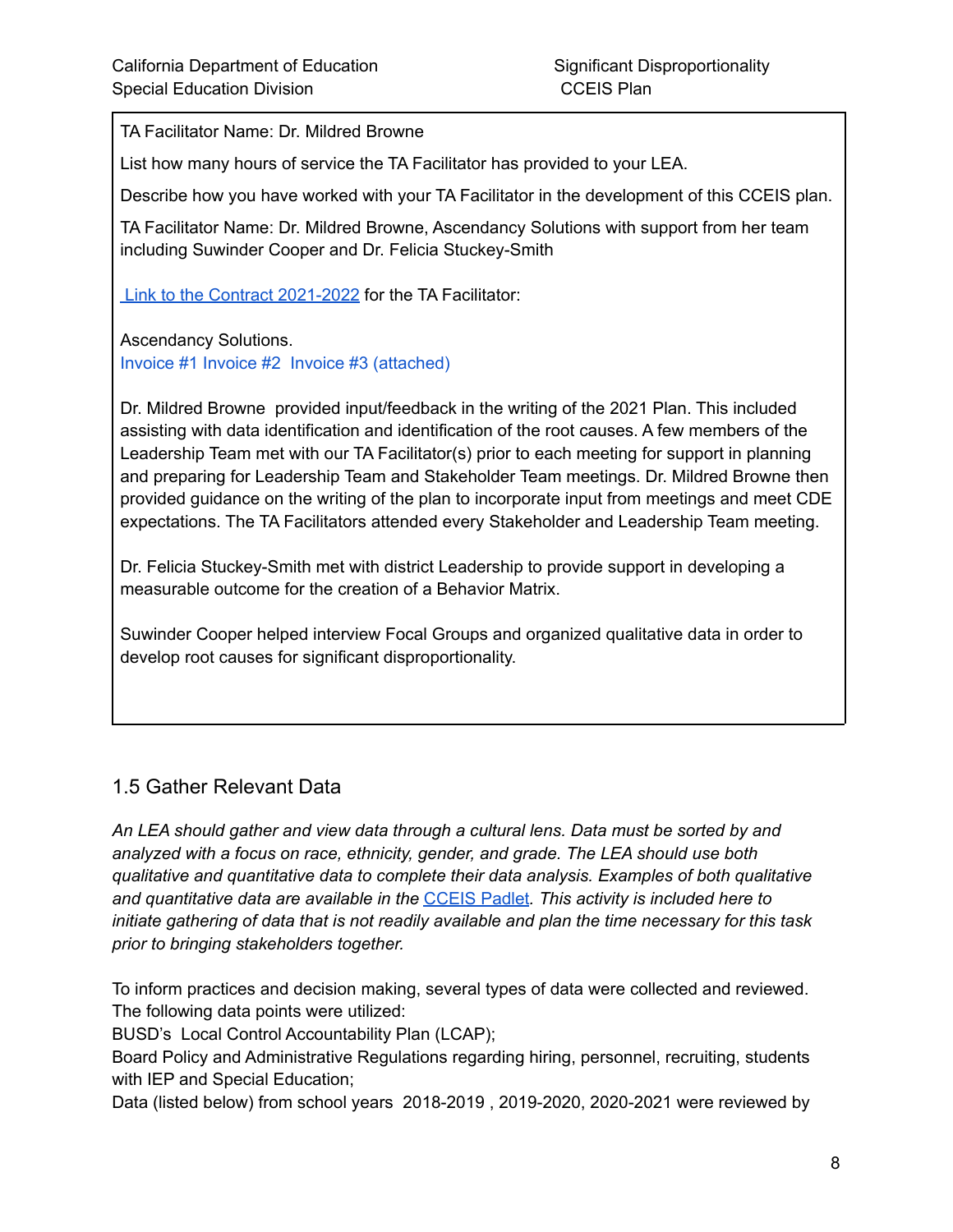leadership and stakeholder teams:

- Student enrollment by race/ethnicity
- Enrollment of students with disabilities (SWD) by race/ethnicity and site
- Enrollment of SWD by grade and disabilities
- Students with Section 504 by school site and ethnicity
- Attendance and Discipline records by race/ethnicity
- Parent and student focus groups
- Suspension and Academic data

# **PHASE TWO: DATA AND ROOT CAUSE ANALYSIS**

# **2.1 Complete a Local Educational Agency (LEA) Initiative Inventory**

## **Step 1: Describe Current Initiatives**

Complete the table below for each of the LEA's current initiatives from both Special Education and General Education *related to CCEIS* that reflect interventions with differentiated levels of support.

| <b>Initiative</b>                                                                                                                                                                                                                                                                                              | <b>Fundin</b><br>g<br><b>Source</b> | <b>Target Group</b>      | <b>Leaders and</b><br><b>Staff</b><br><b>Responsible</b><br>(as<br>applicable) | <b>Educational</b><br>Area(s):                                                                                                                    |
|----------------------------------------------------------------------------------------------------------------------------------------------------------------------------------------------------------------------------------------------------------------------------------------------------------------|-------------------------------------|--------------------------|--------------------------------------------------------------------------------|---------------------------------------------------------------------------------------------------------------------------------------------------|
| <b>AVID</b> (Advancement via<br>Individual Determination)<br>Program<br>Grades 7-12<br>Provide AVID elective courses<br>in Grades 7-12 to increase<br>access to post-secondary<br>education and careers, with a<br>focus on African-American,<br>Latino, and first-generation<br>college unduplicated students | <b>LCAP</b><br>Supple<br>mental     | Unduplicated<br>students | Director of<br>State,<br>Federal, and<br>Special<br>Projects                   | X_Curriculum<br>and Instruction<br><b>Behavior</b><br>Family and<br>Community<br>Engagement<br>Climate<br>Social-Emotio<br>nal Learning<br>Other: |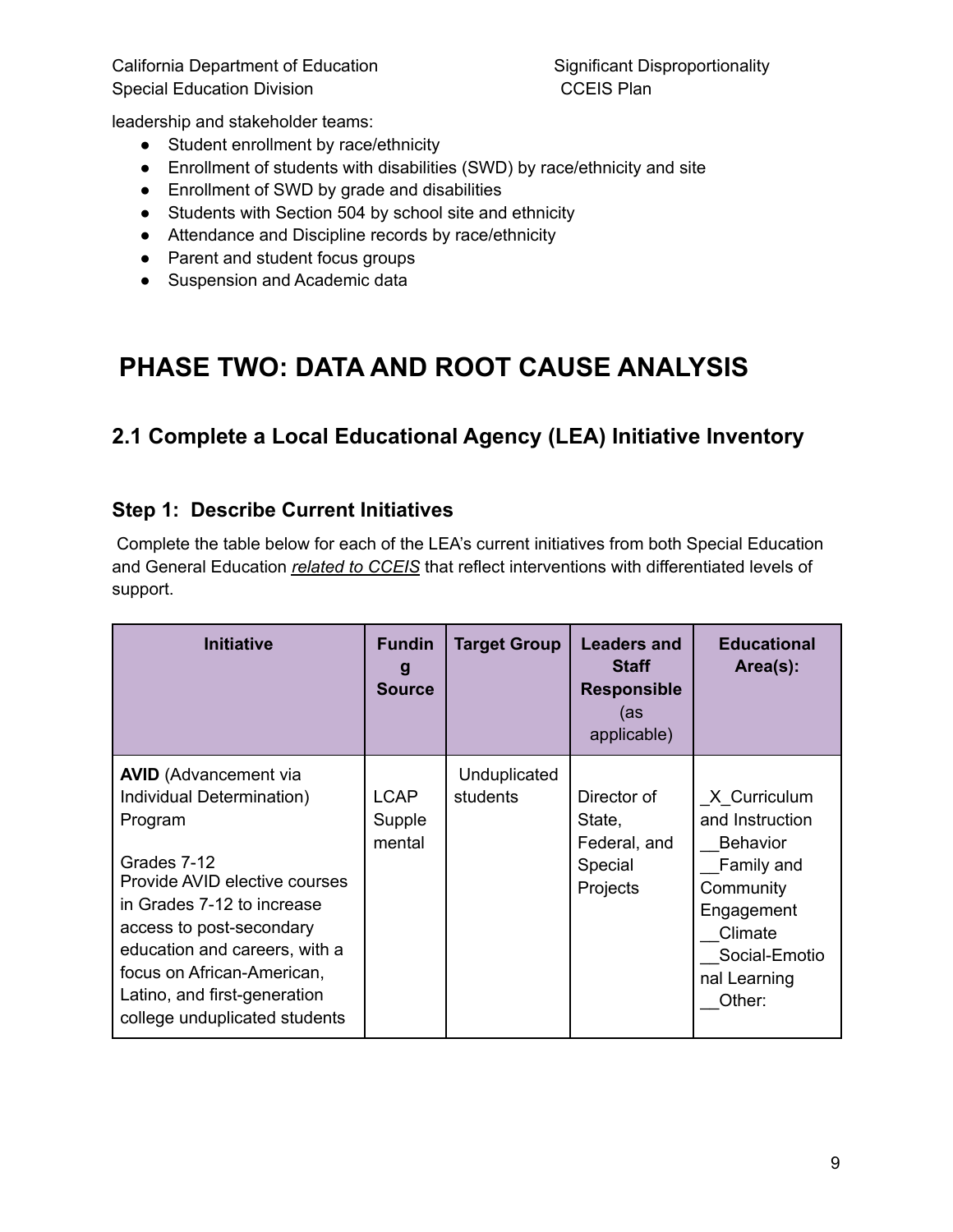| <b>High School Bridge Program</b><br>Provide a Bridge program to<br>support students in a<br>college-going culture at the<br>transition by providing them<br>with a summer program, a<br>supportive community, access<br>to technology, an after school<br>class, skill development, and<br>mentoring.                                                      | <b>LCAP</b><br>Supple<br>mental                     | Unduplicated<br><b>HS Students</b>            | <b>Bridge</b><br>Coordinator                                                                     | Curriculum<br>and Instruction<br><b>Behavior</b><br>Family and<br>Community<br>Engagement<br>Climate<br>X_Social-Emoti<br>onal Learning<br>X Other:<br>College going<br>culture and<br>school ties |
|-------------------------------------------------------------------------------------------------------------------------------------------------------------------------------------------------------------------------------------------------------------------------------------------------------------------------------------------------------------|-----------------------------------------------------|-----------------------------------------------|--------------------------------------------------------------------------------------------------|----------------------------------------------------------------------------------------------------------------------------------------------------------------------------------------------------|
| <b>African American Student</b><br><b>Success Program (AASP)</b><br>AASP offers a framework for<br>delivering systems of support<br>to African American students.<br>AASP is designed to increase<br>student engagement,<br>mentoring and case<br>management.                                                                                               | <b>LCAP</b><br>City of<br><b>Berkele</b><br>y Grant | Black/ African<br>American<br><b>Students</b> | Manager of<br>African<br>American<br><b>Success</b><br>Project 1.0<br><b>FTE</b>                 | Curriculum<br>and Instruction<br><b>Behavior</b><br>Family and<br>Community<br>Engagement<br>X Climate<br>Social-Emotio<br>nal Learning<br>Other:                                                  |
| <b>Umoja Class</b><br>Umoja is the programmatic<br>component of AASP. The<br>Umoja class model is designed<br>to serve and case managem<br>an identified group of African-<br>American students at<br>Longfellow Middle School. The<br>classroom is facilitated by an<br>African American teacher to<br>support the holistic<br>development of the learner. | <b>LCAP</b><br>City of<br><b>Berkele</b><br>y Grant | Black/African<br>American<br><b>Students</b>  | School<br>Principal<br><b>AASP</b><br>Manager<br>Umoja<br>Classroom<br>Teacher 1.0<br><b>FTE</b> | Curriculum<br>and Instruction<br><b>Behavior</b><br>X Family and<br>Community<br>Engagement<br>X_Climate<br>X_Social-Emoti<br>onal Learning<br>Other:                                              |
| <b>BHS Intervention</b><br><b>Counselors</b><br>Provide 2 Intervention<br>Counselors at BHS to ensure<br>regular, individual contact with<br>a focal group of high-risk<br>students at each grades 10                                                                                                                                                       | <b>LCAP</b>                                         | Unduplicated<br>stud<br>ents                  | Principal                                                                                        | Curriculum<br>and Instruction<br><b>Behavior</b><br>Family and<br>Community<br>Engagement<br>Climate                                                                                               |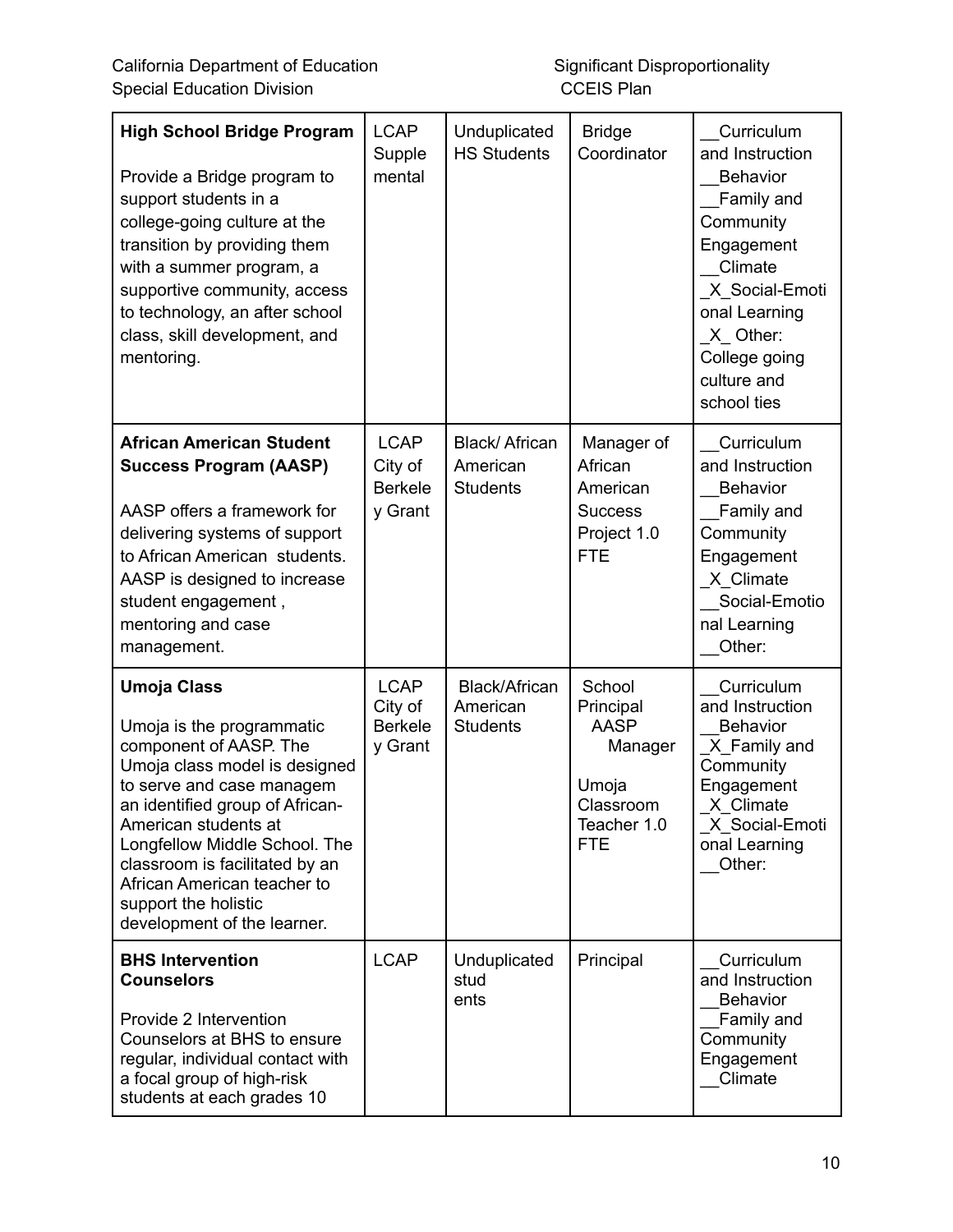| and 11 to oversee all academic<br>and behavioral interventions                                                                                                                                                                                                                                                                                                                                                                                                                                                                                                                          |                                |                                              |                                                                                                                                | X_Social-Emoti<br>onal Learning<br>Other:                                                                                                         |
|-----------------------------------------------------------------------------------------------------------------------------------------------------------------------------------------------------------------------------------------------------------------------------------------------------------------------------------------------------------------------------------------------------------------------------------------------------------------------------------------------------------------------------------------------------------------------------------------|--------------------------------|----------------------------------------------|--------------------------------------------------------------------------------------------------------------------------------|---------------------------------------------------------------------------------------------------------------------------------------------------|
| <b>Black Lives Matter</b><br><b>Resolution (BLM)</b><br>On June 10, 2020, the BUSD<br><b>Board of Education issued</b><br>Resolution No. 20-064 in<br>support of BLM. This<br>resolution describes the BOE's<br>commitment to proactively<br>identify class and cultural<br>biases, policies and<br>institutional barriers that<br>negatively influence student<br>learning, perpetuate the<br>opportunity gaps and impede<br>equitable services and<br>programming for African<br>American students and<br>families.<br>Our district will continue to<br>engage in critical reflection | <b>COVID</b><br>Equity<br>Fund | Black/African<br>American<br><b>Students</b> | Director of<br>State,<br>Federal, and<br>Special<br>Projects<br>Manager of<br>African<br>American<br><b>Success</b><br>Project | Curriculum<br>and Instruction<br><b>Behavior</b><br>Family and<br>Community<br>Engagement<br>X Climate<br>Social-Emotio<br>nal Learning<br>Other: |
| about its own ongoing issues<br>with racialized outcomes.<br>Areas of the resolution<br>focusing on learning and<br>instruction include:<br>• Resources that teach about,                                                                                                                                                                                                                                                                                                                                                                                                               |                                |                                              |                                                                                                                                |                                                                                                                                                   |
| celebrate, uphold, and affirm<br>the lives of Black people<br>• Resources that Focus on the<br><b>Well-Being of Black Families</b><br>• Address the symbols of<br>institutional racism and white<br>supremacy, proactively identify<br>and address biases, practices,<br>policies, and institutional<br>barriers that perpetuate<br>injustice and inequality in our<br>schools and our community                                                                                                                                                                                        |                                |                                              |                                                                                                                                |                                                                                                                                                   |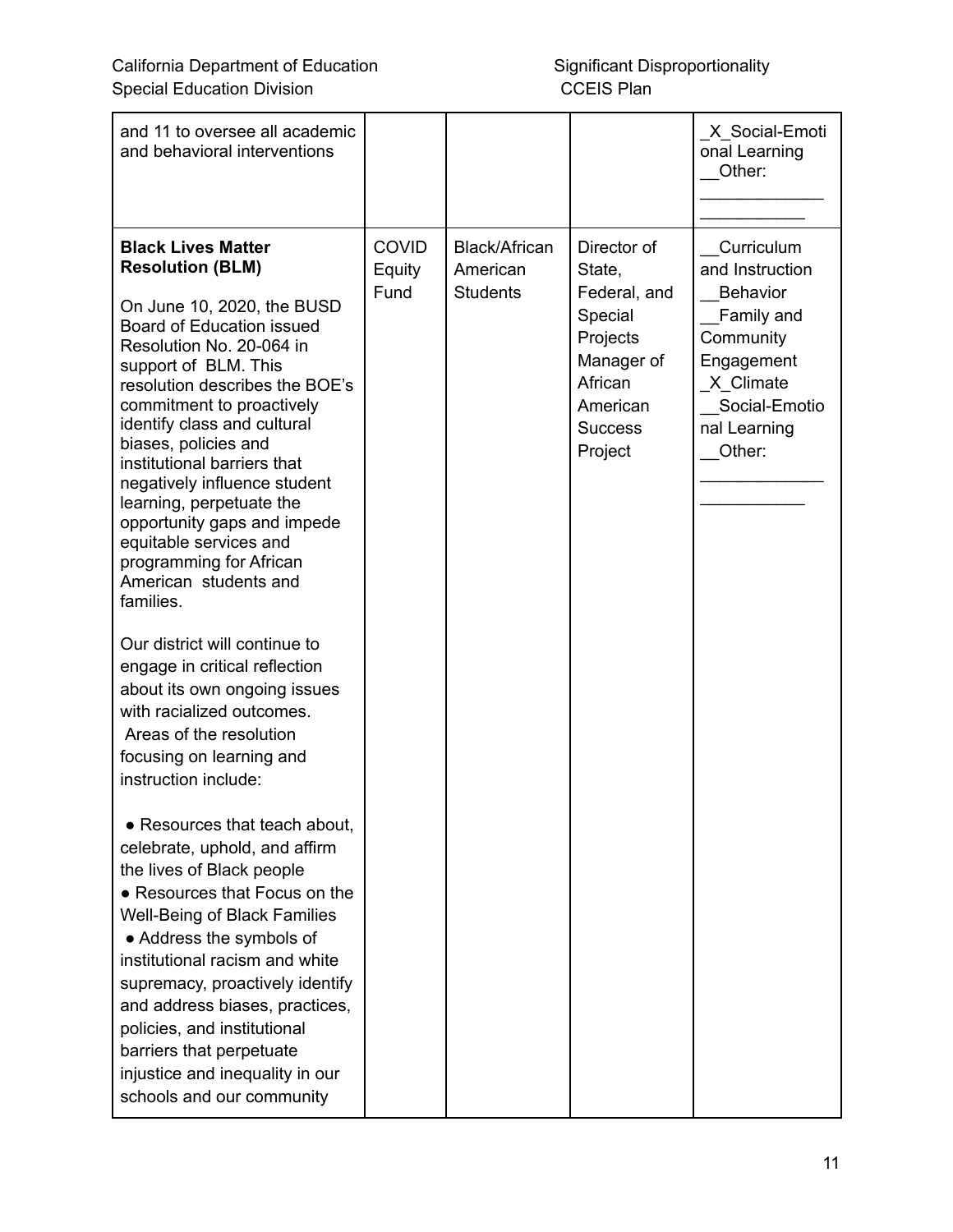| • Identify class and cultural<br>biases that negatively<br>influence student learning,<br>perpetuate achievement gaps,<br>and impede equal access to<br>opportunities for all students<br>• Consult with parents,<br>educators, and community<br>groups to collect data for the<br>purpose of illuminating and<br>resolving district programs<br>marked by racial disparities. |                                 |                           |                                                 |                                                                                                                                                 |
|--------------------------------------------------------------------------------------------------------------------------------------------------------------------------------------------------------------------------------------------------------------------------------------------------------------------------------------------------------------------------------|---------------------------------|---------------------------|-------------------------------------------------|-------------------------------------------------------------------------------------------------------------------------------------------------|
| <b>STEM STEPS for Success:</b>                                                                                                                                                                                                                                                                                                                                                 | General<br>Fund                 | Black/African<br>American | Extended<br>Learning                            | Curriculum<br>and Instruction                                                                                                                   |
| Summer program focusing on<br>culturally relevant standards<br>aligned math, science, social<br>studies, and English language<br>arts project-based activities.<br>The program focuses on the<br>social, emotional, and<br>historical uniqueness of African<br>American culture.                                                                                               |                                 | <b>Students</b>           | Manager                                         | <b>Behavior</b><br>X Family and<br>Community<br>Engagement<br>X Climate<br>X Social-Emoti<br>onal Learning<br>Other:                            |
| RJ Counselors 3 FTE @ MS                                                                                                                                                                                                                                                                                                                                                       | <b>LCAP</b><br>Supple<br>mental | Unduplicated<br>students  | <b>Site</b><br>Principals                       | X Curriculum<br>and Instruction<br>X Behavior<br>Family and<br>Community<br>Engagement<br>Climate<br>_X_Social-Emoti<br>onal Learning<br>Other: |
| <b>Site Coordinators for Family</b>                                                                                                                                                                                                                                                                                                                                            | <b>LCAP</b>                     | Unduplicated              | Supervisor of                                   | Curriculum                                                                                                                                      |
| Engagement(total 7.94 fte: 1.0<br>Supervisor, 1.47 FTE BHS,<br>5.47 FTE for K-5)<br>Provide a supervisor and<br>coordinators for family<br>engagement for all TK - 5<br>schools and BHS to partner<br>with parents and guardians to<br>support their children's                                                                                                                | Supple<br>mental                | students                  | Office of<br>Family<br>Engagement<br>and Equity | and Instruction<br><b>Behavior</b><br>X_Family and<br>Community<br>Engagement<br>Climate<br>Social-Emotio<br>nal Learning<br>Other:             |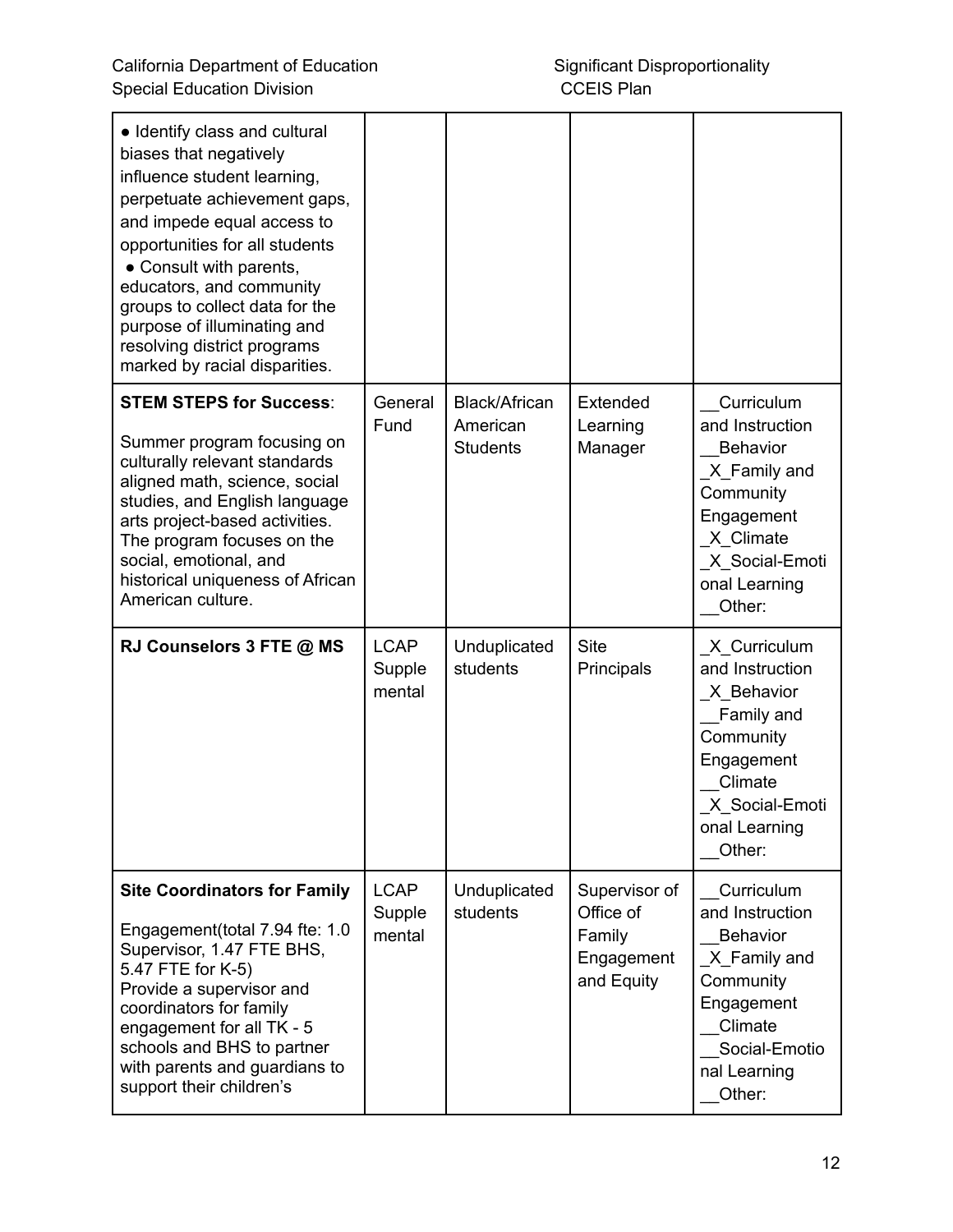| education through<br>collaborative connections and<br>referrals to school and<br>community resources.                                                                                                                                                                                                                                                                                               |                                 |                          |                           |                                                                                                                                                                                                            |
|-----------------------------------------------------------------------------------------------------------------------------------------------------------------------------------------------------------------------------------------------------------------------------------------------------------------------------------------------------------------------------------------------------|---------------------------------|--------------------------|---------------------------|------------------------------------------------------------------------------------------------------------------------------------------------------------------------------------------------------------|
| <b>Response to Intervention</b><br>provide Response to<br><b>Intervention and Instruction</b><br>(Rtl2)<br>Intervention teachers at each<br>TK - 8 schools (proportional to<br># of Unduplicated Students)<br>who will use intervention<br>programs such as Leveled<br>Literacy Intervention (LLI),<br>Read 180, A Story of Units and<br>A Story of Ratios Intervention<br>Binder, and Do the Math. | <b>LCAP</b><br>Supple<br>mental | Unduplicated<br>students | <b>RTI</b><br>Coordinator | X Curriculum<br>and Instruction<br><b>Behavior</b><br>Family and<br>Community<br>Engagement<br>Climate<br>Social-Emotio<br>nal Learning<br>X Other:<br>Classroom<br>support for<br>teachers and<br>Site PD |

## **Step 2: Examine the Current Initiatives**

Complete the table below to identify connections between initiatives and align efforts that relate to the CCEIS plan. Identify and describe any gaps in services for any student groups most in need of support.

Name Common Areas Among the Initiatives

Provision of Professional Development for staff and administrators:

- 1. Interventions for students such as remedial skills classes, mentoring programs, intensive counseling support, AVID, etc.
- 2. Efforts directed at students, teachers, and/or families to ensure a more inclusive school climate.

Identify Processes for Collaboration and Integration of the Initiatives, Including Timelines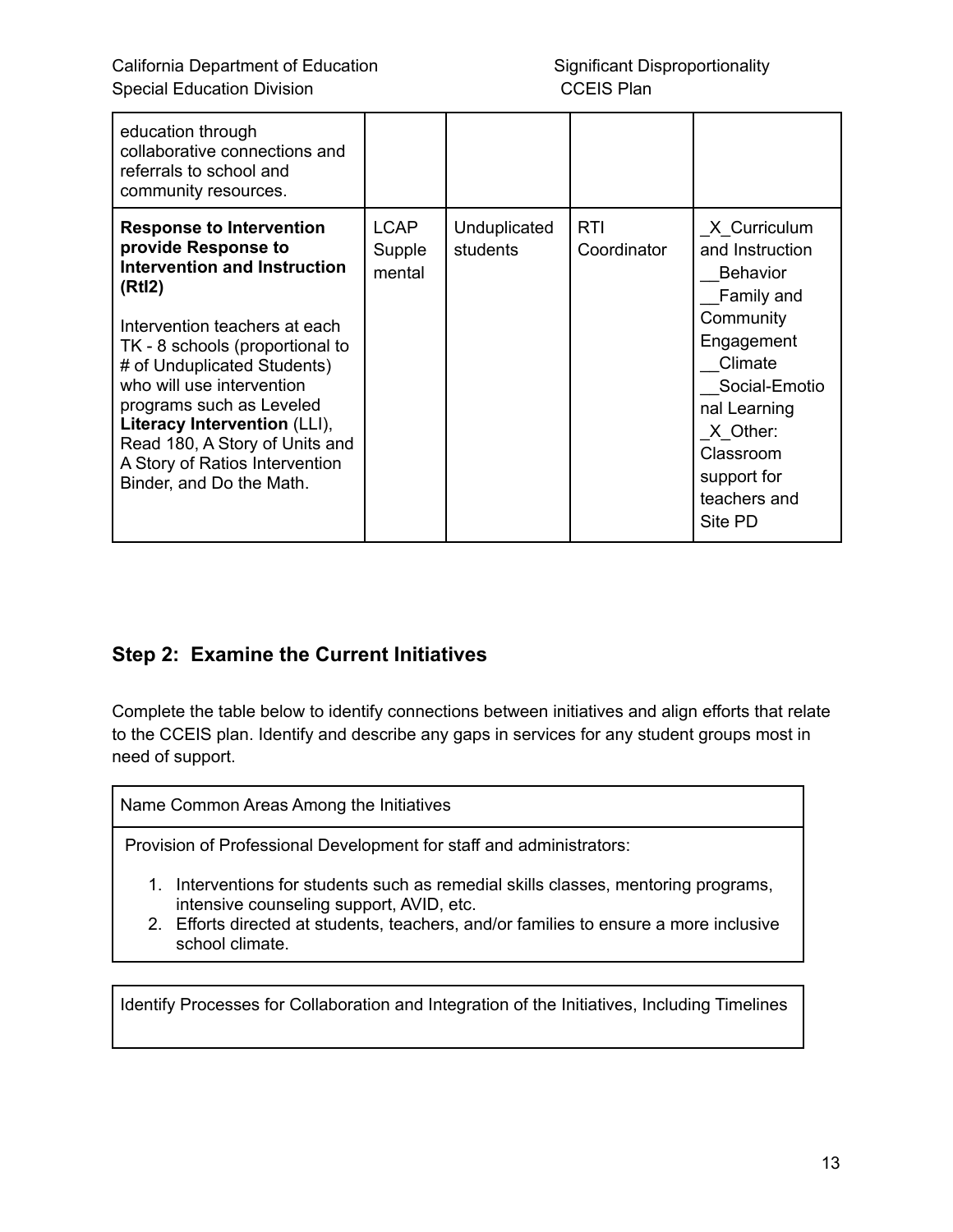- Weekly PLC meetings for school site principals (Prek-Middle) on equity, MTSS, Social Emotional Learning, Student Data Collection and Analysis
- Two District PD days for teachers focused on equity, MTSS and Universal Design for Learning
- Quarterly data collection at school sites and intervention planning

Describe any Groups of Students that are Not Served

Our initiatives serve all scholars. However, African American scholars with combined academic and behavioral needs have not been adequately served and supported in the classroom. Despite Tier 2 and 3 services being provided through, we still have a disproportionate amount of African American/Black students referred and qualified for special education. Tier 1 services are being provided in Tier 2 settings, so students are not receiving additional support as needed.

Identify Areas that are a Higher Priority than Others

- Build systems for more horizontal and vertical alignment of curriculum
- District-wide professional development sessions on equity, implicit bias with an emphasis on building authentic teacher-scholar relationships as foundational to universal Tier I teaching practices.
- Delivery of a culturally responsive Multi-Tiered System of Support (Tier 1, Tier 2 and Tier 3) that integrates services with fidelity in order to support students academic, behavior and socio-emotional development.
- Development of consistent, culturally responsive pre-referral processes (COST,SST) followed by training of all district staff in the use of these processes.
- Consistent data collection and analysis from school sites (i.e. intervention data, suspensions, office referrals)

### **2.2 Complete a Programmatic Self-Assessment**

Identify programmatic self-assessment tool(s) the LEA used and describe the process(es) of completion.

Identify one or more of the approved Self-Assessment Tools used:

X Annotated Checklist for Addressing Racial Disproportionality

Preventing DISPROPORTIONALITY by Strengthening District Policies and Procedures — An Assessment and Strategic Planning Process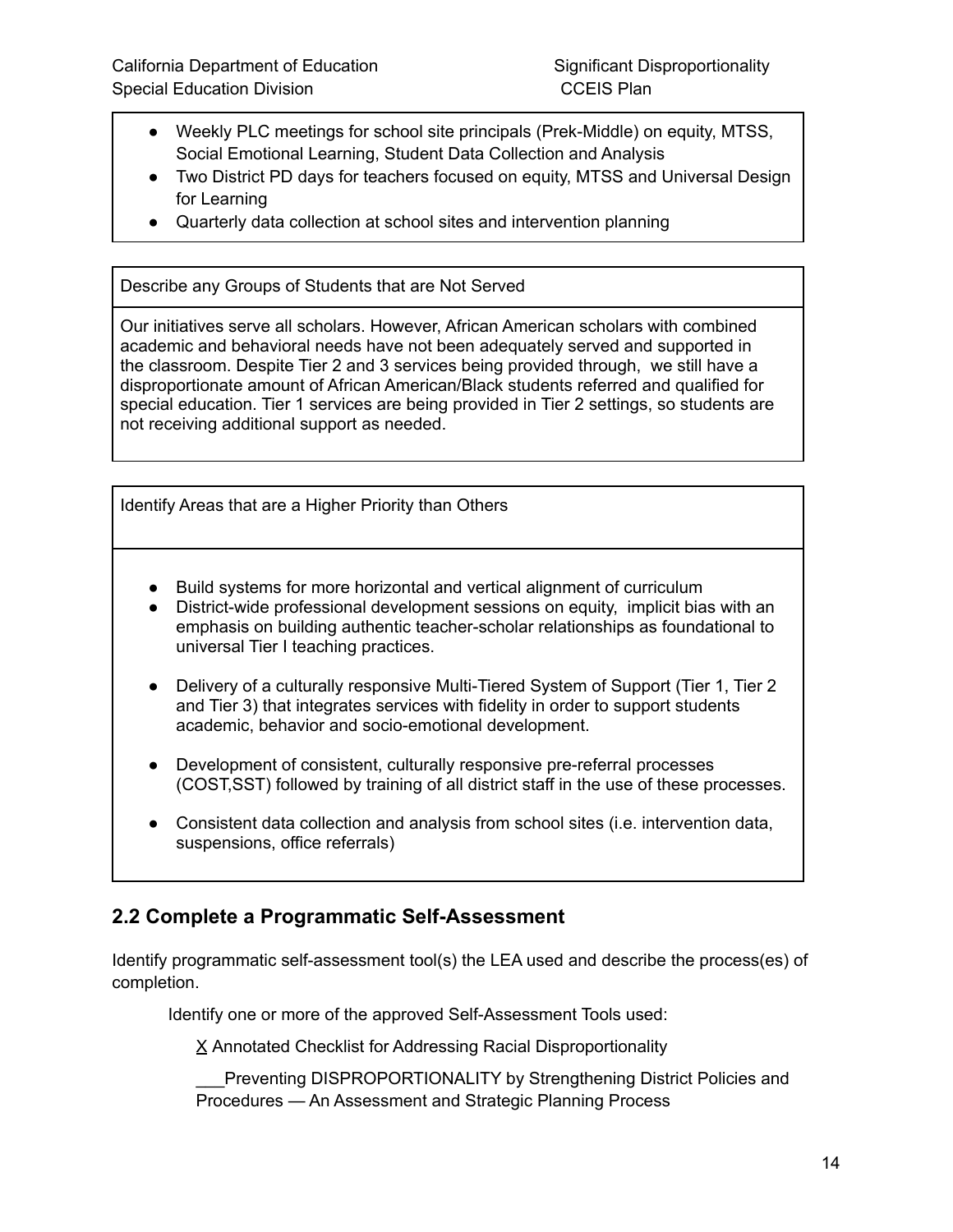\_\_\_Racial/Ethnic Disproportionality in Special Education

on/Data Analysis Workbook

Identify other relevant Self-Assessment Tools used:

\_\_\_Quality Standards for Inclusive Schools: Self-Assessment Instrument

\_\_\_Addressing the Root Causes of Disparities in School Discipline: An Educator's Action Planning Guide

\_\_\_Other:\_\_\_\_\_\_\_\_\_\_\_\_\_\_\_\_\_\_\_\_\_\_\_\_\_\_\_\_\_

*Note: Each of the tools leans toward either qualitative or quantitative data, therefore your data will need to be supplemented to ensure both types of data are used. For example, the Data Analysis Workbook is quantitative in nature, so additional self-assessment activities (such as focus groups, equity walks, empathy interviews) would need to be completed to gather qualitative data.*

Describe how the self-assessment process was completed (who, how, what, and when).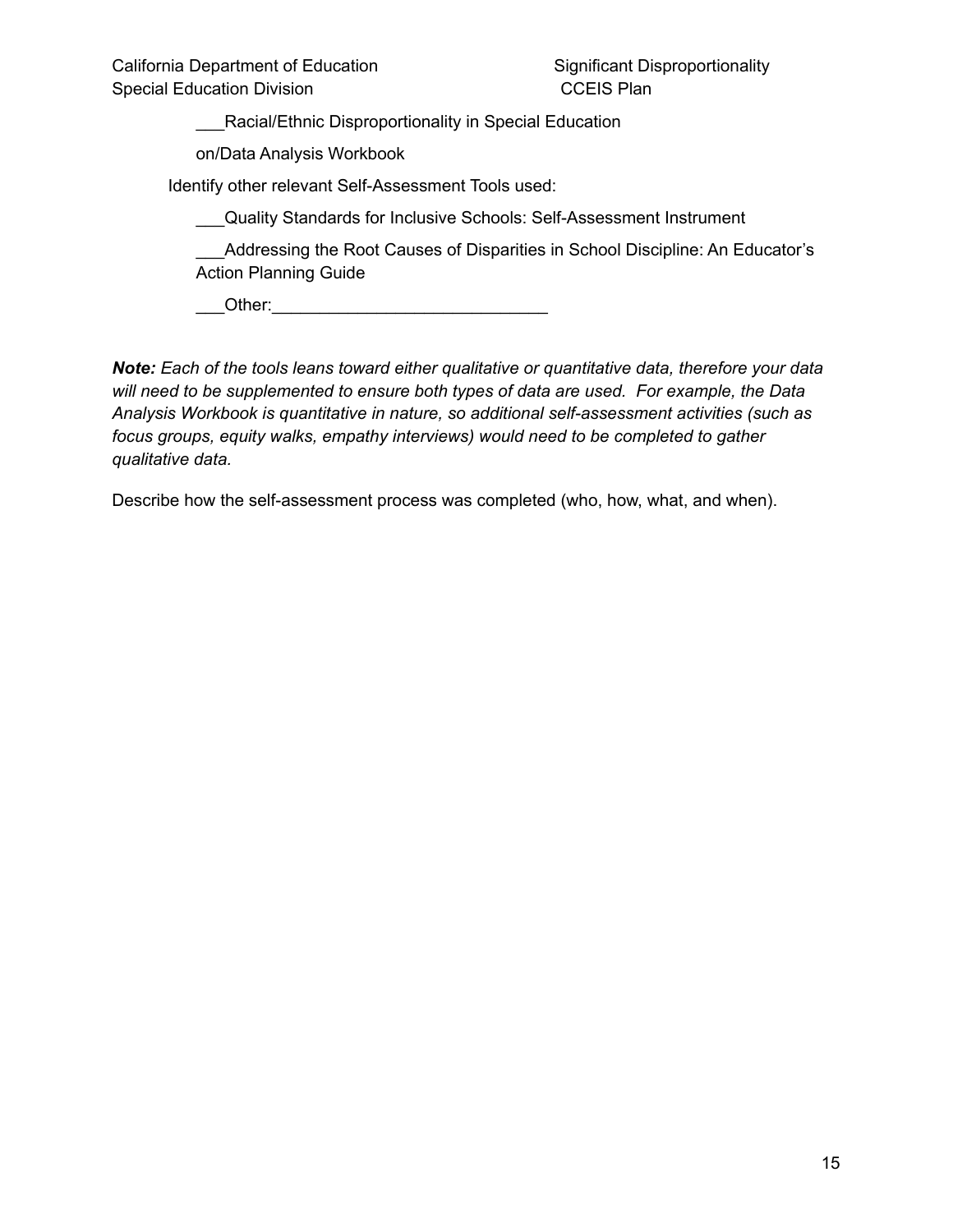In 2021, Berkeley Unified School District (BUSD) was once again identified as Significantly Disproportionate for African American students in the categories of Specific Learning Disability, Other Health Impairment (OHI) and Intellectual Disability (ID). The following summary outlines (BUSDs) self-assessment process for the 2021 plan which builds on the qualitative data gathered for the 2020 CCEIS Plan.

#### **2020 CCEIS Plan**

In 2020, the Adapted Annotated Checklist for Addressing Racial Ethnic Disproportionality in Special Education (also referred to as the Wisconsin Checklist) was utilized as the programmatic self-assessment tool. The Checklist helped diverse stakeholders analyze racial and ethnic disparities in special education identification and exclusion, and in the area of student discipline. Also, It was useful in identifying inappropriate policies and practices that potentially contributed to the disparities for African American students.

For the 2020 plan our Technical Assistant Facilitators, Dr. Mildred Browne, Suwinder Cooper and Mike Giambona, School Psychologist co-facilitated a total of ten different focus groups for 90 minutes through September and November 2020. The Executive Director of Special Education, Shawn Mansager, provided an overview of the process, data and purpose of the interviews at the opening of each session.

The team utilized the Wisconsin Checklist and the article, Identifying Root Causes of Disproportionality by Catherine Kramarczuk Voulgarides & Natalie Zwerger as the self-assessment tools to identify root causes and to also highlight some of the common policies, practices, and beliefs that placed African American students at a disadvantage to their peers in the Berkeley Unified School District. This checklist drove discussions in focus groups and interviews. The following is a list of the dates and number of [participants](https://drive.google.com/drive/folders/1SD4L9J8ub68bV9j1uCrup7Rg6Yw18sWl?usp=sharing) for each focus group [session](https://drive.google.com/drive/folders/1SD4L9J8ub68bV9j1uCrup7Rg6Yw18sWl?usp=sharing):

09/11/20 14 Members of the Special Education Central Team (BCBAS, Teachers on Special Assignment and Supervisors)

- 09/17/20 13 CCEIS Leadership Team Members
- 09/18/20 21 School Psychologists
- 09/29/20 16 Site Principals
- 09/30/20 15 African American Parents
- 10/13/20 7 General Education Teachers
- 10/14/20 7 Family Engagement Specialists
- 10/15/20 9 Special Education Teachers
- 10/19/20 13 Literacy Coaches and Response to Intervention Coaches
- 11/18/20 8 African American/Black Students
- 11/19/20 20 Instructional Assistants/Paraprofessional

Qualitative data from the focus groups was collected, summarized and analyzed to reveal common themes across all focus groups. Anecdotal data revealed that many African American/ Black students often do not feel welcomed in classes or considered to be a part of the school culture. The lack of accountability from the school sites and the district results in disproportionate disciplinary outcomes for African American/ Black students, in both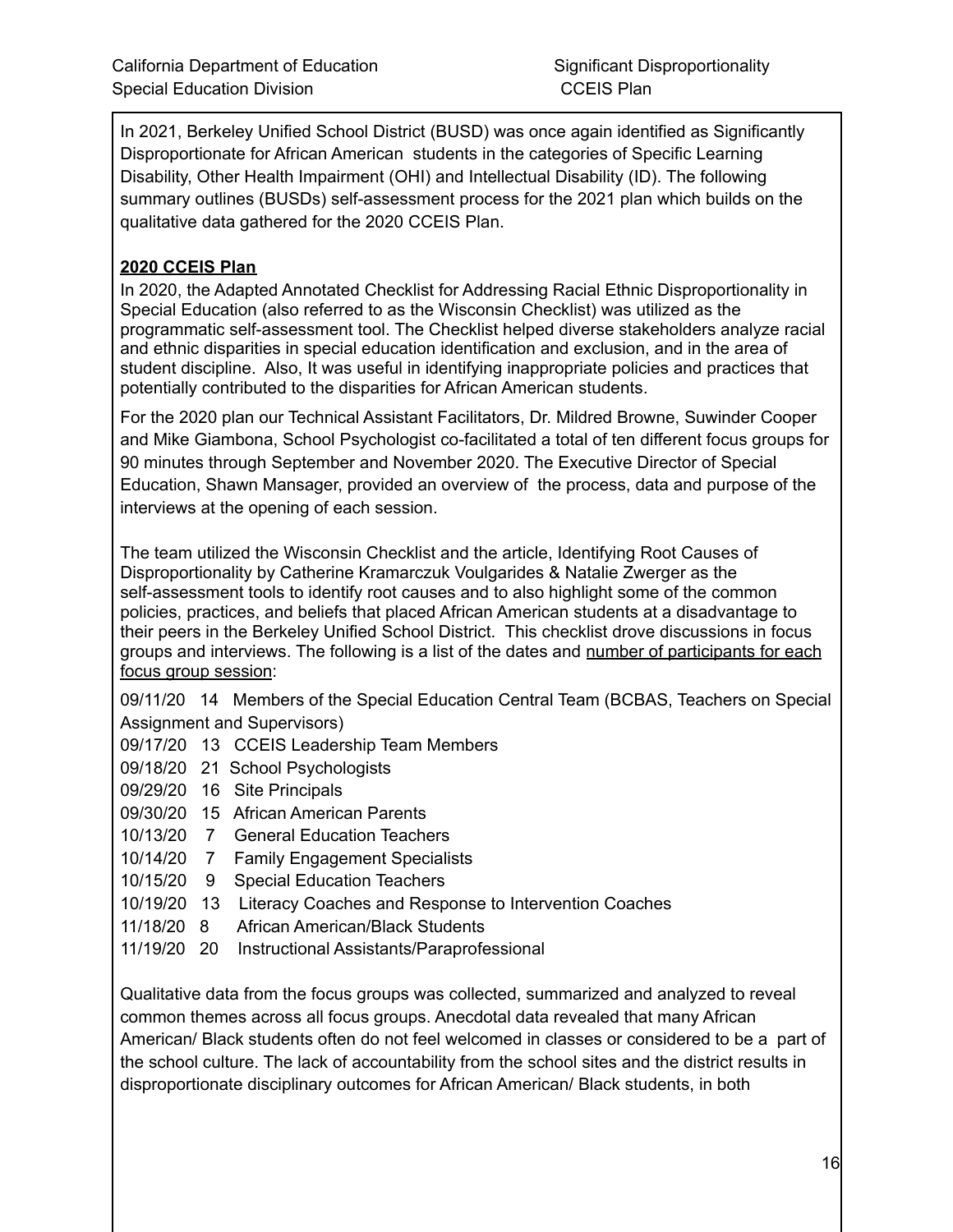general and special education. Additional themes also revealed a number of potential root causes. These include: 1) Implicit Bias and Improvements in Cultural Awareness; 2) Inadequate Relationships with African American Students and Families leading to disengagement in the classroom and higher number of suspension and out of class time; 3)Improvements needed for ensuring Multi-Tiered Systems of Support (MTSS) are more culturally responsive for Tier 1 and Tier 2 Academic and Behavioral Interventions 4) Underutilization of Section 504 resulting in African American students being "fast-tracked" for special education referrals.

The following potential root causes and themes were presented for feedback and discussion to the Leadership Team on October 22nd, 2020 and the Stakeholders on October 29th, 2020.

#### **1.)** *Implicit Bias and Lack of Cultural Awareness*

*2***.)** *Inadequate Relationships with African American Students and Families leading to disengagement in the classroom and higher number of suspension and out of class time.*

**3.)** *Improvements needed for ensuring Multi-Tiered Systems of Support (MTSS) are more culturally responsive for Tier 1 and Tier 2 Academic and Behavioral Interventions.*

**4.)** *Underutilized Section 504 resulting in African American students being "fast-tracked" to a special education referral.*

#### **2021 CCEIS PLAN**

The development of the 2021 CCEIS Plan for the Berkeley Unified School District included a review of the previous 2020 CCEIS Plan and progress reports to utilize the activities as a basis to build upon. The district continued its self assessment with the following activities in order to obtain additional qualitative data to determine if there were any more potential root causes contributing to the significant disproportionality in the district.

- Focus group on 12/13/21 with Black/African American BHS Students;
- Focus group on 12/14/21 with Parents/Guardians of Black/African American Students
- Focus group on 12/15/21 with Early Education Staff (Teachers/Instructional Assistants)
- Focal Group Listening Sessions on 11/1/21 ; 11/12/21 and 12/16/21 with Black/African American Family Members.

The following list of quotes from focus group participants reflect themes around the African American/Black student and parent experience within the culture of the district, around the lack of representation of African American school staff, impact of special education and the role of early education. These themes continue to support the identified root causes from the 2020 CCEIS Plan which remain relevant and are aligned with activities to address the significant disproportionality.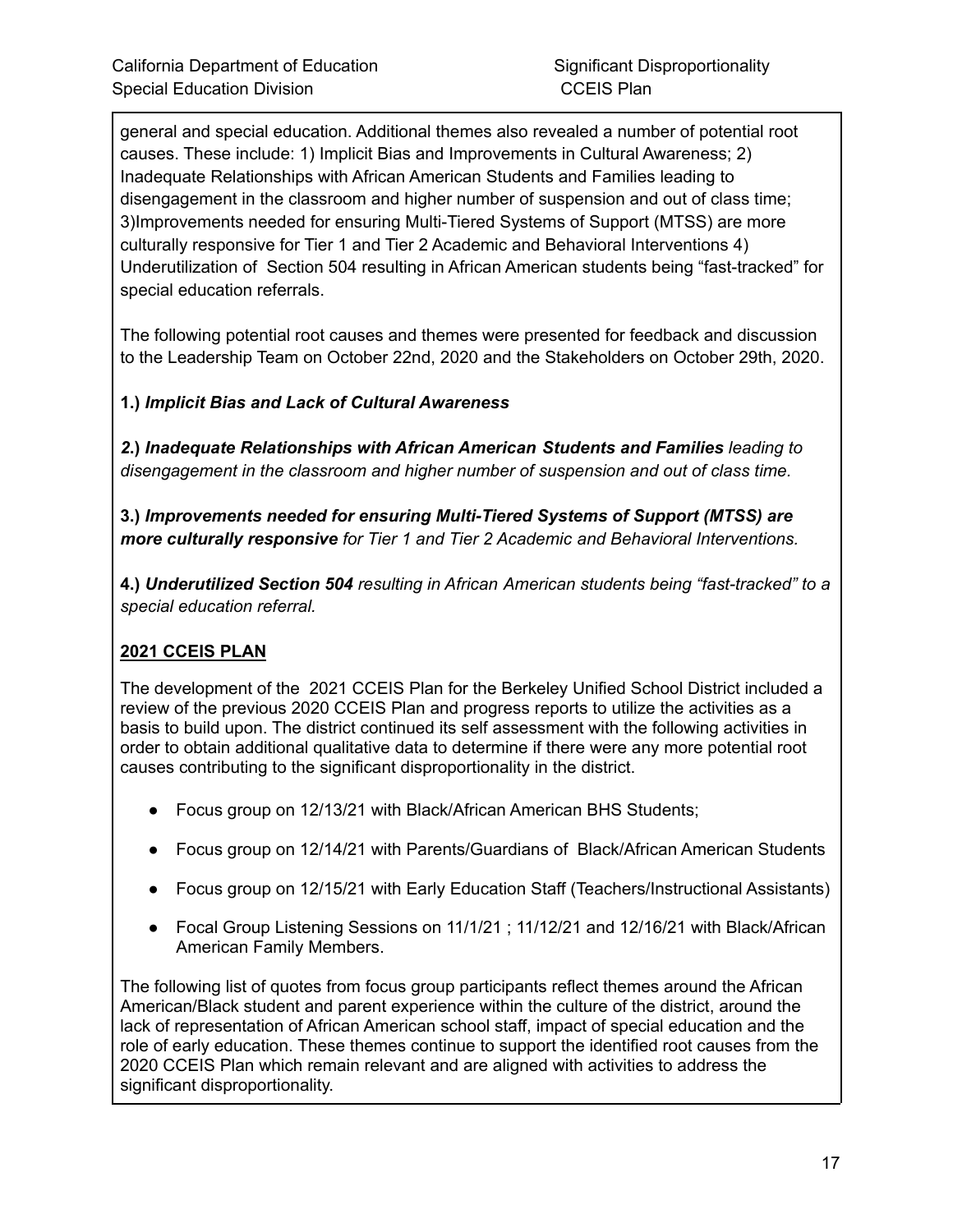Themes and notable quotes include the following:

*Black/African American Student Experience*

"As the only African American student in an AP class, you feel alone, you feel like you will be *left behind" Student*

*"When I do raise my hand to ask questions, I have to prove myself as a representative of my whole group" Student*

*"We are often questioned." Student*

*"Judgements and biases don't make anyone feel good." Student*

*"In calculus class, the teacher throws things at me and expects me to learn it. The teacher gives minimal advice, instruction and encourages self study."*

*"If you want answers to questions you must seek them out, no one to help you navigate this. Black students need more help navigating available resources." Student*

*"It is normal to receive information about things at inconsistent times, often too late. We have to do things ourselves. We are not getting emails from anybody telling me what to do next. 'I* had just one day to turn in my senior profile, and I didn't know about it until the day before." *Student*

*"There is a competitive academic climate at Berkeley HIgh School. The International Baccalaureate Program has all White/Asian kids with only 2 AA students. Where you live in* the city qualifies you to study in IB. IB is a very competitive program to get into, many White *parents have relationships with the teachers. The playing ground is uneven." Student*

*"There are two kinds of teachers, racist teachers, overt in their delivery, who do not treat students necessarily with respect, who get mad and other teachers who patronize students, the savior complex. Many do not understand the socioeconomic factors AA students deal with." Student*

*"There are many disparities in treatment in the way students are disciplined. Discipline is unequal. Students do not want to be in the classroom. Teachers hold low expectations and low standards for Black kids across the whole district." Parent*

*Lack of Representation*

"There is a lack of representation of Black students in classes. Often I am the only Black kid in *AP classes."*

*"There are not many black teachers."*

*"Lack of mentoring AA students." "They need to add more African American teachers."*

*"What is the relevance of education when there is no one to relate to?"*

*"The place to start as well is the curriculum and make it more relevant."*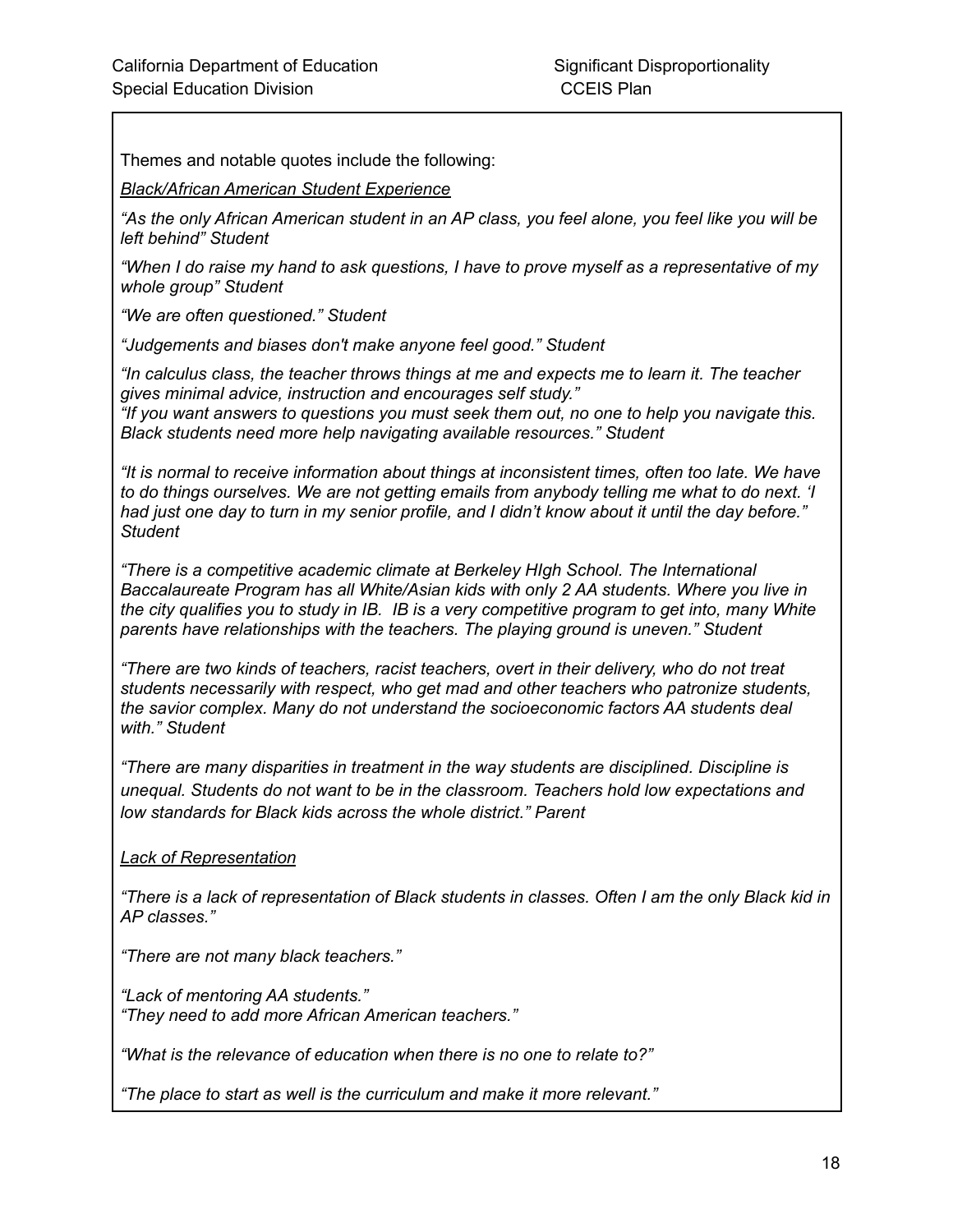*Lens on Special Education*

*"Special Education designations are subjective and many kids are inappropriately given a designation that will follow them as a response to schools/teachers inability to teach them.*

*"Special Education cannot keep being used as a band aid to poor teaching and racism. Those are the inequities we need to address via shifts in teaching, funding and school structure." Parent*

*"Most kids learn differently. When African American/Black kids learn differently, they receive the shorter end of the stick and end up in special education. They often enter special education in elementary school and often end up staying there through high school. I have friends in special education classes that do not need to be in special education classes, whatsoever. Especially on the basis that they simply learn differently. Which is extremely common, everyone learns differently." You can see there is not a lot of effort put into special education classes. Student*

*"Special education students come to school and just hang out. They perceive themselves as cool. They lack motivation and choose not to attend classes because they do not understand what is happening in the classroom. They are afraid to ask for help. Administration is always* on their case and there is no one there helping them. They are 'lost souls, a lost cause. They *came out of nowhere after Covid and there are more of them." Student*

*"Teachers and adults have biases and look at special education students as a whole and make judgements about all Black students. All African American/Black students are held under blanket stereotypes as being aggresive, dumb, violent. It is just how it is." Student "The IEP… One size does not fit all. It is sometimes a rushed job. If the parent does not advocate or know the process then they are given a generic IEP, one that is geared towards all students. Parents who have extra money can afford extra tutoring for their kids." Parent*

*"There are disparities right now with special education: not enough staff, not enough services available. Special day classes are needed for African American students to have a chance to exit out of special education." –Parent*

#### *Early Education*

*"Students are not being challenged. Teachers hold very low expectations."*

*"Kids are being misidentified for discipline reasons and academics are not considered."*

*"Students feel invisible. If teachers do not know how to relate to their black students. Then they are not equipped to help them whatsoever."*

*"The real issue is the lack of training for teachers on how to talk to our kids."*

"My first grader, when she raised her hand, was told to "figure it out on her own." Which made *her very discouraged and sad. She lost the desire to attend classes. 'I spoke to the teacher*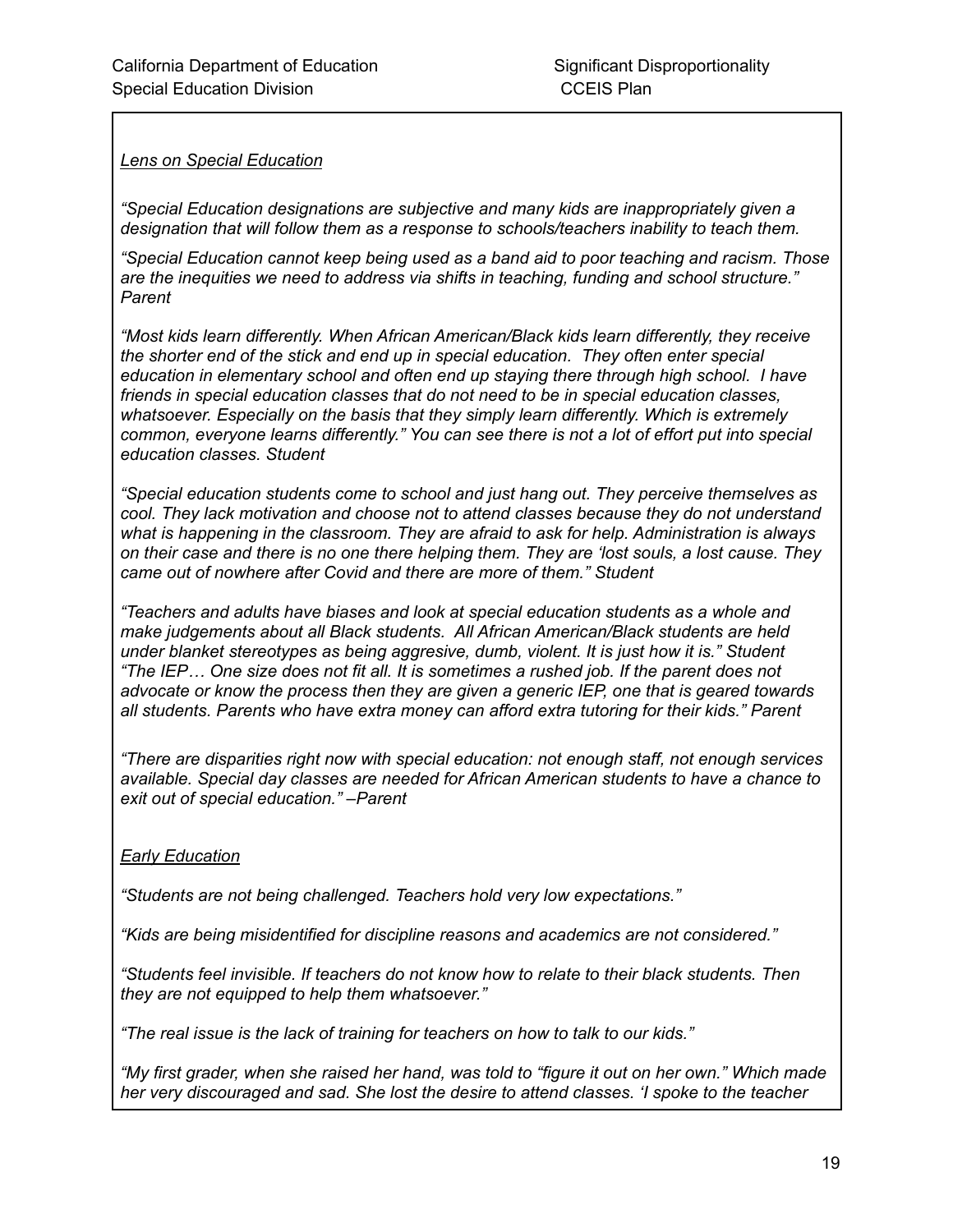*and the principal and the teacher could not remember having said it." Parents*

*"Behavior is the main reason for the quick referral to special education. Behaviors described as challenging, aggressive, difficulty in transitioning, sitting in a circle, conflict with peers…"*

*"We try to track things for 2-6 weeks with check in before referring to special education."*

*"The challenging behaviors are difficult for teachers to manage and other parents voice concerns about their kids being exposed to such behaviors." Early ED Teacher*

*"The trust is not there with our African American parents." Early ED Teacher*

*"We leave African American parents out of the loop. I think if parents were brought in more, it would be more helpful" Early ED Teacher*

*"African American parents need help and support with working with behavior. We need parenting classes to help build a bridge to the parents." Early ED Teacher*

*"Navigating the Berkeley school system is very difficult. Especially working, single parents for whom time is an issue and they themselves have an education gap." Early ED Teacher*

*"I have been lectured to and I have watched videos but I have not received hands-on training on working with our African American children." Early ED Teacher*

*We are missing the sensitivity that is needed in working with cultural and family backgrounds and the baggage of emotions that children bring and express through their behaviors that say "my needs are not being met." Early ED Teacher*

*"Teachers come in with their own explicit and implicit bias" Early ED Teacher*

*"Majority of teachers are White females and lack of representation is a big problem." Early Ed*

*"Teachers are not able to interact with and meet the child eye to eye." Early ED Teacher*

*"I feel that some teachers need training on how to speak and talk to African American students." Early ED Teacher*

*"Better training for teachers is necessary so that they can interact with all students regardless of their identity." Parents*

*"Kids start off in preschool and we don't know what happens in Kindergarten forward" Early Ed Teacher*

*"Kids start off well in Kindergarten, but by 4th grade they are in the lowest performing strata." "My child came into kindergarten, knowing his ABC's, colors and being able to spell his name. By 2nd grade he was having behavioral difficulty- where did the education part fall off along*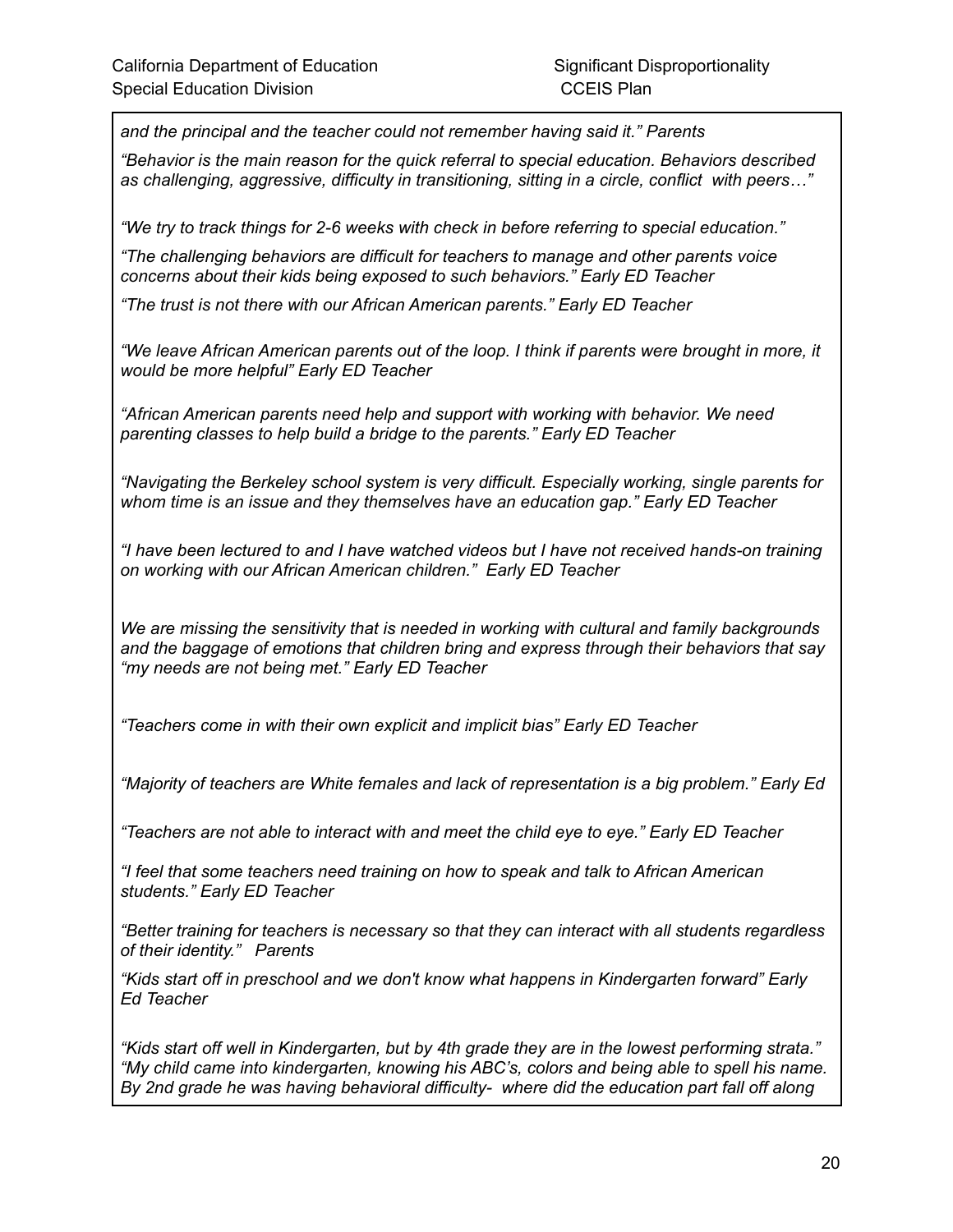*the way." Parent*

*District Culture*

*"Every ten years we have the same conversation in Berkeley. This is a long term issue, one which continues to fail our kids. The reality is that we need more teachers of color. Teachers' union fights to not participate in training. Teachers do not have respect or regard for differences in their student body."*

*"The system is failing African American students." Parents*

*"The BUSD community must come to terms with their inherited prejudices." Parent*

*"The skepticism stems from the fact this feels like Groundhog Day, where the issues have been rehashed many times, but there never seems to be a solution. We need to shift the way we teach (pedagogical interventions) , shift the funding to support what's already working don't keep cutting efforts that are supporting Black children." Parent*

*"The root causes are really symptoms. Fruits of deeper issues having to do with lack of teacher training on how to work with behaviors that are related to medical conditions such as Autism and ADHD. Also having to do with low expectations of students, and parents/students not being informed or having access to all of the resources." Parent*

*"The bottom line is every child can learn." Parent*

Potential root causes and themes were presented for feedback and discussion to the Leadership Team on Thursday, December 16, 2021, January 20th, 2022, January 25th, 2022, March 19th, 2022, and March 22nd, 2022 and to the Educational Partners on March 3rd, 2022 and March 17th, 2022. The following root causes were agreed upon:

1. The overall educational community is unwilling to deeply examine its internal and external implicit bias and lacks the political will and focus to make sustained and evidence based change to improve the outcomes for our Black/African American students.

2. Black/African American Students lack caring and supportive relationships with adults which prohibits the development of authentic engagement and a sense of belonging in the instructional environment.

3. Inconsistent implementation, from early education to grade 12 of culturally responsive, Tier 1 and Tier 2 core instruction leading to a learning environment that disempowers Black/AA students.

4. Inconsistent data collection and transparent reporting of academic progress limits the conversation and opportunities for collaboration with African American/Black families regarding their children's progress.

5. Lack of equitable and consistent implementation of COST, SST and discipline procedures which are not culturally responsive and disempowers Black/African American students and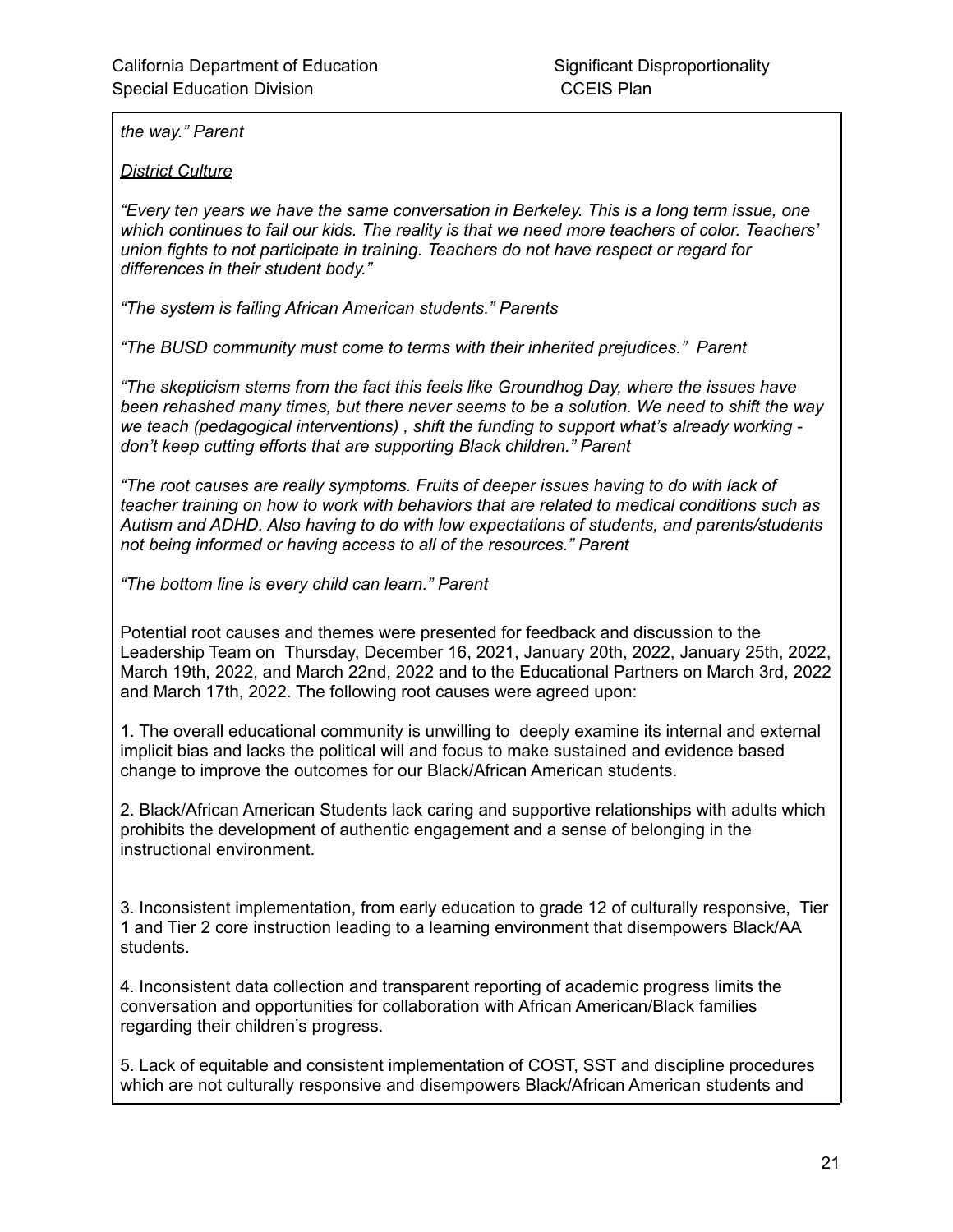leads to a direct pathway to special education.

#### 2.3 Conduct Policies, Practices and Procedures Review

Upon identification of significant disproportionality, an LEA must provide for the annual review and, if appropriate, revision of the policies, practices, and procedures used in identification or placement in particular education settings, including disciplinary removals. An LEA must address a policy, practice, or procedure it identifies as contributing to the significant disproportionality. In addition an LEA must publicly report on any revision of policies, practices, and procedures. (As directed in 34 *CFR* Section 300.646(c) and 300.646(d)(1)(ii-iii).)

*Note: The policies, practices, and procedure review are part of the root cause analysis process. However, revisions do not have to be completed prior to submission of the CCEIS plan. The Policies, Practices, and Procedures Review Matrix can support this activity and can be found on the [CCEIS](https://padlet.com/spptap/clx6r968cm5949jx) Padlet.*

Describe the process of reviewing the LEA's Policies, Practices, and Procedures that relate to the significant disproportionality identification.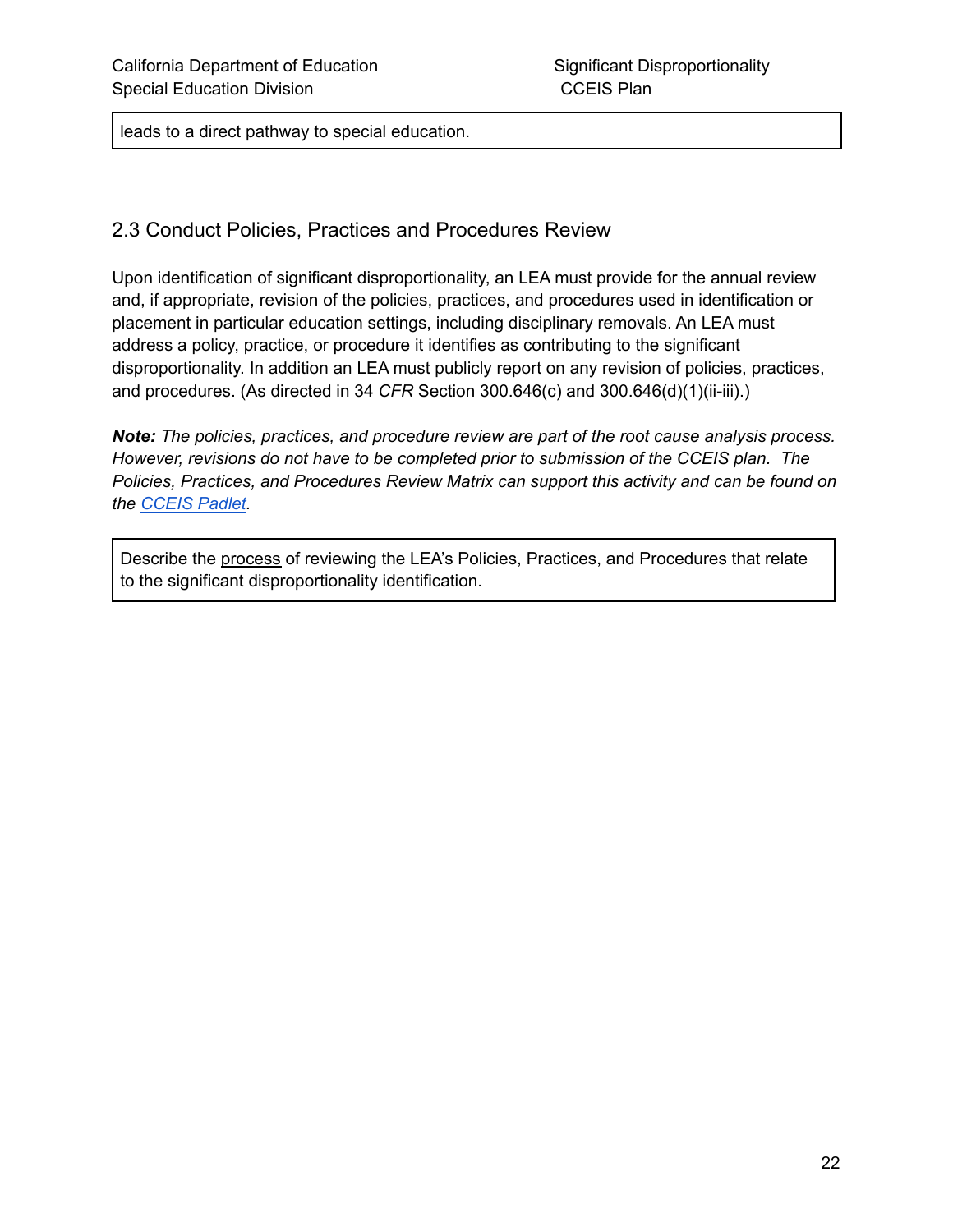BUSD reviewed policies, practice and procedures that relate to significant disproportionality for the 2020 CCEIS plan. Steve Collins, a member of the Technical Assistant Facilitator Team, [conducted](https://drive.google.com/drive/folders/1ug8cECuGVZj8e_qiJlXvsnFwviVilgwH?usp=sharing) individual interviews of district coordinators, directors and sites leaders at the elementary and secondary levels to collect

data for the Policies, Practices, [Procedures](https://docs.google.com/document/d/1CTsYlC91JGQzrGCqxfP-AtAtdjLCQKq8QcWL54jL-yI/edit?usp=sharing) Matrix. The Chart below lists the specific Board Policies (BPs) and Administrative Regulations (ARs) needed to be written or revised due to recent changes in CDE . For the Practices and Procedures, part of the plan will be to improve the MTSS, SST, and 504 Handbooks, as well as revise the Special Education, Parent and Discipline Handbook in accordance with the renewed policies.Once written and updated, the Board Policies (BPs) and Administrative Regulations (ARs) will be update on the District Website and GAMUT.

| <b>Special Education</b>       | Personnel                                                                                | <b>Discipline</b>                                                  |  |
|--------------------------------|------------------------------------------------------------------------------------------|--------------------------------------------------------------------|--|
|                                | <b>Revisions Needed</b>                                                                  |                                                                    |  |
| BP 0410 Nondiscrimination      | BP 0460 LCAP (Completed)                                                                 |                                                                    |  |
| BP6159 IEP to Reflect SB<br>98 | BP 4131 Staff Development<br>(reflect equity, implicit bias<br>and cultural proficiency) |                                                                    |  |
| Needs to be Written            |                                                                                          |                                                                    |  |
|                                | BP 0415 Equity                                                                           | BP5144.2<br>Suspensions/Expulsions<br>(Students with Disabilities) |  |
|                                | BP 4111 Recruitment                                                                      |                                                                    |  |
|                                | AR 4112.22 English<br>Learners                                                           |                                                                    |  |
|                                | AR 4112.23 Special<br><b>Education Staff</b>                                             |                                                                    |  |
|                                | BP 4131 Staff Development                                                                |                                                                    |  |
|                                |                                                                                          |                                                                    |  |

**Practices and Procedures to Further Develop**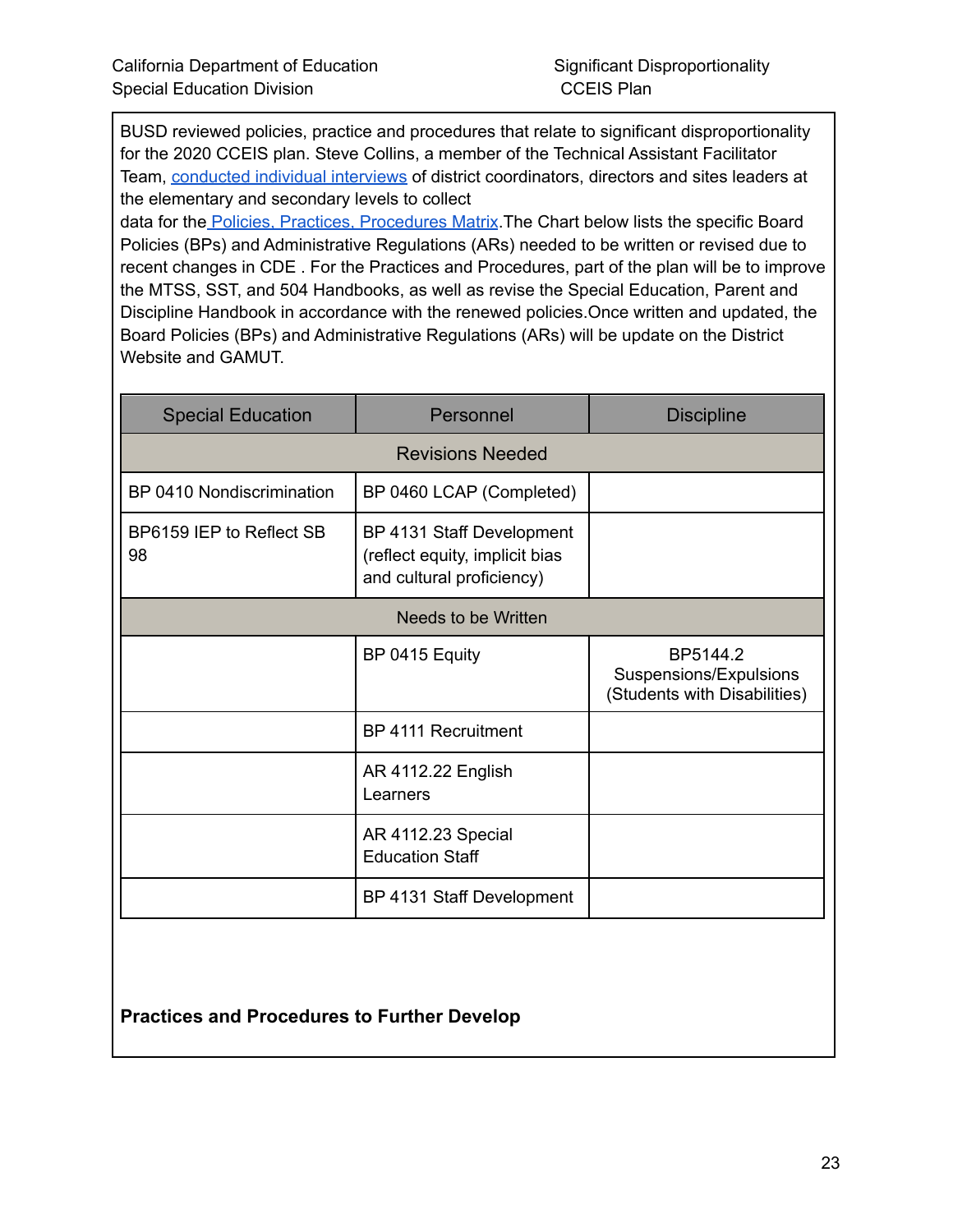| 504                                                                                                                                                      | <b>SST</b>                                                                                                                     | <b>MTSS</b>                                                                                                                                                                                                      | <b>SpedEd Handbook</b><br>for Psychologists                                                                                                                                                                      |
|----------------------------------------------------------------------------------------------------------------------------------------------------------|--------------------------------------------------------------------------------------------------------------------------------|------------------------------------------------------------------------------------------------------------------------------------------------------------------------------------------------------------------|------------------------------------------------------------------------------------------------------------------------------------------------------------------------------------------------------------------|
| Develop a detailed,<br>user friendly<br>handbook and<br>reference guide that<br>includes monitoring<br>and review process<br>based on<br>implementation. | Update and<br>improve a<br>comprehensive<br><b>SST Manual that is</b><br>implemented with<br>consistency across<br>the system. | A comprehensive<br>process needs to<br>be better<br>developed with<br>clearly delineated<br>how students will<br>move from each<br>tier in the<br>academic and<br>social/emotional<br>and behavioral<br>pyramid. | Aligned to district wide<br>SLD Policy and<br>culturally appropriate<br>psychoeducational<br>templates for use in<br>assessments of<br>Autism, ED, ID, OHI,<br>SLD, 3yrs, and<br>Manifestation<br>Determinations |

Did your LEA revise any policies, practices, or procedures?

X Yes

 $\overline{\phantom{0}}^{\mathsf{No}}$ 

*Describe* what policies, practices, and/or procedures have been or will be revised.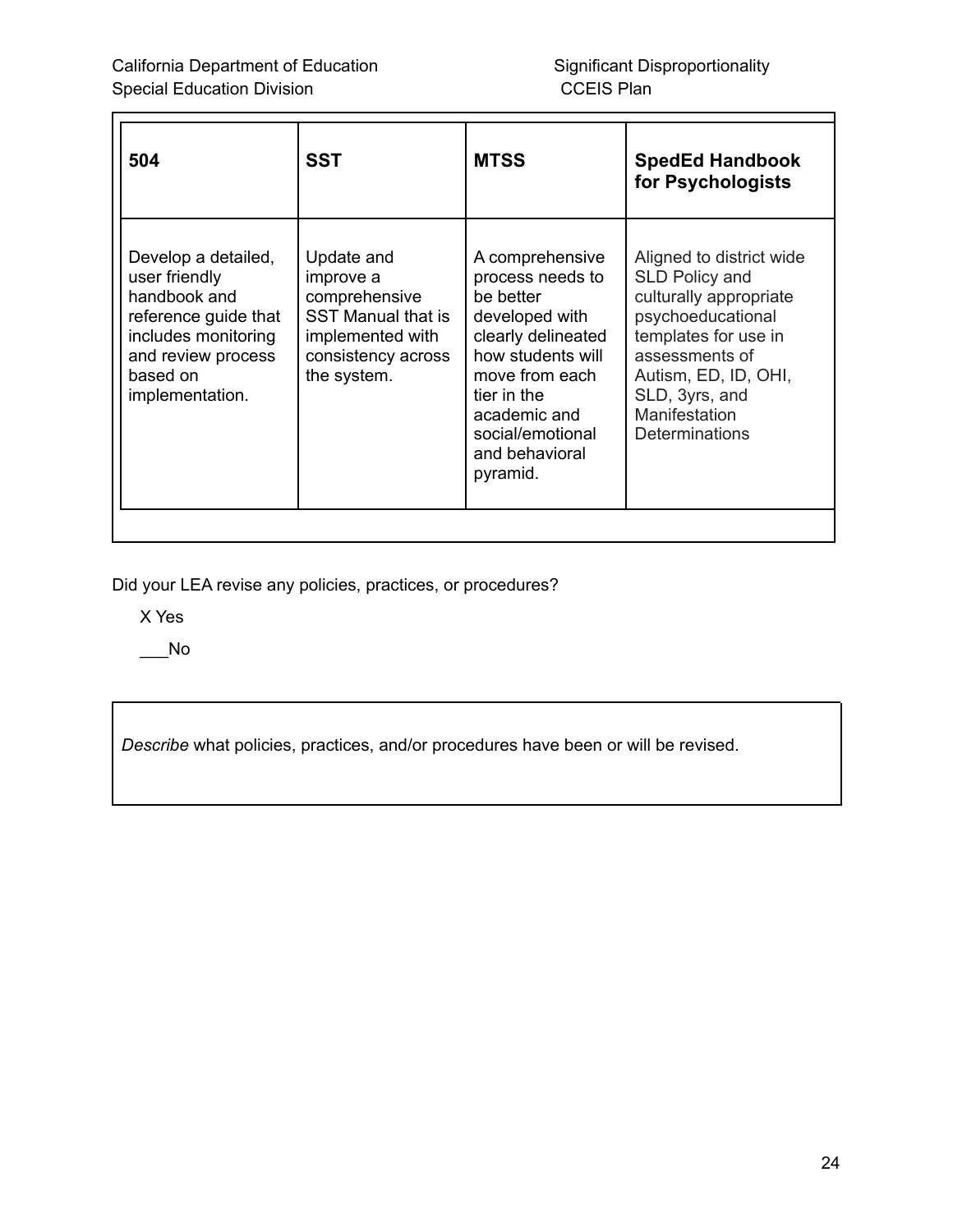BUSD continues to support the implementation of the revised Board Policy 6164.6 and Administrative Regulations 6164.6. All revised Section 504 forms and the new procedural manual is being used by all school sites. The district has created a Section 504 tab within the new student Database system (Infinite Campus). Annual Section 504 training is being planned for the Spring 2022. This activity is not funded by CCEIS funds.

A culturally responsive Student Success Team/ Coordinated of Service Team (COST) manual has still not been developed, and is still in the planning stages. School sites have been utilizing a COST team [template](https://docs.google.com/document/d/1oW_yE_C99vLUvf7bXcto6pv8kQVdaokNAzl0B0-Itcc/edit) that centers the student and focuses on strengths of the student and family. A Multi-Tiered system of support team has been assembled and has begun the process of developing a standard COST team process and is considering how the SST/COST template will be included in this MTSS Handbook once fully developed.

The Discipline Matrix Task Force continues to meet, plan, and examine relevant best practices to include in the forthcoming BUSD Discipline Matrix. The task force includes a site admin from elementary, middle and high school. The development of these interventions aim to be culturally responsive, teach, and correct alternative behavior, while ensuring equity for students. The Discipline Matrix is slated to be completed by the end of the 2022 school year.

A cross collaborative team of school psychologists met on 4/21/21 from Alameda and BUSD and made revisions needed for the template including additional information needed when discussing the impact of culture, family stressors, and language on learning and evaluation. Further they discussed documentation of pre-referral services in determining eligibility for SLD and added additional information in interview format for students and parents to assess the impact of the school culture on student learning/success to target African American students and families that may be disenfranchised by cultural differences at school or in the community. These additions were included in all templates. On 5/12/21 the team made further revisions to SLD template to fold in PSW approach and wording regarding eligibility to reflect legal compliance and ensure parental understanding of determination of services. Further they discussed and made revisions needed for ED template including discussing ruling out cultural differences and family stressors when determining ED eligibility. BUSD's participating psychologists reviewed the template with the larger school psychology group on 8/25/221 and had subsequent meetings on 9/1/21 and 9/15/21. The template is now being used District wide.

*Describe* how the policies, practices, and/or procedures have been or will be publicly shared (e.g., School Board meeting minutes, posting on LEA website).

Board policies and administrative regulations will be presented and approved at the Board Meetings and available in the Board meeting minutes, as well as, posted on the District Website.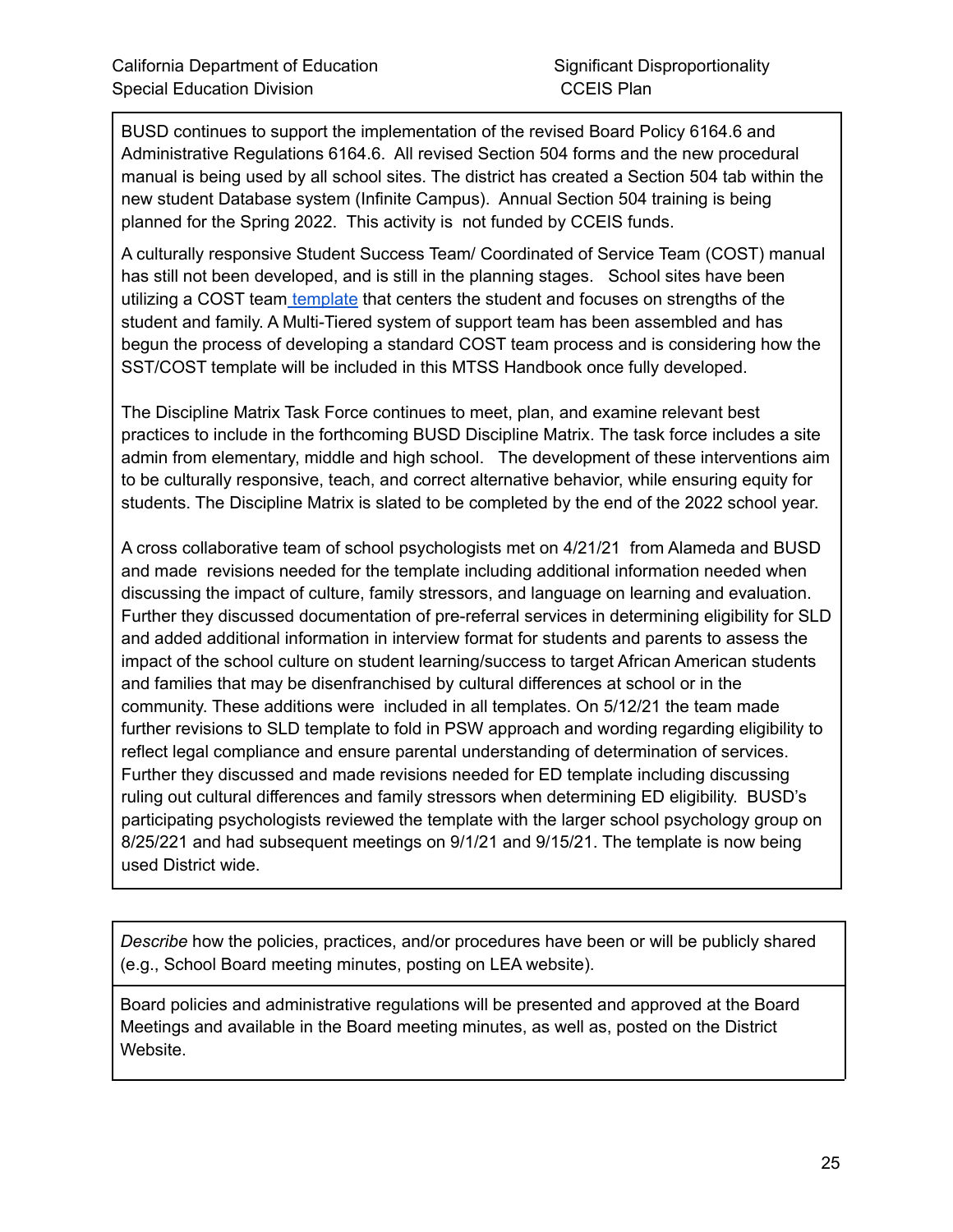*Describe* how the policies, practices, and/or procedures have been or will be internally disseminated and implemented.

Board Policies/Administrative Regulations will be presented to staff through the School Board Approval Process. Practices and Procedures, will be disseminated to all staff via email with links to documents. In addition, any practices and procedures will be discussed and training provided to administrators who may inform or train staff with support from Directors.

*Note: Any actions tied to this review that are not completed should be included in section 3.2.*

### **2.4 Complete Reflective Data Analysis:**

Note: This analysis should provide information that will connect and validate the selected root causes, target populations, measurable outcomes and related activities reported in 2.5, 3.1, and 3.2.

Briefly describe the LEA (e.g., demographics, culture, history of significant disproportionality).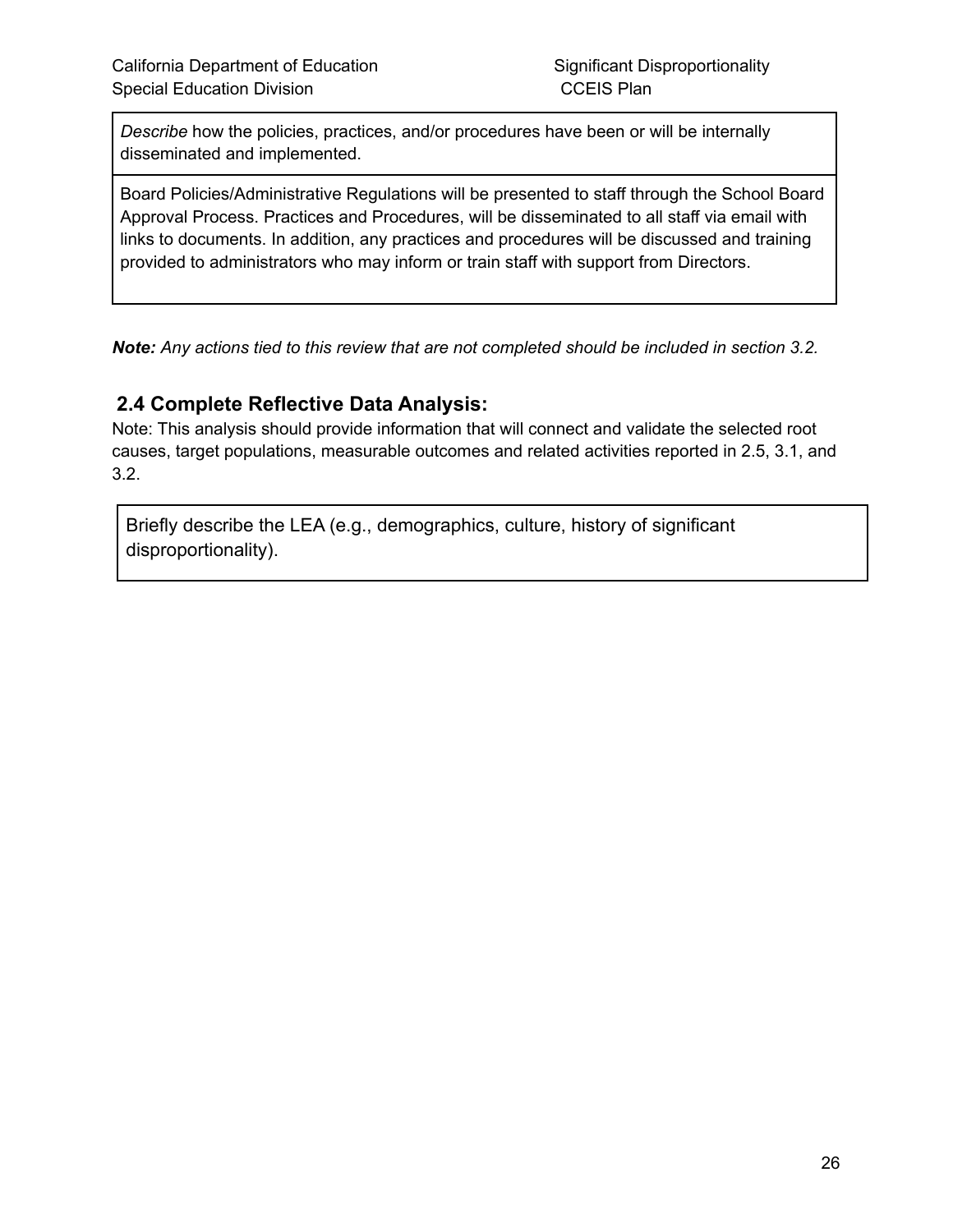**Demographics, Culture and Significant Disproportionality History** Berkeley Unified School District (BUSD) serves approximately 10,000 students in grades pre-K through 12. These students are served at three preschool sites (~450), 11 elementary schools (~4000), three middle school schools (~2100), and one comprehensive and one alternative high school (~3200). The ethnic diversity of BUSD in grades TK-12 (based on 2020-2021 enrollment) includes students who are White (41.2%), African-American (12.7%), Hispanic/Latinx (22.3%), Two or More Races/Other (15.7%), and Asian (8.2%). English Learners (ELs) comprise 6.3% of the district population with 55.3% of ELs speaking Spanish as their primary language and 9.8% speaking Arabic. Students in BUSD speak more than 40 different home languages. BUSD has an overall student graduation rate of 87.6% (2020 Cohort), above the state average of 84.3%.

The Mission of the Berkeley Unified School District is to enable and inspire our diverse student body to achieve academic excellence and make positive contributions to our world.

The BUSD's Local Control and Accountability Plan (LCAP) has been focused on three primary LCAP goal areas:

- 1. High quality classroom instruction
- 2. Culturally and Linguistically Responsive Systems
- 3. Safe and Welcoming Schools

These goals serve as a framework for improving outcomes for all students. This allows the district to use limited resources to prioritize the actions, services, and expenditures that will be most effective in serving our "unduplicated students."

Due to the COVID-19 pandemic, our most recent Smarter Balanced Assessment (SBA) data is from 2019. However, recent local assessments, using the Renaissance Star Reading and Math assessments, confirm conclusions drawn from SBA analysis. BUSD students, when viewed in the aggregate, were 1.7 times more likely to be meeting standards than students across California. In particular, a high percentage of White students and students identified as two or more races met grade level standards, with 87% of White students meeting ELA standards and 81% meeting math standards; and -77% on ELA and 70% on Math for students identified as two or more races. A very similar pattern of students at or above benchmark was observed in the recent winter administration of the Star Reading (All 64.9 % meeting, White 78.6% meeting, Two or more races 75.1 % meeting) and Math (All 64.27 % meeting, White 77% meeting, Two or more races 70% meeting. The 2019 SBAC Math and ELA results show that 70% or more of Black/African American, English Learner, and Students with Disabilities are not yet meeting grade level standards. All elementary students have experienced a three year decline in math scores with ELA scores staying fairly consistent. During the Spring administration of STAR, for example, middle school growth has decreased. During the 2020 - 2021 school year, students improved an average of 28 points from the fall to winter

In the work to end the racial predictability of academic achievement by ensuring that all systems are culturally and linguistically responsive to the needs of our students (LCAP goal 2), BUSD has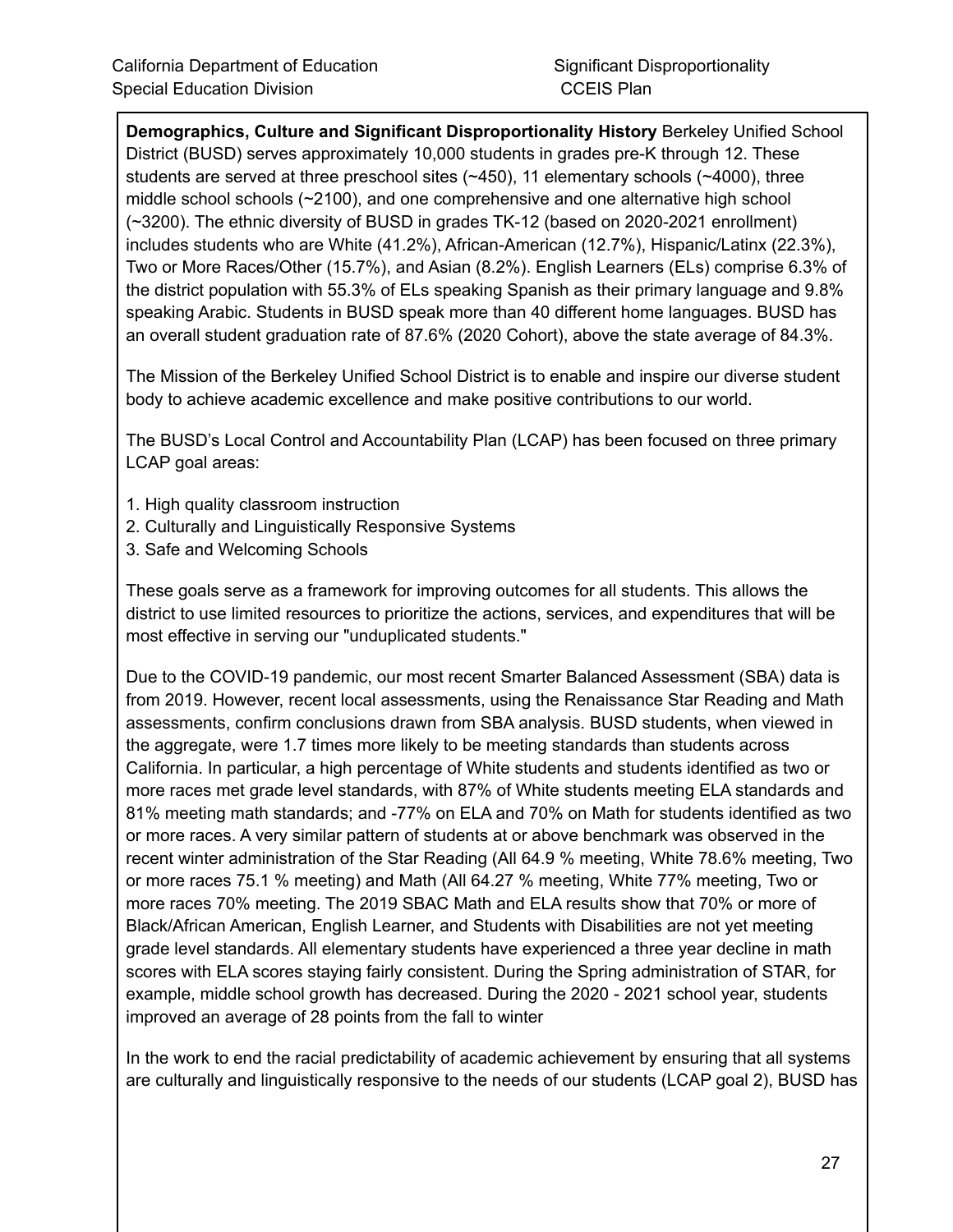also had some success before the pandemic. For example, within three years, BUSD stabilized graduation rates at the state average while increasing the graduation rate for African American students from 82% to 90%. When viewing graduation rates alongside other indicators of college and career readiness, BUSD success becomes more apparent. The average rate of students meeting UC/CSU requirements is 10% higher than the Alameda county rate and 13% higher than the state at 58%. During the 2020-21 school year, 765 of 10-12th grade students are enrolled in at least one AP/IB/HP class. Additionally, one in three students has access to a high-quality Career Technical Education course.We believe that High school programs such as Bridge, AVID, LEAP and Intervention Counselors have played a crucial role in this success and in helping to disrupt the racial predictability the coincides with graduation rates and college attendance. In response, we will continue funding these programs and increase staffing for our Bridge program in particular.

BUSD was one of the first districts to transition from in-person to distance learning, which led to challenges in access to academic instruction, particularly for the district's most vulnerable students. However, the COVID-19 pandemic had a disparate impact on our English Learner, foster youth, homeless,and Black or African American students and families. In the first five weeks of distance learning, Black or African American students, low-income students, homeless youth, students with IEPs and English Learners had the highest rates of "no participation" - with up to half of these students not participating at all in a given week. These participation rates tended to be highest at the Middle and High School levels. Spanish speaking f./amilies also struggled to access information and engage with Distance Learning. Many families struggled with juggling their own jobs with supporting online learning for their children, and high school students expressed difficulty managing six to eight classes online. Additionally, school site staff struggled to hold online classes, use platforms and reach students and families.

Spring 2020 focused on providing basic needs for students such as technology, nutrition and supplies. By focusing on these basic needs, the district was able to pivot over the summer to refocus on targeted instructional support in the 2020-21 school year. Detailed tracking and analysis of this information over the summer, through data and also many targeted town halls with Spanish speaking and Black families, helped inform the 2020-21 distance learning plan for the district, in which equity was at the forefront for supporting these struggling students in order to close the racial equity gap that the pandemic had exacerbated.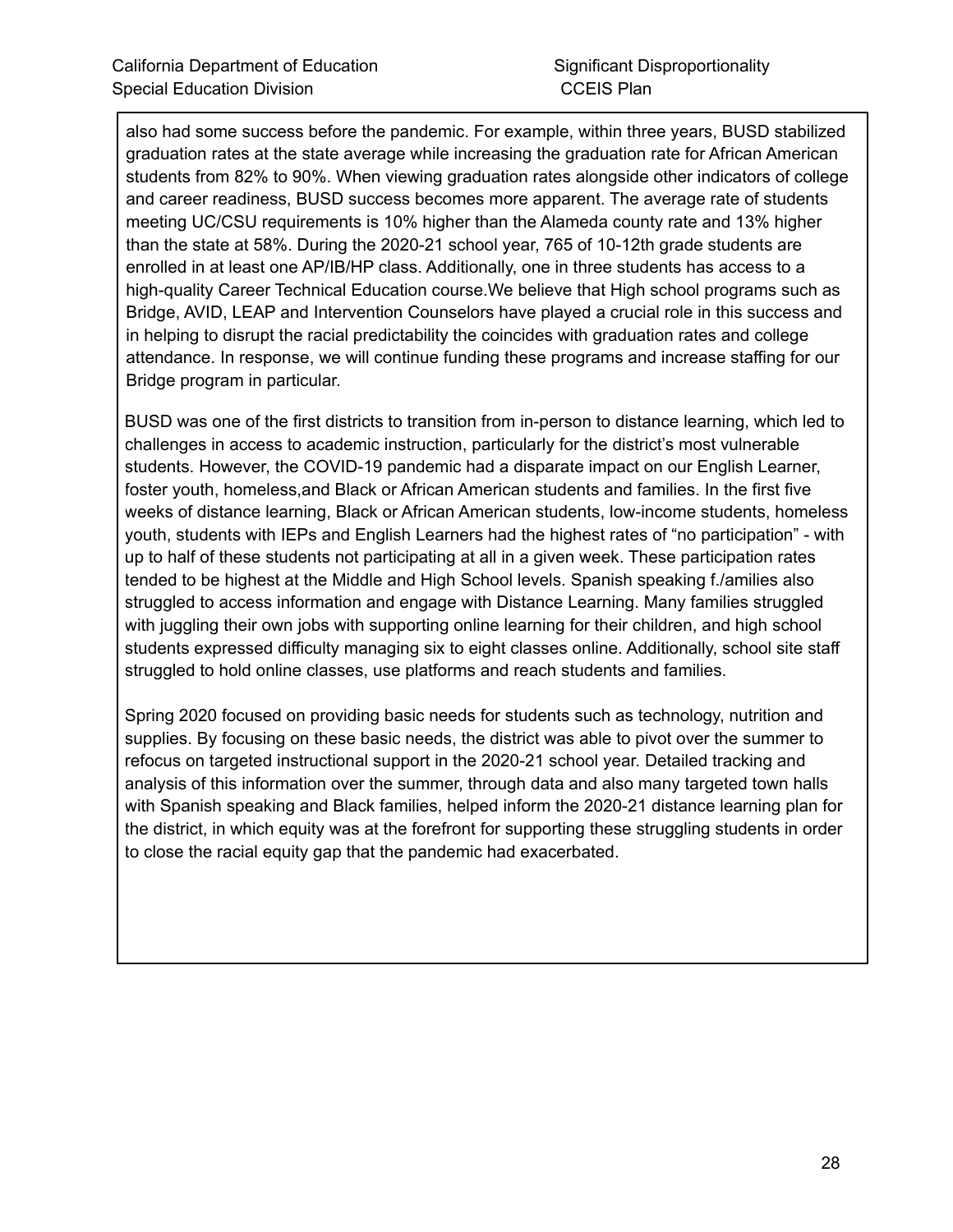BUSD staff in the Office of Family Engagement met with parents/families of Black/African American students in October and November 2020, holding "Listening Circles." Both sessions generated rich discussions and unearthed important issues and themes. Another session was held on February 16, 2021, to develop action plans to begin to realize the shared aspirations that families and school leaders have for Black/African American students.

A big success was our Black/African American Parent/Guardian and Principal Learning Circles. The first Learning Circle in October 2020 fostered connections among parents and guardians of Black/African American students at BUSD and, separately, among BUSD principals and other leaders. In peer groups, parents/guardians and principals shared their hopes for Black/African American children, expectations of their school, and obstacles to Black/African American children thriving at their schools. This session closed with each group sharing key themes. At the second Learning Circle, in November 2020, parents, guardians, and principals convened in clusters by the school. This session focused on beginning to create a vision of what each school would look like if it were a welcoming environment that supported the success of Black/African American students and strong, positive partnerships between families and school staff, and principals. A third session was held on February 16, 2021.

The following data was utilized to develop the root causes of the continued significant disproportionality of African American/Black students into special education, as well as, determining the factors for choosing Vision Scholars.

#### **CCEIS 2021 CYCLE DATA Analysis**[\(Data](https://docs.google.com/spreadsheets/d/1sXOJZHv-gtXZ22TfpnJAT_oY-f_MA150XJfICQsBttk/edit#gid=2068482861) Link)

Note: Due to school closure in 2020-21, much of this year's data overall is limited in accuracy. Larger data trends from before 2020-21 and this school year are being used to look at District wide trends for racial subgroups.

BUSD was identified in 2019-2020 for having a significantly disproportionate number of African American students enrolled in Special Education Services overall and under the eligibility categories of Specific Learning Disability, Other Health Impaired and Intellectual Disability. In 2019-20, African American/Black students were 13.7% of the district's student population of 10,346 students and were 31% of special education enrollment of 402 students. In comparison, the population of students enrolled in special education is 23% White and 27% Latinx. For 2021, BUSD continues to be identified by the state for having a significantly disproportionate number of African American/Black students enrolled in Special Education Services under the eligibility categories of Specific Learning Disability, Other Health Impaired and Intellectual Disability. For the 2021, we are no longer identified for Overall and we have seen a gradual decrease in the risk ratios for AA/Black students in disability categories of Intellectual Disability (2018-2019: 3.95; 2019-2020: 352) , Specific Learning Disability (2018-2019:3.67; 2019-2020: 3.67) and Other Health Impairment (2018-2019: 3.71; 2019-2020: 3.56) , and as the below table represents, we continue to be above the 3.0 risk ratio. In 2020-21, there was a decline in enrollment overall in BUSD from 10,346 to 9576 which may also be contributing to disproportionality and needs more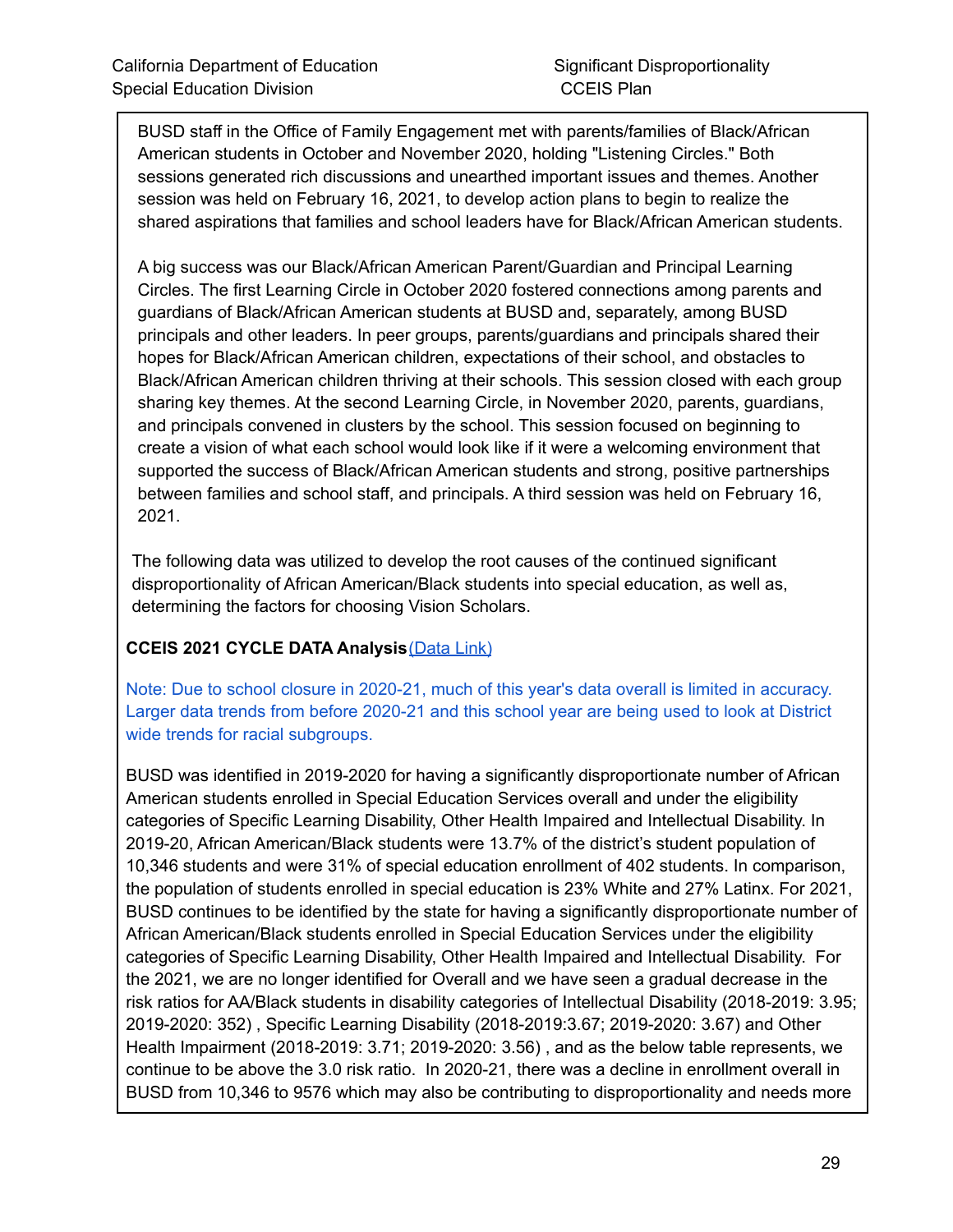investigation. BUSD saw a decline for AA/Black students from 14% to 13% (1369 to 1209). Despite being only 13% of the student body, AA/Black students comprised 27% of students with IEPS.

#### **Enrollment of the Subgroups:**

In reviewing the historical enrollment for each subgroup in the Berkeley Unified School District, there are two distinct patterns that emerge. In the lower grades, there is a declining percentage of Black and Latino students and an increasing percentage of Asian students. The enrollment of White students has remained relatively flat. In 2020-21, Black/AA are 12% of the student body, white students are 41%, Latinx are 22% and Asian make up 8%. The dwindling population of Black (2018-2019: 1,369; 2020-21: 1151) and Latinx students (2018-2019: 2234 1,369; 2020-21: 2011) in BUSD creates a continuing challenge for school sites as the numbers of Black and Latinx students are shrinking, which means the population as whole is scattered across school sites and harder to serve consistently. The pattern of enrollment is also representative of the socio-economic challenges that families face when trying to move into the Berkeley Unified School District. There is a clear connection between socio-economic factors and the declining enrollment of Black and Latinx families in BUSD. The decrease of AA/Black students in special education may increase the risk ratios for special education eligibility.

#### **2020-2021 Enrollment in Special Education:**

The student qualification patterns for special education across BUSD are increasing each year. Over the last 5 years, there has been a gradual increase in the percentage of BUSD students who qualify for Special Education across all racial groups (2018-2019: 11.6%; 2019-2020: 12.1%, 2020-21: 11.79%). The slight decrease on 2020-21 in special education for all racial categories was likely a direct impact of the pandemic. The percentage of Black and LatinX students being qualified for Special Education Services is at a higher rate than that of the district as a whole (AA: 2020-21:26.1% of special education; White:2020 (6.64% of special education)

#### **2021 Attendance by Subgroups**

Data for District Wide attendance reveals consistent patterns in student attendance within the Elementary, Middle and High School bands. WIthin each group, the overall attendance rates for Black and LatinX students are lower than all of the other subgroups. Black students have the lowest overall attendance rate for each grade band, particularly at Elementary school level which means they are missing more opportunities for skill acquisition than their grade level peers.

Students with Disabilities generally show a slightly lower rate of attendance for all subgroups, especially at the high school level. It is not clear why this is occurring but clearly focused work on addressing this issue is needed as for some sub-groups the attendance rate is 5% lower for Students with Disabilities. Black students with disabilities have the lowest overall attendance rate for each grade band. In elementary school it is 87.7%. This is the only subgroup with an attendance rate of less than 90%

#### **2020-21 Chronic Absenteeism**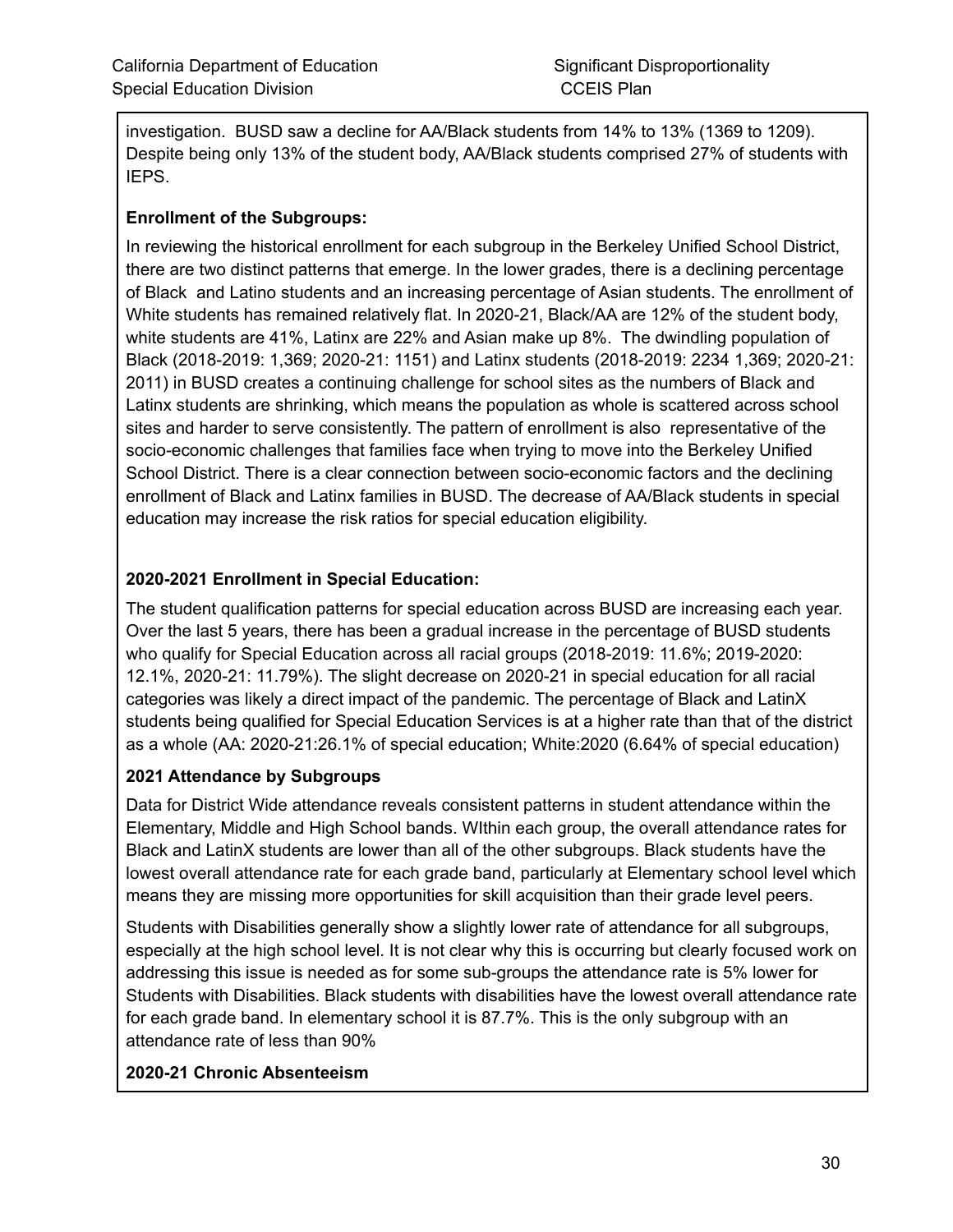The patterns for chronic absenteeism show the same trends as the attendance rates for each subgroup. The highest numbers are in Elementary school for Black students (133), but in both Middle (39) and High School (86) , Black students also show a higher rate of chronic absenteeism than the other student subgroups despite being only ~12% of the student body. Students receiving Special Education services are represented at high levels as well. Further analysis is needed as to the cause of these higher percentages (i.e. school not culturally engaging, socio-economics)Attendance interventions in Elementary school are clearly needed in order to address this pattern, as the skills learned in these early grades are very difficult for students to acquire later if the learning is missed in the lower grades.

#### **2020-21 Suspension**

During the 2020-21 school year, we had zero suspensions for Black students due to school closure. Black students and black students with disabilities are continuing to be suspended at a far higher rate than students in any other subgroup. Suspensions are primarily occurring at the middle and high school, despite the fact that Black students make up around 12% of the student population in BUSD, they make up the majority of the suspensions. There are roughly 2- 5 times as many African American suspensions in comparison to White students for the 2017-2018, 2018-19, 2019-2020 school years.. District wide suspensions are following a similar pattern for the 2021-22 school year with more African American/Blaxk students being suspended.

**2020-21 Office Referral** Complete information about office referrals is not available in Infinite Campus for each school site. Infinite Campus was adopted in the 2021-22 school year and this is an area of improvement and further training for BUSD.

#### **2020-21 Academic Achievement**

Black students are underrepresented in academically rigorous classes such as AP and advanced Math classes at the high school and overrepresented in classes such as Math 1X where students are placed to repeat Math 1. This is a pattern that is repeated at both the middle and high school level, and as a sub-group, Black students and Black students with disabilities also have the lowest graduation rate and the lowest rate of meeting the UC A-G requirements for college entrance.

The standardized assessments used within the district: STAR and DIBEL's reveal a similar pattern. In each area of assessment - math and ELA, black students consistently demonstrate a lower rate of grade level proficiency than their peers, and the extent of this gap widens throughout the grade spans.The following data exemplifies these inequities:

**Early Education: Berkeley Child Development Center (CDC)** Berkeley Child Development Center (CDC) has historically served almost 400 students from Berkeley and surrounding communities. Roughly half are Berkeley residents and other families come from Oakland, Richmond, Albany, San Pablo and other cities. The majority of students in Prek go to their resident Districts for TK or Kindergarten. For 2020 and 2021, due to the pandemic, our numbers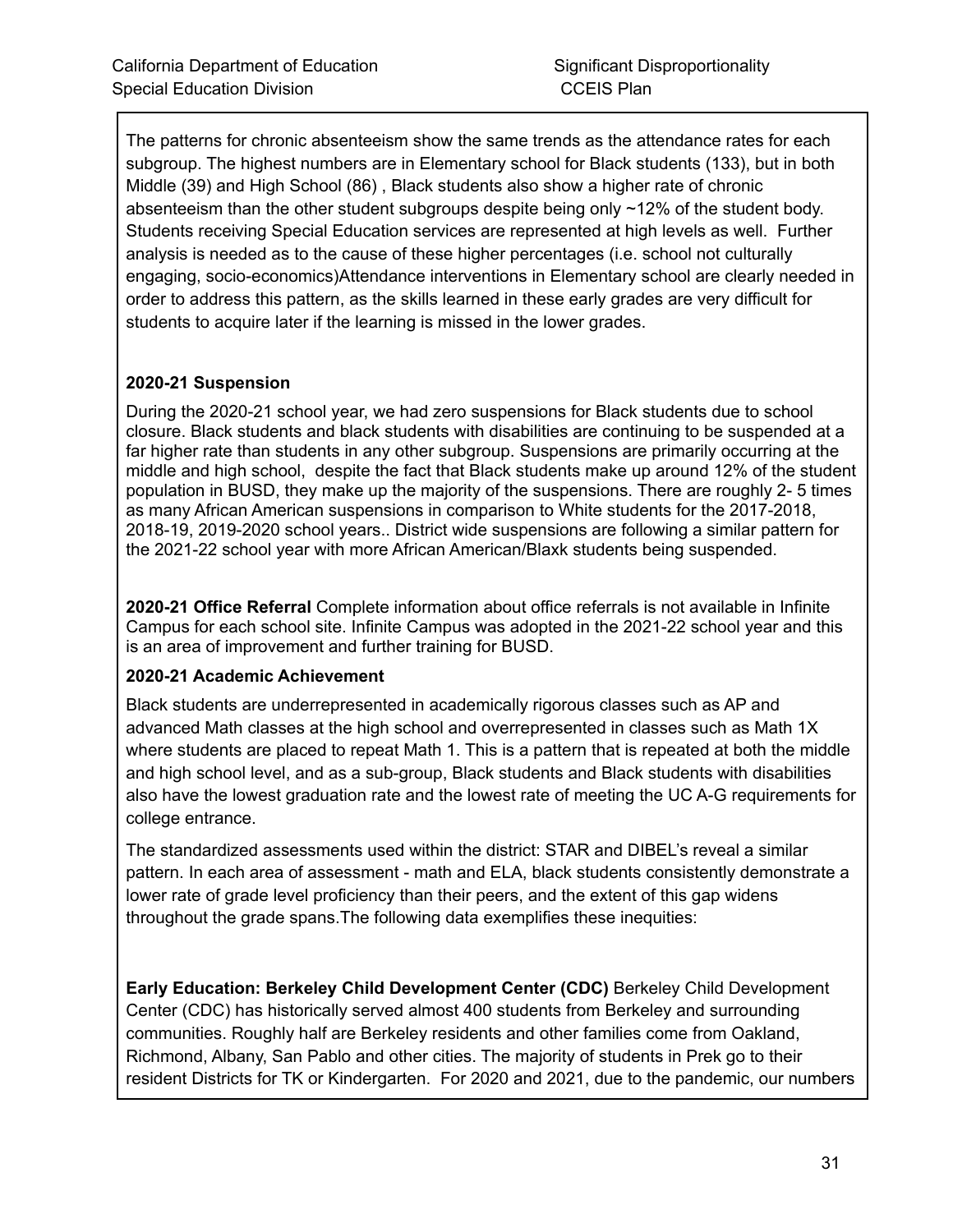have dropped to approximately 200-250 students. Berkeley CDC is housed at three campuses in three distinct areas of the city. Hopkins CDC is located in the central areas of Berkeley, King CDC is located to the South and Franklin to the West. About 57% of the children leaving BUSD pre-schools attend kindergarten or transitional kindergarten in BUSD. While they represent only a small percent of the entire BUSD Kindergarten population they are among the higher number of children of: children of color, low income children and children with special needs when compared to the population of Berkeley public elementary schools.

The vision of Berkeley Unified School District Child Development Programs is:

Through teacher and parent collaborations we strive to promote child-centered play and learning in all aspects of their development. Our students will leave preschool as confident, caring, responsible, and eager children who enjoy school and are ready to participate in all life experiences and environment

#### **Early Childhood Data**

Preschool was chosen as focus this year in order to better prepare our Vision scholar for T-K Kindergarten readiness, as qualitative feedback from families and staff suggest patterns of inequities around academics and behavior beginning in early education. Examining the Desired Results **Developmental Profile** (DRDP) assessment data and subsequent elementary standardized data, there is a clear pattern of an opportunity gap growing for our Black/African and Latinx students in Math and Language Arts as they progress up the grade levels in comparison to white students.

#### **Qualitative Data for 2021 CCEIS Plan**

Analysis of the quantitative data along with the qualitative data revealed the root causes from the 2020 CCEIS Plan to still be relevant for the 2021 CCEIS Plan. Based on the feedback from the Educational Partners, root causes were further refined and a new root cause was identified to include: *1) The overall educational community is unwilling to deeply examine its internal and external implicit bias and lacks the political will and focus to make sustained and evidence based change to improve the outcomes for our Black/African American students.*

Root causes two through five have been refined to further define key areas of focus and include: *2) Black/African American Students lack caring and supportive relationships with adults which prohibits the development of authentic engagement and a sense of belonging in the instructional environment. 3) Inconsistent implementation, from early education to grade 12 of culturally responsive, Tier 1 and Tier 2 core instruction leading to a learning environment that disempowers Black/AA students. 4) Inconsistent data collection and transparent reporting of academic progress limits the conversation and opportunities for collaboration with African American/Black families regarding their children's progress and 5) Lack of equitable and consistent implementation of COST, SST and discipline procedures which are not culturally responsive and disempowers Black/African American students and leads to a direct pathway to special education.*

**Target Schools and Vision Scholar Criteria**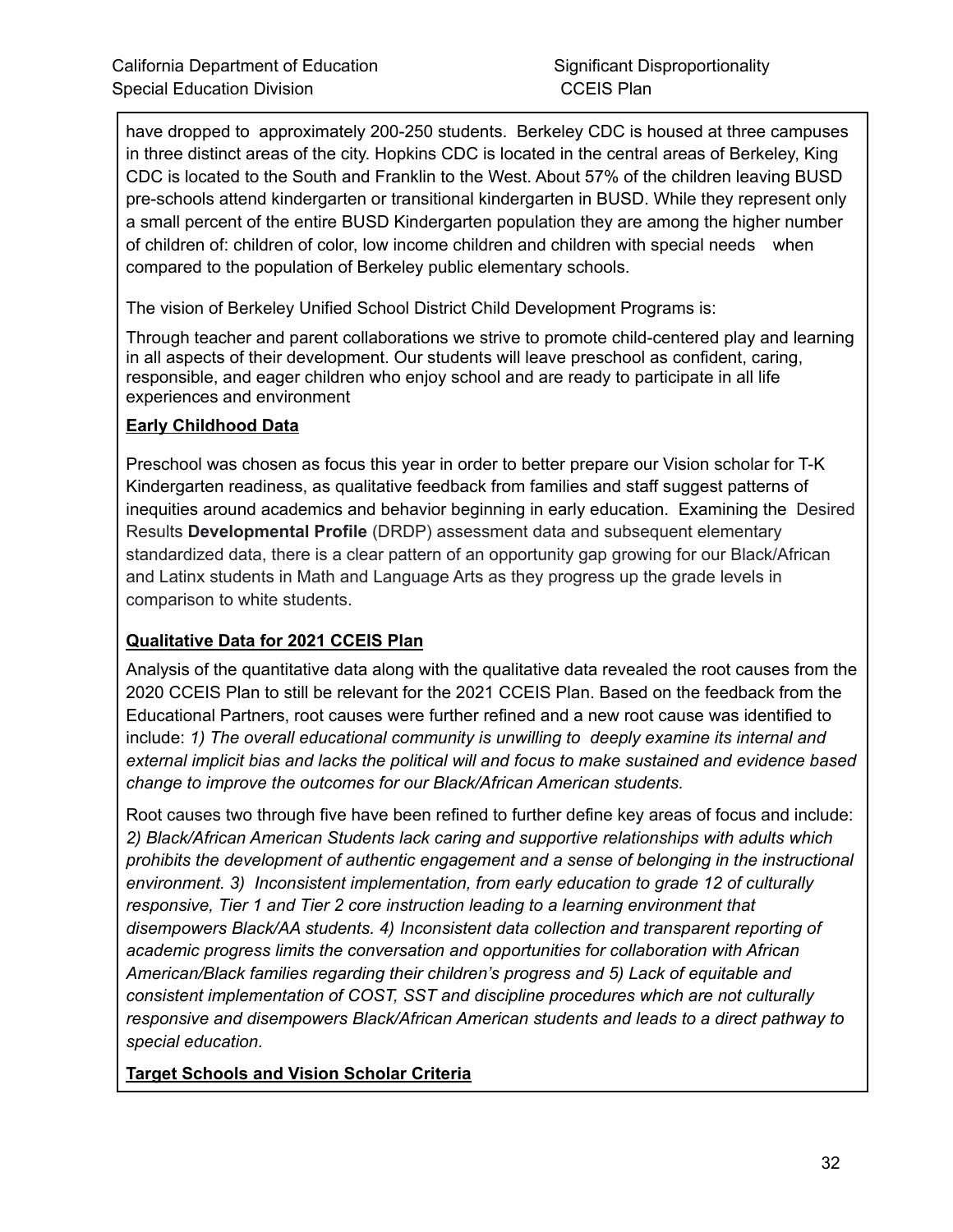Due to BUSD's, busing plan for school integration that began over 50 years ago, the majority of schools (12 elementary, 3 Middle) have similar percentages of all racial groups at school sites. Longfellow Middle School is an exception as it was labeled as a "magnet school" and is not zoned as the other two middle schools and has a higher percentage of students of color. For the 2020 school year, 25% of the student body at Longfellow was African American, 44% Latinx and 18% were White. In comparison, Willard Middle School had 13% African American, 20% Latinx and 45% White, and Martin Luther King Jr. Middle School had 10% African American, 16% Latinx and 10% white. It is important to note that as a whole, all schools across BUSD have large improvements to make with academics, suspensions and chronic absenteeism for African American students.

Dashboard Data from 2019 was used to identify Vision sites.

The Vision school sites (Berkeley Arts Magnet, Oxford, Malcolm X and Washington) were chosen due to having ELA and Math state testing scores well below state average, as well as, high chronic absenteeism percentages for African American students. The 4 elementary schools had very low or zero suspensions for AA students which is a pattern across elementary sites.

Longfellow Middle School was specifically chosen due to having a high percentage of African American Students and students that are socio-economically disadvantaged, as well as, performing far below the state average for ELA and Math state testing. Longfellow was green in 2019 on the California dashboard for Chronic Absenteeism, which hints that low scores are not due solely to attendance. Though Longfellow showed an improvement in decreasing suspension for AA students, it was still in the yellow on the CA Dashboard.

Vision Scholars for Elementary and Middle were chosen using the following criteria: students with higher absenteeism (less than 95% attendance) and/or, students with STAR and/or early literacy reading scores in the below standard range (1-2 grade levels below) and/or 1-2 higher office referrals or suspensions and/or lower socioeconomic status)

Preschool was chosen as focus this year in order to better prepare our Vision scholar for T-K Kindergarten readiness, as qualitative feedback from families and staff suggest patterns of inequities begin in early education. Vision scholars were chosen by analyzing DRDP (Desired Results Data) and the Ages and Stages Questionnaire. The Desired Results Developmental Profile (DRDP) is required by the CDE for preschool and is an assessment instrument designed for teachers to observe, document, and reflect on the learning, development, and progress of children, birth through 12 years of age, who are enrolled in early care and education programs and before-and after-school programs. The DRDP helps teachers and families measure cognitive, social and emotional, speech and language development, fine motor skill, and gross motor skill. Classroom teachers and the Response to Intervention specialist collect regular data under these areas and adjust goals and instruction for students. BUSD implements the DRDP within the first 60 days the child starts our program and then we do it again the following semester. We meet with families twice a year for the DRDP, fall and spring. In addition, when there are concerns with students the Response to Intervention team meets with the family more than twice a year.

The Ages and Stages Questionnaire (ASQ) is a standardized parent completed questionnaire to screen for developmental delays in children using 19 age-specific developmental questionnaires starting at 4 months and ending at 60 months of age. It is completed at the beginning of the school year and provides the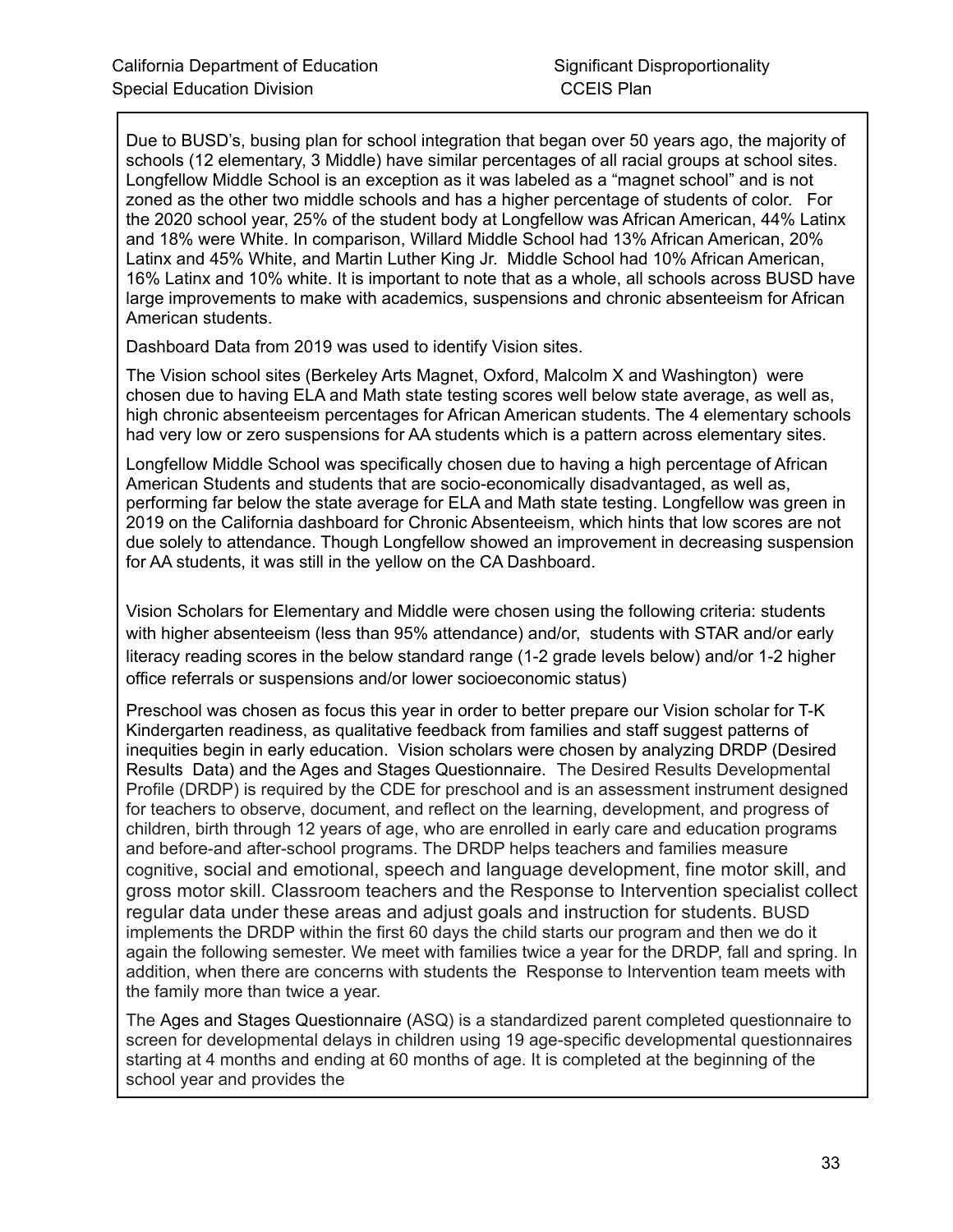In choosing our vision scholars for Prek, we looked at a combination of lower that average DRDP and ASQ scores and high absences (<95%)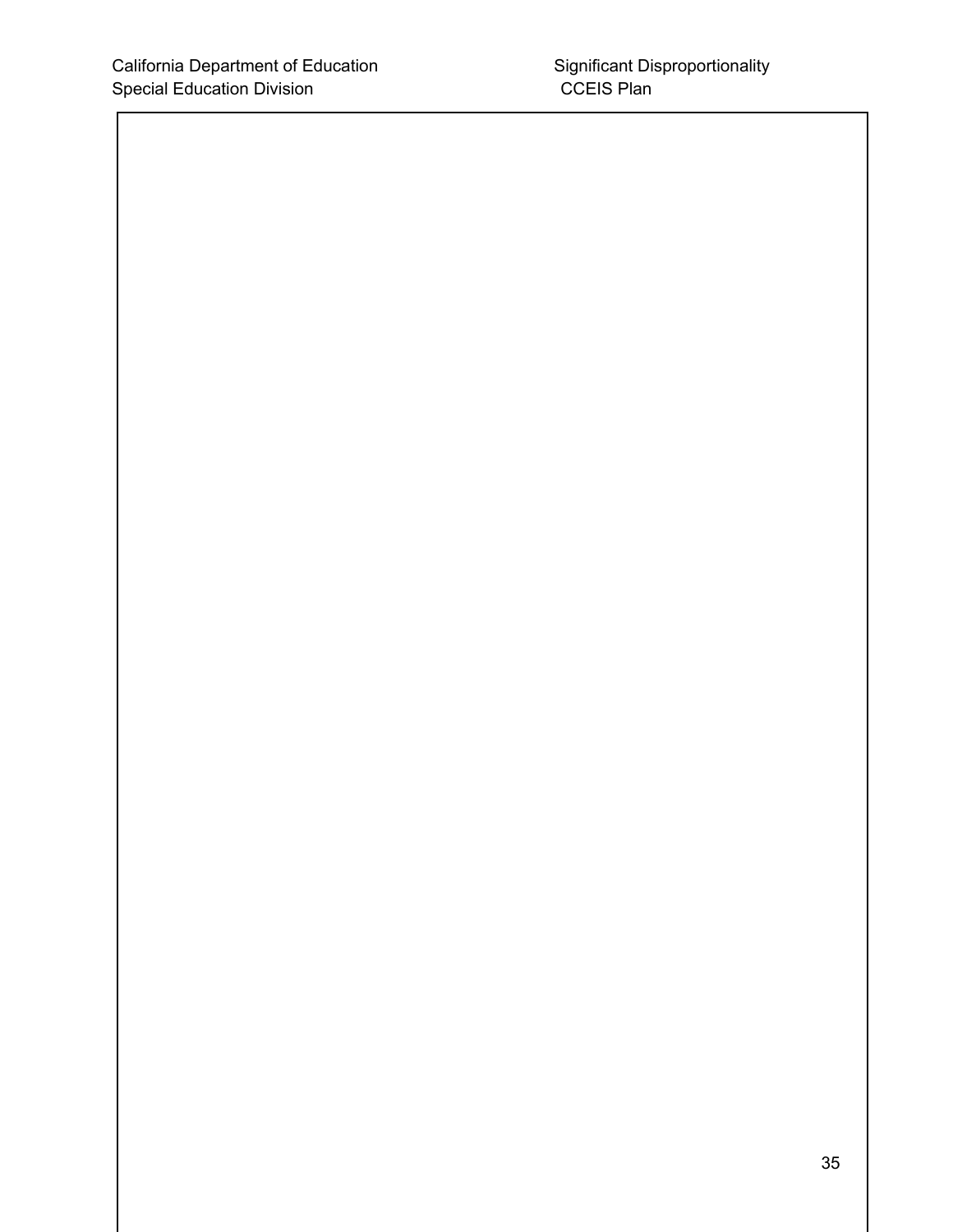Fill in the following table to indicate the tools/strategies used to gather relevant data, the process used to analyze the data, and the findings from each data source.

| <b>Focus</b>        | <b>Tool/Strategy</b>                                                                                                                                                                                                                                                                                                                                                                                   | <b>Process</b>                                                                                                                                                                                                                                                                                                                                                                                                                                                                                                                                                                                                                                                                                                                                                                                                                                                                                                          | <b>Findings</b>                                                                                                                                                                                                                                                                                                                                                                                                                                                                                                                                                                                                                                                                                                                                                                                                                                                                                                                                                                                                                                                                                                                                          |
|---------------------|--------------------------------------------------------------------------------------------------------------------------------------------------------------------------------------------------------------------------------------------------------------------------------------------------------------------------------------------------------------------------------------------------------|-------------------------------------------------------------------------------------------------------------------------------------------------------------------------------------------------------------------------------------------------------------------------------------------------------------------------------------------------------------------------------------------------------------------------------------------------------------------------------------------------------------------------------------------------------------------------------------------------------------------------------------------------------------------------------------------------------------------------------------------------------------------------------------------------------------------------------------------------------------------------------------------------------------------------|----------------------------------------------------------------------------------------------------------------------------------------------------------------------------------------------------------------------------------------------------------------------------------------------------------------------------------------------------------------------------------------------------------------------------------------------------------------------------------------------------------------------------------------------------------------------------------------------------------------------------------------------------------------------------------------------------------------------------------------------------------------------------------------------------------------------------------------------------------------------------------------------------------------------------------------------------------------------------------------------------------------------------------------------------------------------------------------------------------------------------------------------------------|
| Qualitative<br>Data | Annotated<br><b>Checklist for</b><br><b>Addressing Racial</b><br>Disproportionality<br>in Special<br>Education, by Dan<br>Losen. (Also<br>referred to as the<br>Wisconsin)<br>Identifying the<br>Root Causes of<br>Disproportionality<br><b>New York</b><br>University<br><b>Technical</b><br><b>Assistance Center</b><br>on<br>Disproportionality<br>by Catherine<br>Kramarczuk &<br>Natalie Zwerger. | <b>Technical Assistant</b><br><b>Facilitators conducted</b><br>sixty to ninety-minute<br>focus groups. The<br><b>Wisconsin Checklist</b><br>self-assessment tool<br>was utilized to focus the<br>conversation around<br>specific questions<br>related to the<br>overidentification of<br>African American/Black<br>students in the<br>categories of Intellectual<br>Disability (I.D.), Other<br>Health Impairment<br>(OHI) and Specific<br>Learning Disability<br>(SLD). During the<br>self-assessment phase,<br>the CCEIS Team<br>conducted focus<br>interviews and focus<br>group sessions with<br><b>Black/African American</b><br>students, parents and<br><b>Early Education</b><br>teachers:<br><b>Technical Assistant</b><br>Facilitator provided the<br>context and the<br>identified<br>self-assessment tool to<br>formulate potential<br>hypotheses around the<br>contributing factors.<br>Anecdotal data was | See Section 2.2 for details<br>regarding focal group<br>qualitative data and 2.4 for<br>quantitative.<br>Based on input from the<br>Educational Partners, a new<br>root cause was identified for<br>the 2021 CCEIS Plan Cycle<br>and includes:<br>1. The overall educational<br>community is unwilling to<br>deeply examine its internal<br>and external implicit bias and<br>lacks the political will and<br>focus to make sustained and<br>evidence based change to<br>improve the outcomes for our<br><b>Black/African American</b><br>students.<br>The following root causes<br>were identified in the 2020<br><b>CCEIS Plan and were further</b><br>refined for the 2021 Plan to<br>include the following:<br>2. Black/African American<br>Students lack caring and<br>supportive relationships with<br>adults which prohibits the<br>development of authentic<br>engagement and a sense of<br>belonging in the instructional<br>environment.<br>3. Inconsistent<br>implementation, from early<br>education to grade 12 of<br>culturally responsive, Tier 1<br>and Tier 2 core instruction<br>leading to a learning<br>environment that disempowers |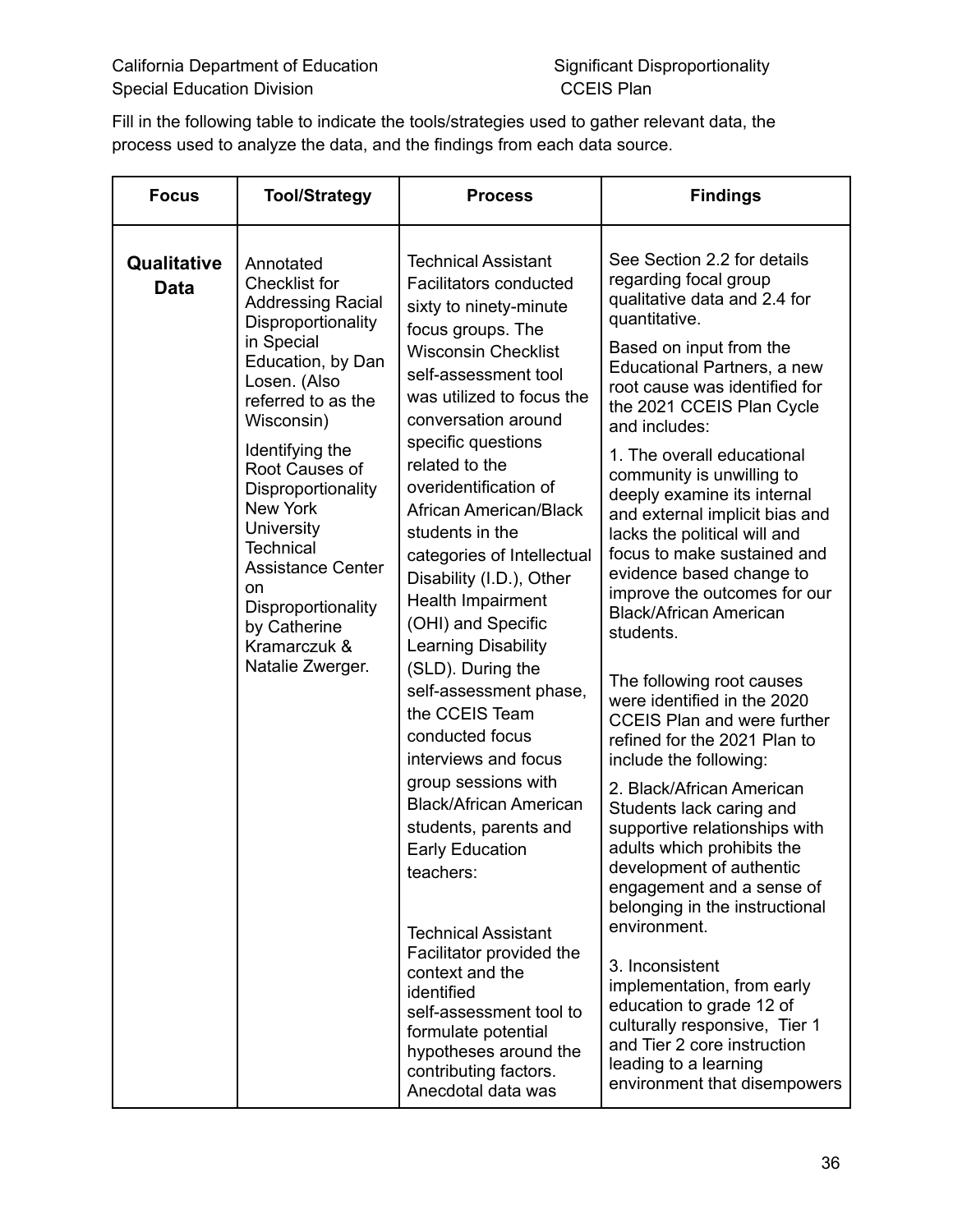|                             |                                                                                                                                                                                                                                                                                                                                                                               | captured through written<br>notes and compiled into<br>summaries for root<br>cause analysis. The<br>data was organized<br>using categories from<br>evidence-based<br>research outlined in the<br>article, Identifying the<br>Root Causes of<br>Disproportionality.<br>Results from the focus<br>groups and analysis of<br>potential root causes<br>were presented to the<br>leadership team for<br>discussion on<br>December 16, 2021. | Black/AA students.<br>4. Inconsistent data collection<br>and transparent reporting of<br>academic progress limits the<br>conversation and opportunities<br>for collaboration with African<br>American/Black families<br>regarding their children's<br>progress.<br>5. Lack of equitable and<br>consistent implementation of<br>COST, SST and discipline<br>procedures which are not<br>culturally responsive and<br>disempowers Black/African<br>American students and leads<br>to a direct pathway to special<br>education. |
|-----------------------------|-------------------------------------------------------------------------------------------------------------------------------------------------------------------------------------------------------------------------------------------------------------------------------------------------------------------------------------------------------------------------------|----------------------------------------------------------------------------------------------------------------------------------------------------------------------------------------------------------------------------------------------------------------------------------------------------------------------------------------------------------------------------------------------------------------------------------------|------------------------------------------------------------------------------------------------------------------------------------------------------------------------------------------------------------------------------------------------------------------------------------------------------------------------------------------------------------------------------------------------------------------------------------------------------------------------------------------------------------------------------|
| Quantitative<br><b>Data</b> | Cal Pads, SEIS,<br>Infinite Campus<br>and Desired<br><b>Results</b><br>Developmental<br>Profile (DRDP)<br>were utilized to<br>analyze the<br>following data:<br>Student enrollment<br>by race/ethnicity<br>Enrollment of<br>students with<br>disabilities (SWD)<br>by race/ethnicity<br>and site<br><b>Enrollment of SWD</b><br>by grade and<br>disabilities<br>Students with | Data was disaggregated<br>by ethnicity and<br>reviewed by the<br>Leadership Team and<br>presented to the<br><b>Education Partners as</b><br>equity indicators.                                                                                                                                                                                                                                                                         | For detailed discussion of key<br>findings see Section 2.4                                                                                                                                                                                                                                                                                                                                                                                                                                                                   |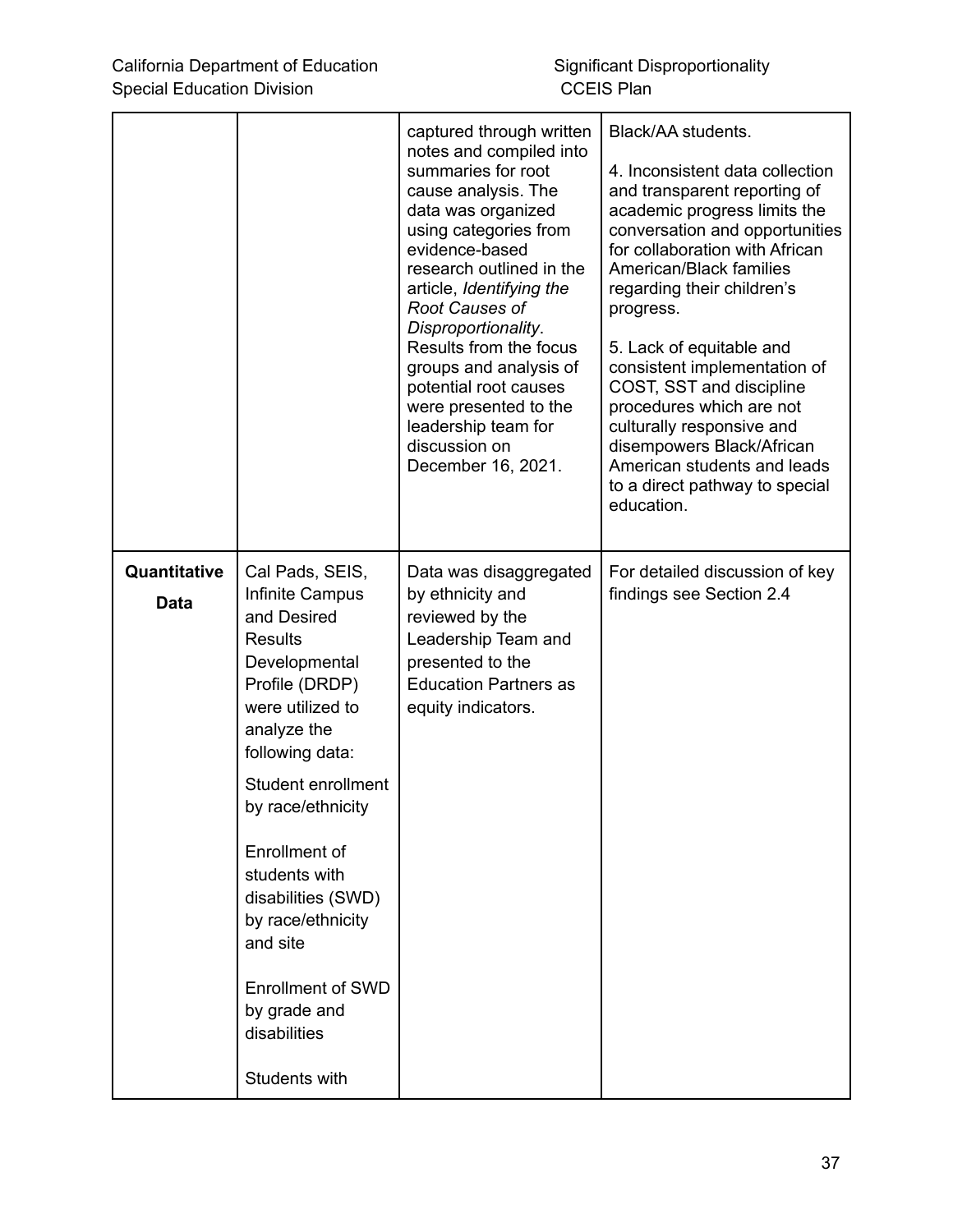| Section 504 by<br>school site and<br>ethnicity            |  |
|-----------------------------------------------------------|--|
| Attendance and<br>Discipline records<br>by race/ethnicity |  |
| Suspension and<br>Academic data                           |  |
| Early Childhood<br>Math and Literacy<br>Data              |  |

*Note: This is a narrative description of the data analysis and findings. Additional charts and tables are not needed.*

#### *2.5 Determine Root Cause(s) Based on Data*

Describe the identified Root Cause(s) of disproportionality and briefly reference the data that supports the root cause(s).

*Note: Root causes of disproportionality include an intersection between beliefs and practices and should describe an identified LEA gap or deficiency that will be addressed by the LEA.*

| <b>Root Cause</b> | Describe the Data Source(s) that Supports<br>the Root Cause |
|-------------------|-------------------------------------------------------------|
|                   |                                                             |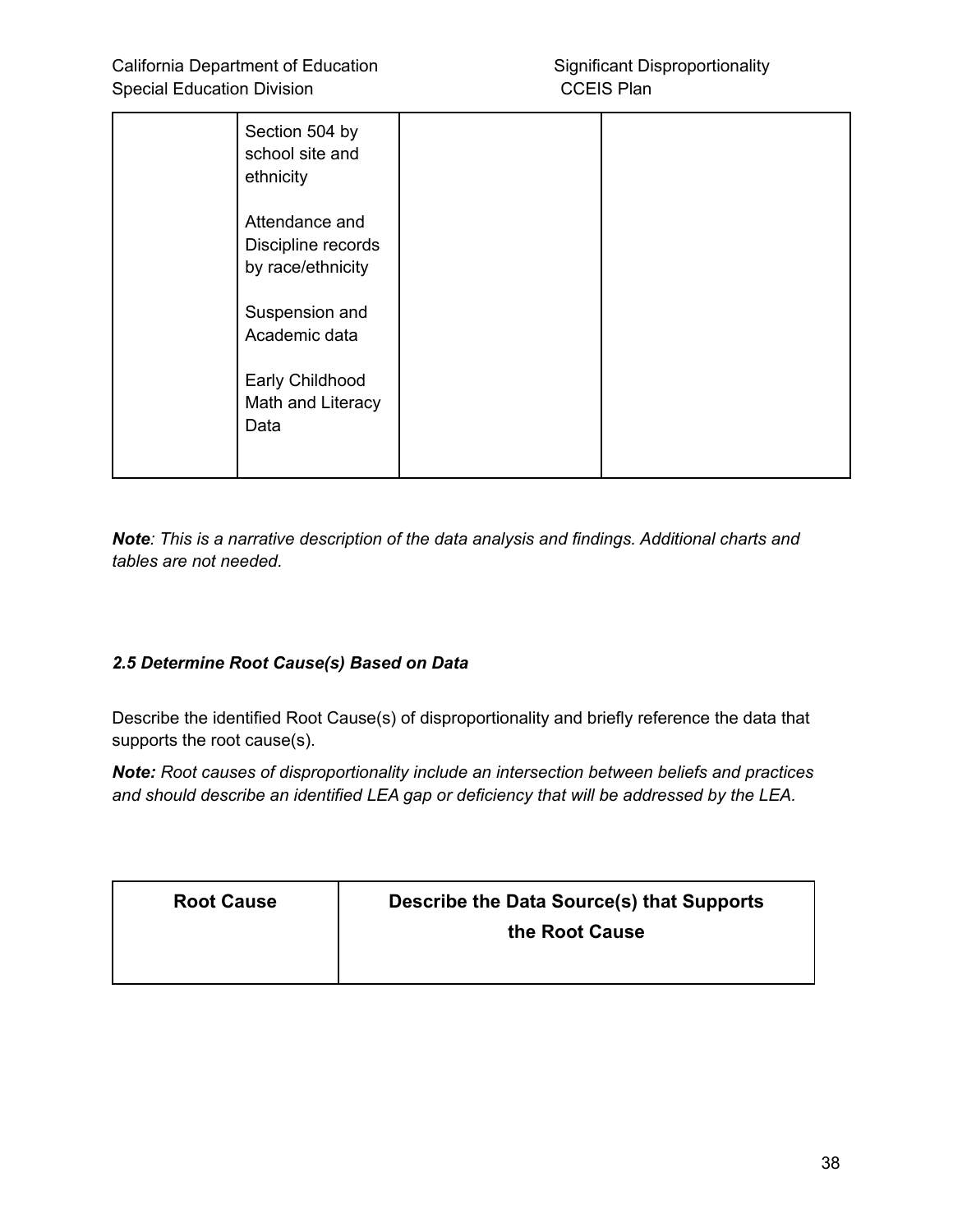Root Cause One:

The overall educational community is unwilling to deeply examine its internal and external implicit bias and lacks the political will and focus to make sustained and evidence based change to improve the outcomes for our Black/African American students.

Cultural dissonance and implicit bias is one of several contributing factors to the lack of progress we are making in creating equitable outcomes for African American/Black students. Disparities in race are evident by the number of African American students who are suspended and who are identified under the categories of Intellectually Disabled, Other Health Impaired and Specific Learning Disability, as well as Overall. In the 2020-21 school year African American/Black students made up 13% of the enrollment and account for 27% of students with disabilities. While white students comprise 41% of the student body but only 7% of students with IEPs. Latinx students represent 22% of the student body by 16% of students with IEPS.

Black students are also underrepresented in academically rigorous classes such as AP and advanced Math classes at the high school and overrepresented in classes such as Math 1X where students are placed to repeat Math 1. This is a pattern that is repeated at both the middle and high school level, and as a sub-group, Black students and Black students with disabilities also have the lowest graduation rate and the lowest rate of meeting the UC A-G requirements for college entrance. The standardized assessments used within the district: STAR and DIBEL's reveal a similar pattern. In each area of assessment - math and ELA, black students consistently demonstrate a lower rate of grade level proficiency than their peers, and the extent of this gap widens throughout the grade spans.

Students shared: *"As the only African American student in an AP class, you feel alone, you feel like you will be left behind" "When I do raise my hand to ask questions, I have to prove myself as a representative of my whole group" "In calculus class, the teacher throws things at me and expects me to learn it. The teacher gives minimal advice, instruction and encourages self study." Students also shared, "There is a competitive academic climate at Berkeley HIgh School. The International Baccalaureate Program has all White/Asian kids with only 2 African American students. Where you live in the city qualifies you to study in IB. IB is a very competitive program to get into and many White parents have relationships with the teachers. The playing ground is uneven."*

Parents reported, *"The BUSD community must come to terms with their inherited prejudices." "Every ten years we have the same conversation in Berkeley. This is a long term issue, one which continues to fail our kids." "The root causes are really symptoms, fruits of deeper issues having to do with lack of teacher training on how to work with behaviors that are related to medical conditions such as Autism and*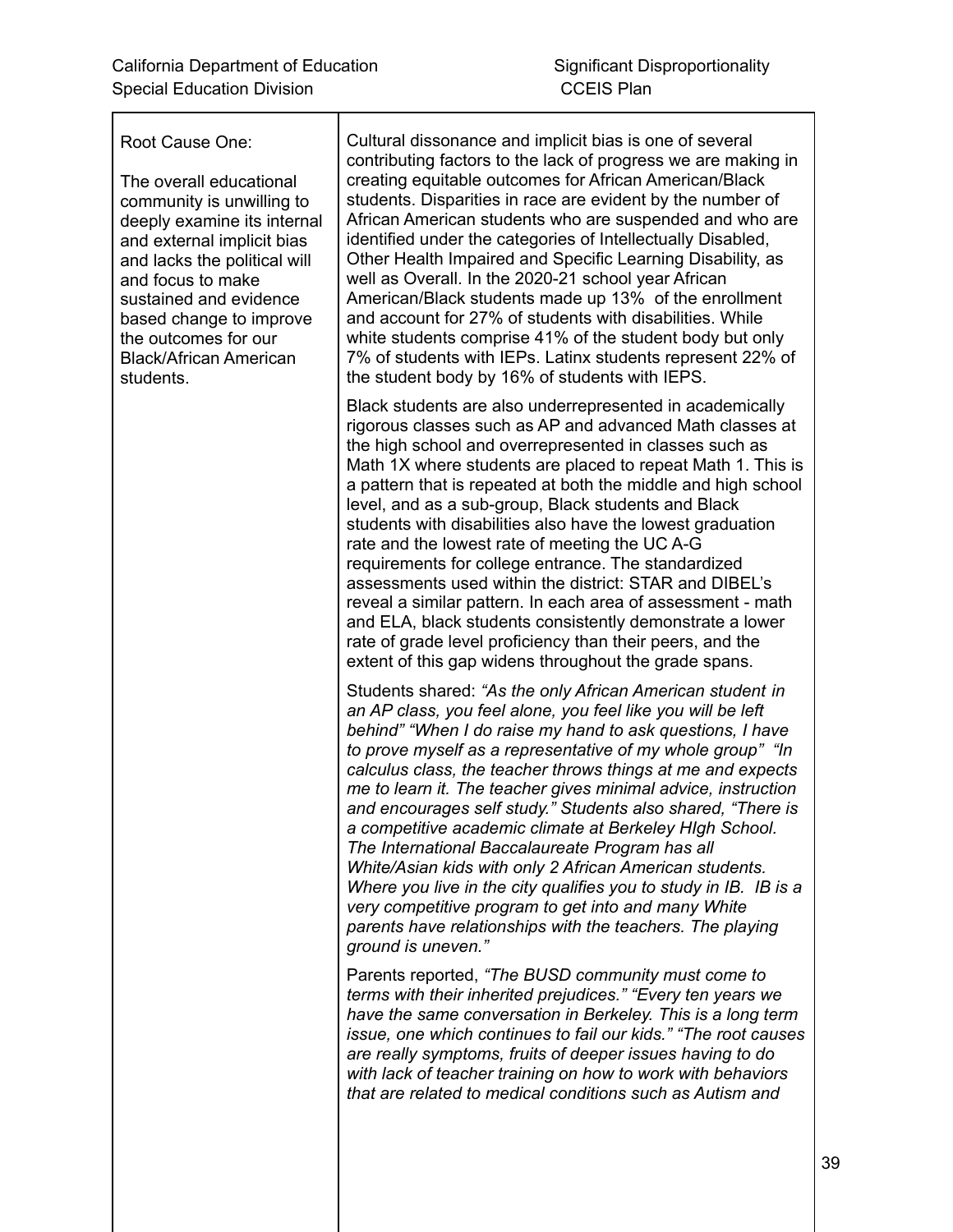|                                                                                                                                                                                                                                                        | ADHD. Also having to do with low expectations of students,<br>and parents."                                                                                                                                                                                                                                                                                                                                                                                                                                                                                                                                                                                                                                                                                                                                                                                                                                                                                           |
|--------------------------------------------------------------------------------------------------------------------------------------------------------------------------------------------------------------------------------------------------------|-----------------------------------------------------------------------------------------------------------------------------------------------------------------------------------------------------------------------------------------------------------------------------------------------------------------------------------------------------------------------------------------------------------------------------------------------------------------------------------------------------------------------------------------------------------------------------------------------------------------------------------------------------------------------------------------------------------------------------------------------------------------------------------------------------------------------------------------------------------------------------------------------------------------------------------------------------------------------|
|                                                                                                                                                                                                                                                        | Early education teachers shared: "The real issue is the lack<br>of training for teachers on how to talk to our kids." "Majority<br>of teachers are White females and lack of representation is<br>a big problem." "Teachers are not able to interact with and<br>meet the child eye to eye." "I feel that some teachers need<br>training on how to speak and talk to African American<br>students." "I have been lectured to and I have watched<br>videos but I have not received hands-on training on working<br>with our African American children."                                                                                                                                                                                                                                                                                                                                                                                                                |
|                                                                                                                                                                                                                                                        | Parents shared similar concerns. "The reality is that we need<br>more teachers of color and teachers' union fights to not<br>participate in training. Teachers do not have respect or<br>regard for differences in their student body." "Better training<br>for teachers is necessary so that they can interact with all<br>students regardless of their identity." "They also expressed<br>their skepticism which stems from the fact this feels like<br>Groundhog Day, where the issues have been rehashed<br>many times, but there never seems to be a solution. We<br>need to shift the way we teach (pedagogical interventions),<br>shift the funding to support what's already working - don't<br>keep cutting efforts that are supporting Black children."<br>"Special Education cannot keep being used as a band aid to<br>poor teaching and racism. Those are the inequities we need<br>to address via shifts in teaching, funding and school<br>structure." |
| Root Cause Two:<br><b>Black/African American</b><br>Students lack caring and<br>supportive relationships<br>with adults which prohibits<br>the development of<br>authentic engagement and<br>a sense of belonging in the<br>instructional environment. | Black students have the lowest overall attendance rate for<br>each grade band, particularly at elementary school level<br>which means they are missing more opportunities for skill<br>acquisition than their grade level peers.                                                                                                                                                                                                                                                                                                                                                                                                                                                                                                                                                                                                                                                                                                                                      |
|                                                                                                                                                                                                                                                        | For the 2019-2020 school year, AA students had an average<br>of 92-93% attendance, white students were 95-96% and<br>Latinx had an average of 94-95%. For the 2020-21 school<br>year, BUSD struggled with reliable attendance data due to<br>the pandemic and virtual learning. For the 2021-22 first<br>quarter we see similar trends with an average 92%<br>attendance for AA students and 96% for Latinx and White<br>students.                                                                                                                                                                                                                                                                                                                                                                                                                                                                                                                                    |
|                                                                                                                                                                                                                                                        | "My first grader, when she raised her hand, was told to<br>"figure it out on her own." Which made her very discouraged<br>and sad. She lost the desire to attend classes. 'I spoke to<br>the teacher and the principal and the teacher could not<br>remember having said it." - Parent                                                                                                                                                                                                                                                                                                                                                                                                                                                                                                                                                                                                                                                                                |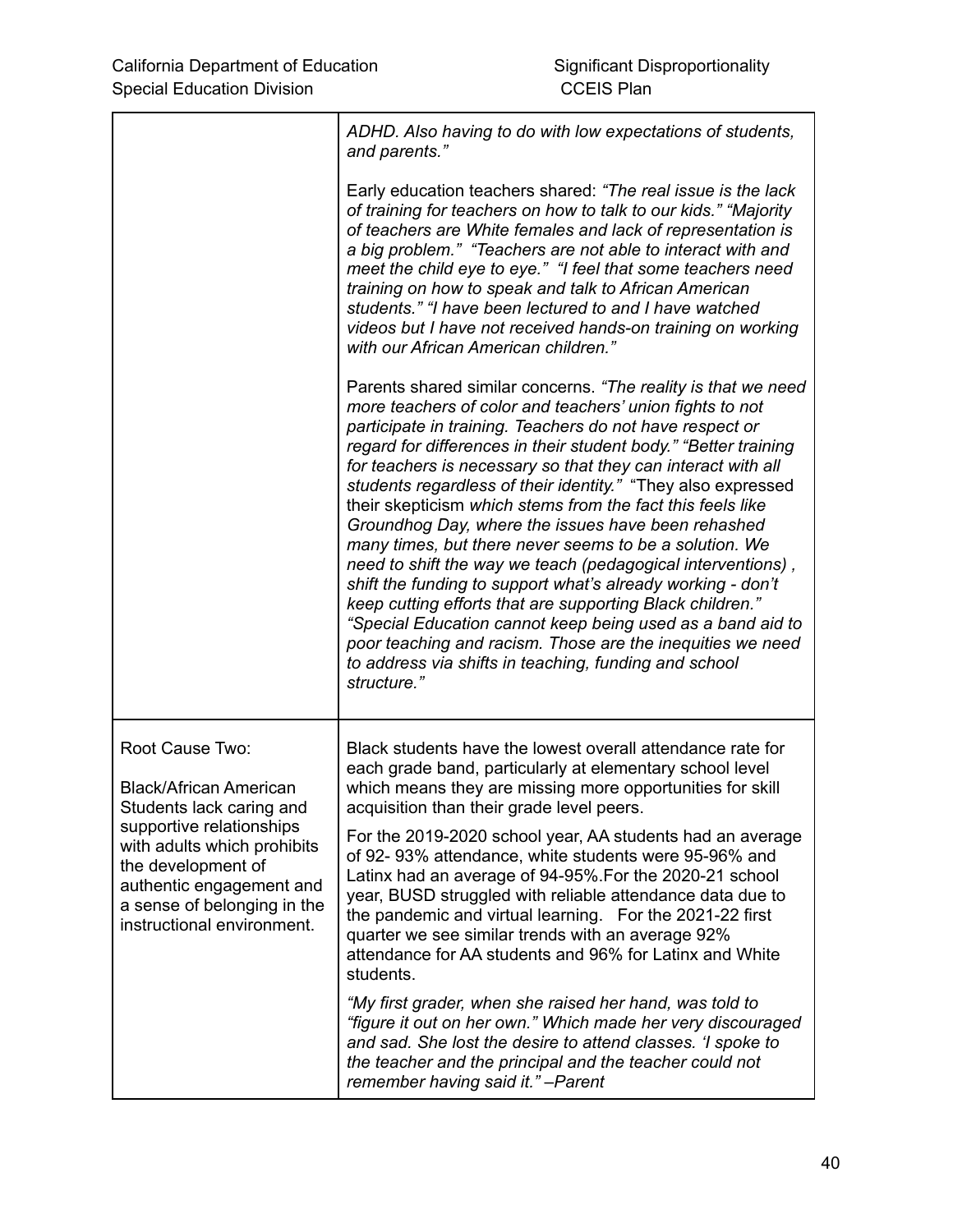|                                                                                                                                                                                                                                               | Notable quotes from the participants in a focus group with<br>early childhood educators include the following: "Teachers<br>come in with their own explicit and implicit bias" "We are<br>missing the sensitivity that is needed in working with cultural<br>and family backgrounds and the baggage of emotions that<br>children bring and express through their behaviors that say<br>"my needs are not being met."                                                                                                                                                                                                                                                                                                                                                                                 |
|-----------------------------------------------------------------------------------------------------------------------------------------------------------------------------------------------------------------------------------------------|------------------------------------------------------------------------------------------------------------------------------------------------------------------------------------------------------------------------------------------------------------------------------------------------------------------------------------------------------------------------------------------------------------------------------------------------------------------------------------------------------------------------------------------------------------------------------------------------------------------------------------------------------------------------------------------------------------------------------------------------------------------------------------------------------|
|                                                                                                                                                                                                                                               | Students shared their first hand experience in their journey<br>in the district: "Judgements and biases don't make anyone<br>feel good" and "We are often questioned." "Most kids learn<br>differently. When African American/Black kids learn<br>differently, they receive the shorter end of the stick and end<br>up in special education. They often enter special education<br>in elementary school and often end up staying there through<br>high school. I have friends in special education classes that<br>do not need to be in special education classes, whatsoever.<br>Especially on the basis that they simply learn differently.<br>Which is extremely common, everyone learns differently."<br>You can see there is not a lot of effort put into special<br>education classes. Student |
|                                                                                                                                                                                                                                               | Parents and students reported not being informed or having<br>access to all of the resources." One student shared: "If you<br>want answers to questions you must seek them out, no one<br>to help you navigate this. Black students need more help<br>navigating available resources." "It is normal to receive<br>information about things at inconsistent times, often too late.<br>We have to do things ourselves. We are not getting emails<br>from anybody telling me what to do next".                                                                                                                                                                                                                                                                                                         |
| Root Cause Three:<br>Inconsistent<br>implementation, from early<br>education to grade 12 of<br>culturally responsive, Tier<br>1 and Tier 2 core<br>instruction leading to a<br>learning environment that<br>disempowers Black/AA<br>students. | BUSD has seen an overall decline in enrollment across the<br>board for all racial categories, but for African American<br>students it has been much more pronounced. Shrinking. AA<br>students make up 12% of the student body while<br>representing 28% of students with IEPS. Latin X students<br>represent 22% of the student body while making up 16% of<br>students with IEPs. White students make up 41% of the<br>student body while representing 7% of the student body.                                                                                                                                                                                                                                                                                                                     |
|                                                                                                                                                                                                                                               | For teachers there appears to be a disconnect between<br>what happens at each grade level, as reported by teachers<br>in the focus group. A preschool teacher shared, "kids start"<br>off in preschool and we don't know what happens in<br>kindergarten forward" and a kindergarten teacher shared:<br>"Kids start off well in kindergarten, but by 4th grade they<br>(Black students) are in the lowest performing strata."                                                                                                                                                                                                                                                                                                                                                                        |
|                                                                                                                                                                                                                                               | Parents shared: "Students are not being challenged.<br>Teachers hold very low expectations" and "students feel                                                                                                                                                                                                                                                                                                                                                                                                                                                                                                                                                                                                                                                                                       |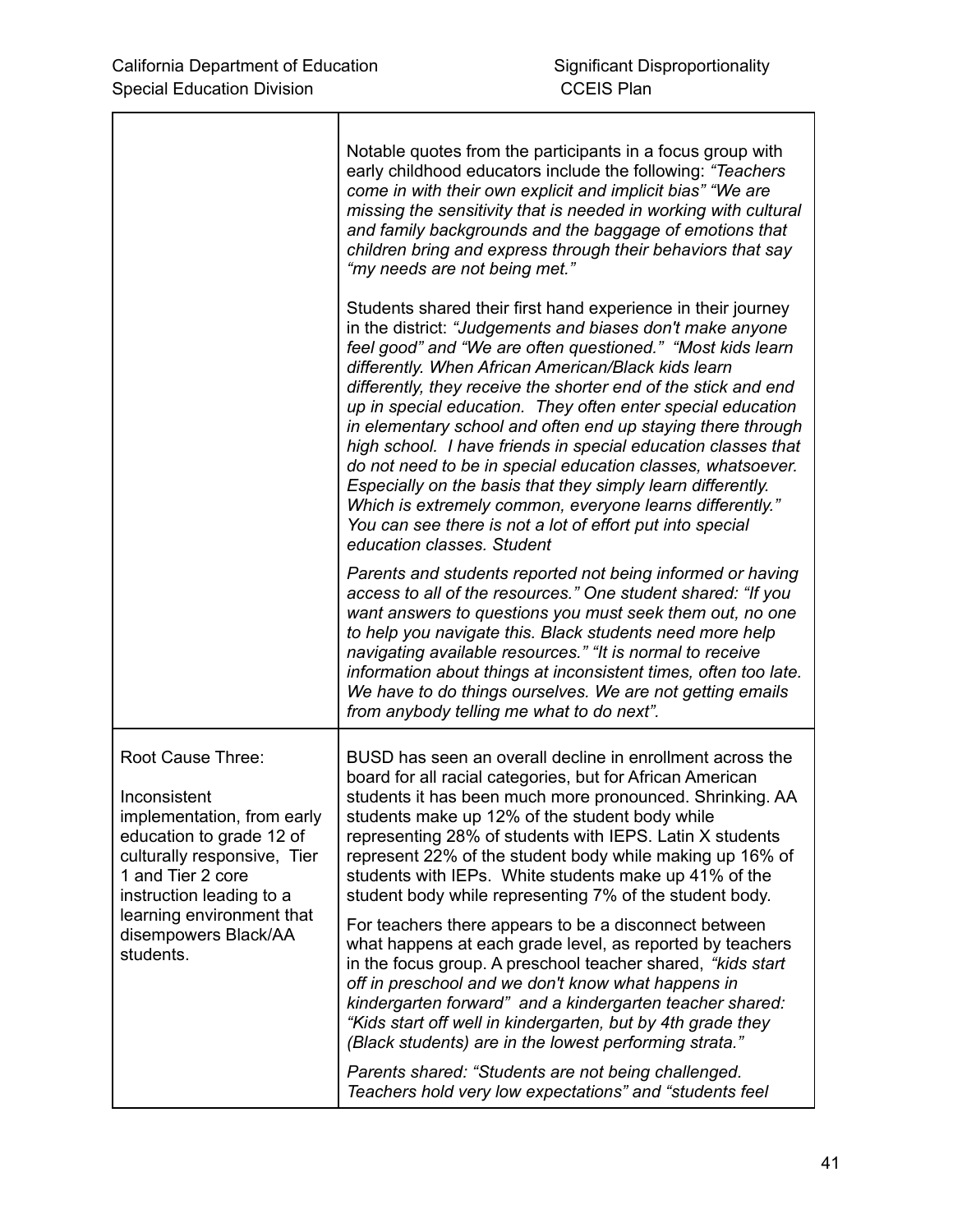|                                                                                                                                                                                                                                                               | invisible. If teachers do not know how to relate to their Black<br>students. Then they are not equipped to help them<br>whatsoever." "Behavior is the main reason for the quick<br>referral to special education. Behaviors described as<br>challenging, aggressive, difficulty in transitioning, sitting in a<br>circle, conflict with peers" "My child came into<br>kindergarten, knowing his ABC's, colors and being able to<br>spell his name. By 2nd grade he was having behavioral<br>difficulty- where did the education part fall off along the<br>way." "Special Education designations are subjective and<br>many kids are inappropriately given a designation that will<br>follow them as a response to schools/teachers inability to<br>teach them. |
|---------------------------------------------------------------------------------------------------------------------------------------------------------------------------------------------------------------------------------------------------------------|-----------------------------------------------------------------------------------------------------------------------------------------------------------------------------------------------------------------------------------------------------------------------------------------------------------------------------------------------------------------------------------------------------------------------------------------------------------------------------------------------------------------------------------------------------------------------------------------------------------------------------------------------------------------------------------------------------------------------------------------------------------------|
|                                                                                                                                                                                                                                                               | "Teachers and adults have biases and look at special<br>education students as a whole and make judgements about<br>all Black students. All African American/Black students are<br>held under blanket stereotypes as being aggresive, dumb,<br>violent. It is just how it is." Student<br>"The IEP One size does not fit all. It is sometimes a<br>rushed job. If the parent does not advocate or know the<br>process then they are given a generic IEP, one that is<br>geared towards all students. Parents who have extra money<br>can afford extra tutoring for their kids." Parent                                                                                                                                                                           |
|                                                                                                                                                                                                                                                               | "There are disparities right now with special education: not<br>enough staff, not enough services available. Special day<br>classes are needed for African American students to have a<br>chance to exit out of special education." Parent                                                                                                                                                                                                                                                                                                                                                                                                                                                                                                                      |
|                                                                                                                                                                                                                                                               | <b>Insert Quantitative Data from Early Ed</b>                                                                                                                                                                                                                                                                                                                                                                                                                                                                                                                                                                                                                                                                                                                   |
| Root Cause Four:<br>Inconsistent data collection<br>and transparent reporting<br>of academic progress limits<br>the conversation and<br>opportunities for<br>collaboration with African<br>American/Black families<br>regarding their children's<br>progress. | The 2020 CCEIS plan has revealed a lack of quantitative<br>data for office referrals and intervention data. BSUD<br>adopted Infinite Campus in the 2021-22 school year as its<br>Student Information System. Trainings were provided<br>throughout the year, and we are seeing some improvements<br>in entering data, but we are still finding inconsistencies.<br>Participants in the Early Education Teacher focus group<br>shared the following: "The trust is not there with our African<br>American parents." "We leave African American parents out                                                                                                                                                                                                       |
|                                                                                                                                                                                                                                                               | of the loop. I think if parents were brought in more, it would<br>be more helpful". "Navigating the Berkeley school system is<br>very difficult. Especially working, single parents for whom<br>time is an issue and they themselves have an education<br>gap." "African American parents need help and support with<br>working with behavior. We need parenting classes to help<br>build a bridge to the parents." "The challenging behaviors                                                                                                                                                                                                                                                                                                                  |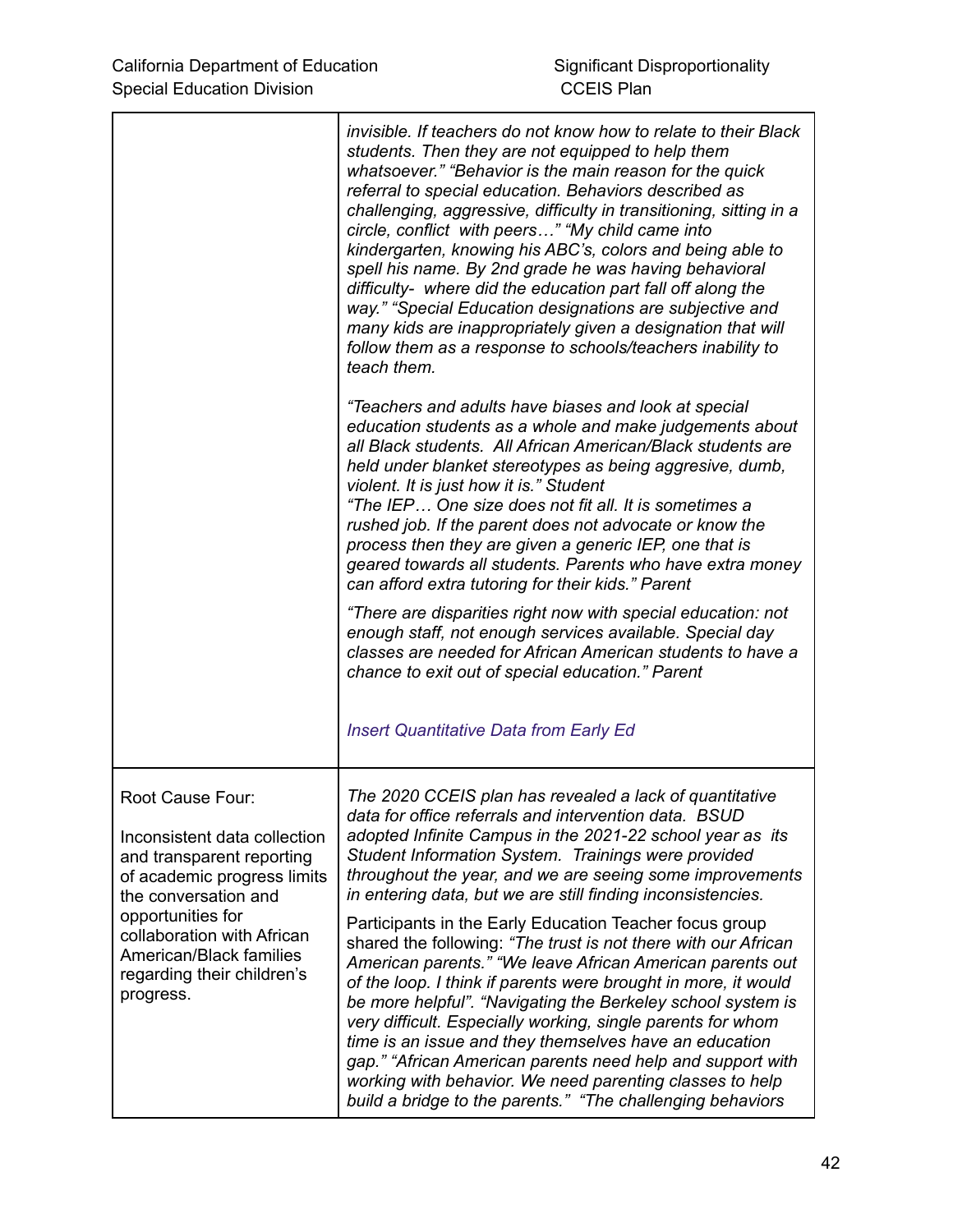|                                                                                                                                                                                                                                                                               | are difficult for teachers to manage and other parents voice<br>concerns about their kids being exposed to such behaviors."                                                                                                                                                                                                                                                                                                                                                                                                                                                                                                                                                                                                                                                                                                                                            |
|-------------------------------------------------------------------------------------------------------------------------------------------------------------------------------------------------------------------------------------------------------------------------------|------------------------------------------------------------------------------------------------------------------------------------------------------------------------------------------------------------------------------------------------------------------------------------------------------------------------------------------------------------------------------------------------------------------------------------------------------------------------------------------------------------------------------------------------------------------------------------------------------------------------------------------------------------------------------------------------------------------------------------------------------------------------------------------------------------------------------------------------------------------------|
| Root Cause Five:<br>Lack of equitable and<br>consistent implementation<br>of COST, SST and<br>discipline procedures which<br>are not culturally<br>responsive and<br>disempowers Black/African<br>American students and<br>leads to a direct pathway to<br>special education. | Students, parents and teachers described the lack of<br>equitable and consistent implementation of COST, SST and<br>discipline procedures. Parents shared that: "there are many<br>disparities in treatment in the way students are disciplined.<br>Discipline is unequal and students do not want to be in the<br>classroom."                                                                                                                                                                                                                                                                                                                                                                                                                                                                                                                                         |
|                                                                                                                                                                                                                                                                               | In 2020-21, there was a decline in enrollment overall in<br>BUSD from 10,346 to 9576. BSUD saw a decline for<br>AA/Black students from 14% to 13% (1369 to 1209). Despite<br>being only 13% of the student body, AA/Black students<br>comprised 27% of students with Individualized Education<br>Plans (IEP's).                                                                                                                                                                                                                                                                                                                                                                                                                                                                                                                                                        |
|                                                                                                                                                                                                                                                                               | Black students and Black students with disabilities are<br>continuing to be suspended at a far higher rate than<br>students in any other subgroup. The suspensions are<br>primarily occurring at the middle and high school, and<br>despite the fact that Black students make up around 13% of<br>the student population in BUSD, they make up the majority<br>of the suspensions. The 2019 CA Dashboard was yellow for<br>suspension of AA students. For the 2019-20 school year<br>AA students made up 41% of the suspensions while white<br>students were 20% and Latinx students were 26%. For the<br>2020-21 school year we had zero suspensions of AA<br>students due to being in virtual learning for the majority of<br>the school year. The current 2021-22 school year trend is<br>revealing that the majority of suspensions so far are our AA<br>students. |
|                                                                                                                                                                                                                                                                               | Parents shared: "teachers hold low expectations and low<br>standards for Black kids across the whole district and<br>special education designations are subjective and many kids<br>are inappropriately given a designation that will follow them<br>as a response to schools/teachers inability to teach them.<br>This starts early as one early education teacher shared: "We<br>try to track things for 2-6 weeks with check in before<br>referring to special education." "The IEP One size does<br>not fit all. It is sometimes a rushed job. If the parent does not<br>advocate or know the process then they are given a generic<br>IEP, one that is geared towards all students.                                                                                                                                                                               |
|                                                                                                                                                                                                                                                                               | The student qualification patterns for special education<br>across BUSD are increasing each year. Over the last 5<br>years, there has been a gradual increase in the % of BUSD                                                                                                                                                                                                                                                                                                                                                                                                                                                                                                                                                                                                                                                                                         |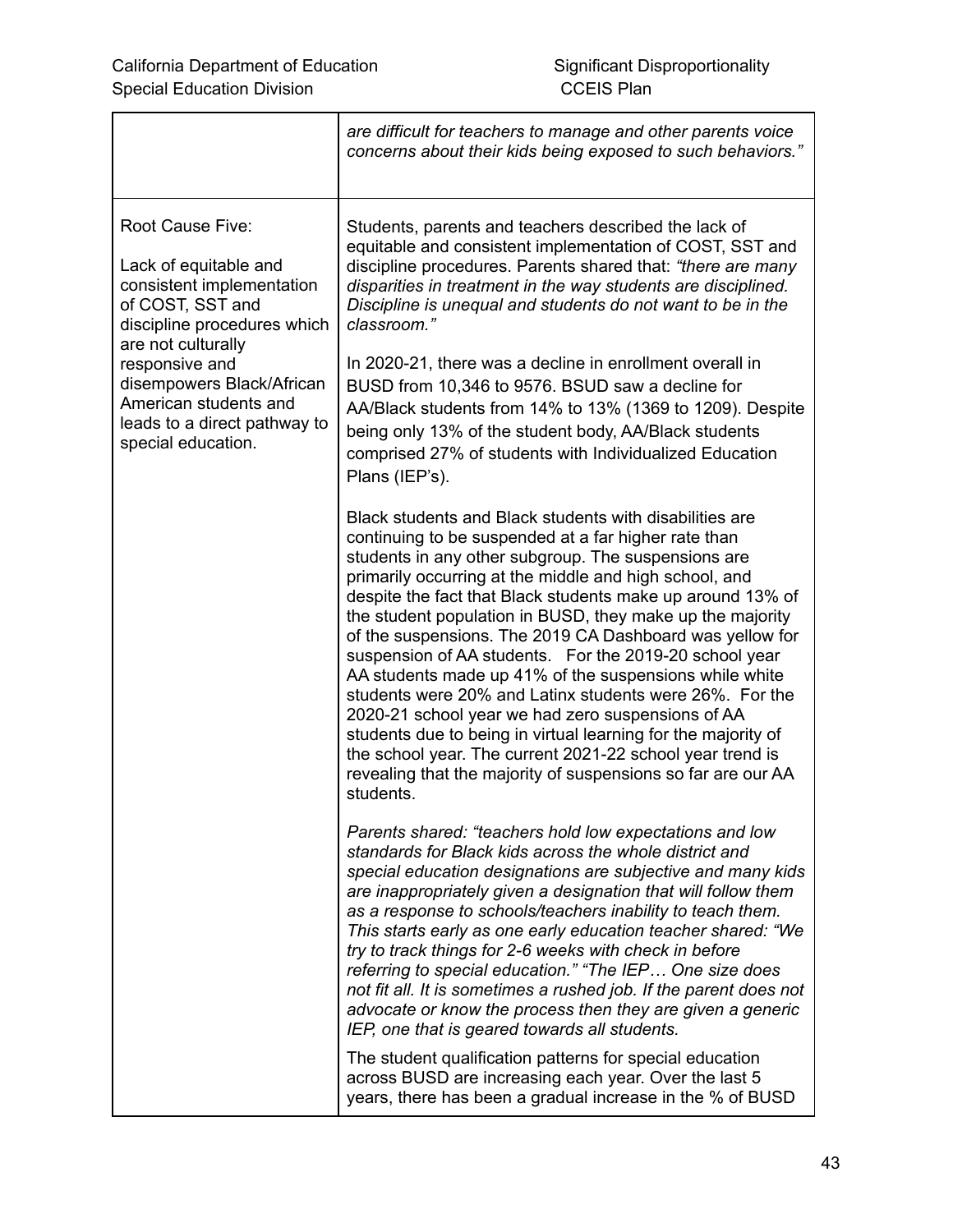| students who qualify for Special Education across all racial<br>groups. However, the % of Black and LatinX students being<br>qualified for Special Education Services is at a higher rate<br>than that of the district as a whole.                                                                                                                                                                                                                                                                                                                                                                                                                       |
|----------------------------------------------------------------------------------------------------------------------------------------------------------------------------------------------------------------------------------------------------------------------------------------------------------------------------------------------------------------------------------------------------------------------------------------------------------------------------------------------------------------------------------------------------------------------------------------------------------------------------------------------------------|
| "Teachers and adults have biases and look at special<br>education students as a whole and make judgements about<br>all Black students. All African American/Black students are<br>held under blanket stereotypes as being aggresive, dumb,<br>violent. It is just how it is." Student                                                                                                                                                                                                                                                                                                                                                                    |
| Students also shared that "Most kids learn differently. When<br>African American/Black kids learn differently, they receive<br>the shorter end of the stick and end up in special education.<br>They often enter special education in elementary school and<br>often end up staying there through high school. I have<br>friends in special education classes that do not need to be in<br>special education classes, whatsoever. Especially on the<br>basis that they simply learn differently. Which is extremely<br>common, everyone learns differently." You can see there is<br>not a lot of effort put into special education classes.<br>-Student |
| "Special education students come to school and just hang<br>out. They lack motivation and choose not to attend classes<br>because they do not understand what is happening in the<br>classroom. They are afraid to ask for help. Administration is<br>always on their case and there is no one there helping them.<br>They are 'lost souls, a lost cause. - Student                                                                                                                                                                                                                                                                                      |

# **PHASE THREE: PLAN FOR IMPROVEMENT**

# **3.1 Identify Target Population**

IDEA funds reserved for CCEIS are for students in the LEA, particularly, but not exclusively, students from those groups that were "significantly over identified" who need additional support to be successful in the general education environment. LEAs may not limit CCEIS solely to students of the racial or ethnic group for which the LEA is significantly disproportionate.

Complete the tables on the next page using estimates from current student data.

The estimated student numbers: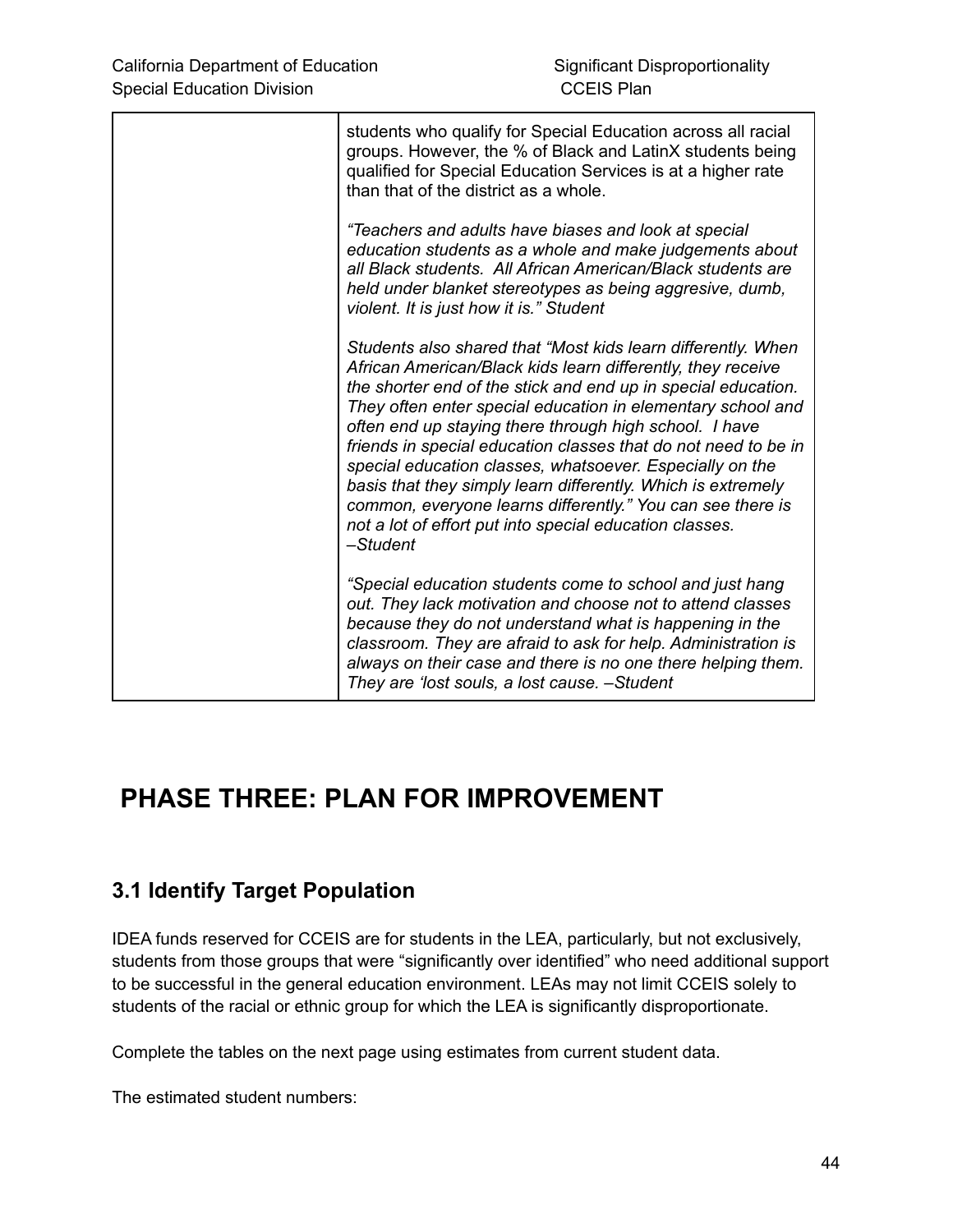- · Must be greater than zero
- · Must represent the students expected to receive CCEIS services
- · Cannot equal the number of all students
- · Cannot be exclusively students with disabilities

Actual numbers of targeted students served will be provided on the Quarterly Progress Reports.

| <b>Students Currently Not Identified as Needing Special Education</b><br>2021 CCEIS Service Period: July 1, 2021 to September 30, 2023 |                                                                                                                                                                                                                                                                                                                                                                                                 |                                                                                                                                                                                                                                                                                                                                                                                      |  |  |
|----------------------------------------------------------------------------------------------------------------------------------------|-------------------------------------------------------------------------------------------------------------------------------------------------------------------------------------------------------------------------------------------------------------------------------------------------------------------------------------------------------------------------------------------------|--------------------------------------------------------------------------------------------------------------------------------------------------------------------------------------------------------------------------------------------------------------------------------------------------------------------------------------------------------------------------------------|--|--|
| <b>Report Periods</b>                                                                                                                  | <b>Description of</b><br><b>Targeted Student Population</b>                                                                                                                                                                                                                                                                                                                                     | <b>Number of Students</b><br><b>Currently Not Identified as</b><br><b>Needing Special Education</b><br><b>Receiving CCEIS Initiatives</b>                                                                                                                                                                                                                                            |  |  |
| First 12 months:<br>7/1/2021 to 6/30/2022                                                                                              | Total:<br>Students not already with IEPs<br>or referred for an evaluation<br><b>Scholar Risk Ratio Factors:</b><br>Students with higher<br>absenteeism (less than 95%)<br>and/or<br>Students with STAR and/or<br>early literacy reading scores in<br>the below standard range<br>and/or<br>2 or more Office Referrals or<br>Suspensions in a year and/or<br>Low socioeconomic<br>identification | Berkeley Arts Magnet (BAM)<br>Black/AA: 11<br>Latinx: 3<br>Multiethnic: 2<br>White (reported):1<br>Malcolm X Elementary School<br>Black/AA: 24<br>Latinx: 18<br>Multiethnic: 2<br><b>Oxford Elementary School</b><br>Black/AA: 6<br>Latinx: 14<br><b>Washington Elementary School</b><br>Black/AA: 10<br>Latinx: 15<br>Longfellow<br>Black AA: 44<br>Latinx: 8<br>American Indian: 1 |  |  |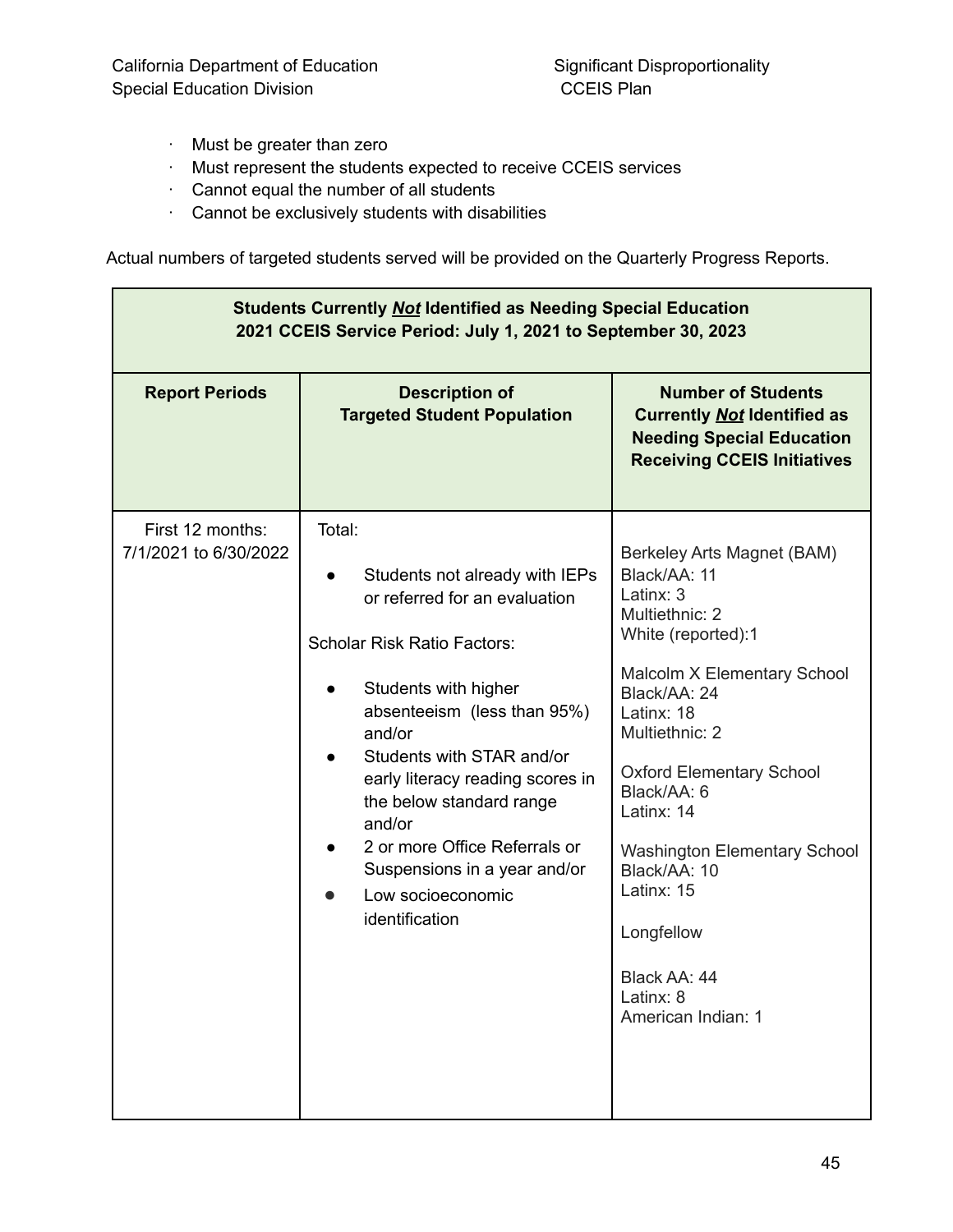| Second 12 months:<br>7/1/2022 to 6/30/2023 | <b>Total: 167</b><br><b>Total: 167</b><br>Students not already with IEPs<br>or referred for an evaluation<br><b>Scholar Risk Ratio Factors:</b><br>Students with higher<br>$\bullet$<br>absenteeism (less than 95%)<br>and/or<br>Students with STAR and/or<br>$\bullet$<br>early literacy reading scores in<br>the below standard range<br>and/or<br>2 or more Office Referrals or<br>$\bullet$<br>Suspensions in a year and/or<br>Low socioeconomic<br>identification and/or<br><b>Early Education</b><br>Higher absenteeism (<95%)<br>Response to Intervention<br>Lower than average<br><b>DRDP</b><br>$\circ$<br>ASQ (Ages and Stages<br>$\circ$<br>Questionnaires) | Berkeley Arts Magnet (BAM)<br>Black/AA: 11<br>Latinx: 3<br>Multiethnic: 2<br>White (reported):1<br>Malcolm X Elementary School<br>Black/AA: 24<br>Latinx: 18<br>Multiethnic: 2<br><b>Oxford Elementary School</b><br>Black/AA: 6<br>Latinx: 14<br><b>Washington Elementary School</b><br>Black/AA: 10<br>Latinx: 15<br>Longfellow<br>Black AA: 44<br>Latinx: 8<br>American Indian: 1<br>Virtual Academy: AA 1<br>Franklin Preschool: AA:3<br>Hopkins: AA: 3<br>King CDC: AA: 2 |
|--------------------------------------------|------------------------------------------------------------------------------------------------------------------------------------------------------------------------------------------------------------------------------------------------------------------------------------------------------------------------------------------------------------------------------------------------------------------------------------------------------------------------------------------------------------------------------------------------------------------------------------------------------------------------------------------------------------------------|--------------------------------------------------------------------------------------------------------------------------------------------------------------------------------------------------------------------------------------------------------------------------------------------------------------------------------------------------------------------------------------------------------------------------------------------------------------------------------|
| Last 3 months:<br>7/1/2023 to 9/30/2023    | <b>Total: 167</b><br>Students not already with IEPs<br>or referred for an evaluation<br><b>Scholar Risk Ratio Factors:</b><br>Students with higher<br>$\bullet$<br>absenteeism (less than 95%)<br>and/or                                                                                                                                                                                                                                                                                                                                                                                                                                                               | Berkeley Arts Magnet (BAM)<br>Black/AA: 11<br>Latinx: 3<br>Multiethnic: 2<br>White (reported):1<br>Malcolm X Elementary School<br>Black/AA: 24<br>Latinx: 18<br>Multiethnic: 2                                                                                                                                                                                                                                                                                                 |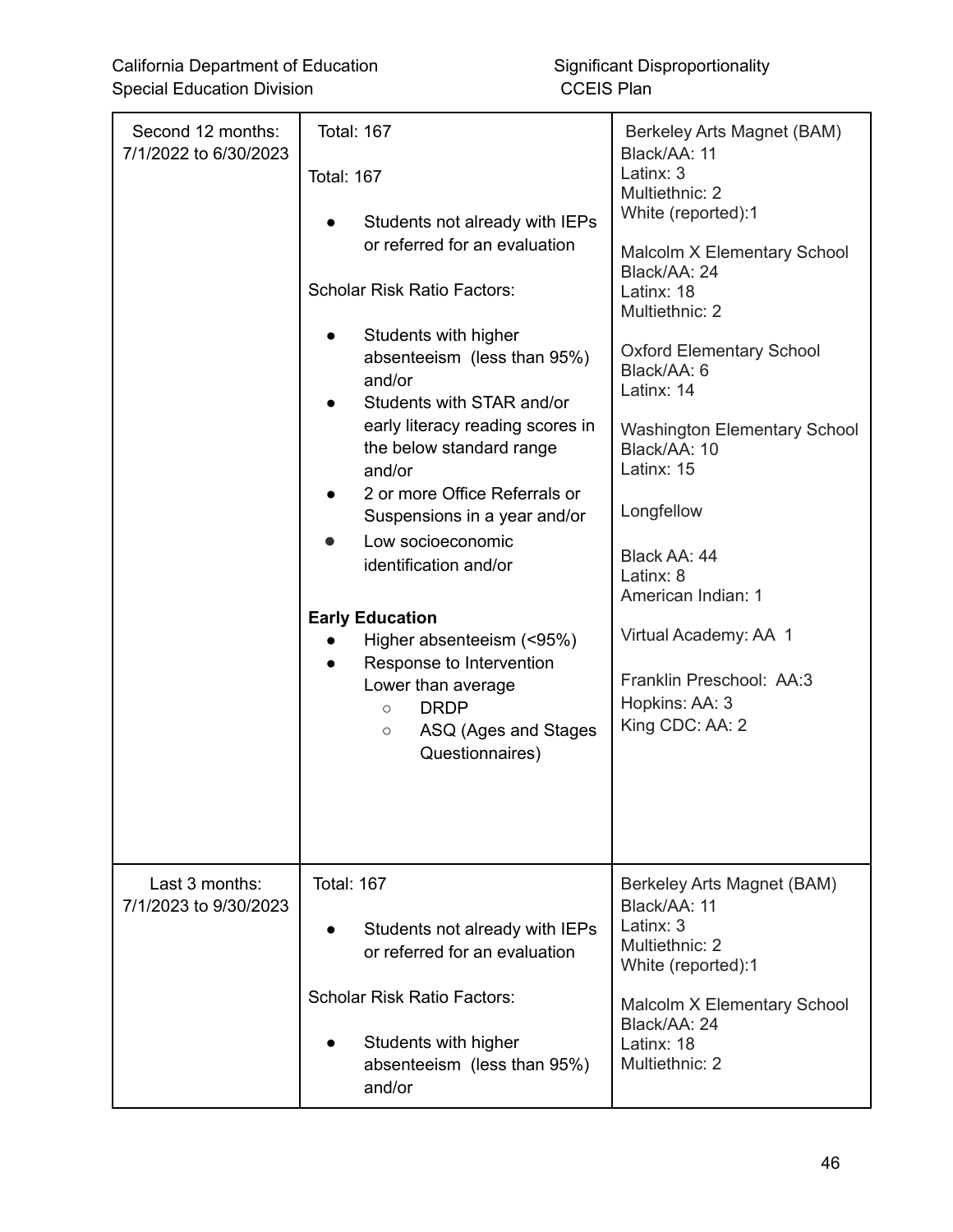|                                                                                                  | Students with STAR and/or<br>early literacy reading scores in<br>the below standard range<br>and/or<br>2 or more Office Referrals or<br>Suspensions in a year and/or<br>Low socioeconomic<br>identification | <b>Oxford Elementary School</b><br>Black/AA: 6<br>Latinx: 14<br><b>Washington Elementary School</b><br>Black/AA: 10<br>Latinx: 15<br>Longfellow                                              |
|--------------------------------------------------------------------------------------------------|-------------------------------------------------------------------------------------------------------------------------------------------------------------------------------------------------------------|----------------------------------------------------------------------------------------------------------------------------------------------------------------------------------------------|
|                                                                                                  | <b>Early Education</b><br>Higher absenteeism (<95%)<br>Response to Intervention<br>Lower than average<br><b>DRDP</b><br>$\bigcirc$<br>ASQ (Ages and Stages<br>$\circ$<br>Questionnaires)                    | Black AA: 44<br>Latinx: 8<br>American Indian: 1<br>Virtual Academy: AA 1<br>Franklin Preschool:<br>AA:3 Latinx:3 Asian: 1<br>Hopkins:<br>AA:3 Latinx:1<br>King CDC:<br>AA:2 Latinx:1 Asian 1 |
| <b>Total Target Students to be served during this 27-month</b><br>period (non-duplicative count) |                                                                                                                                                                                                             |                                                                                                                                                                                              |

| <b>Students Currently Identified as Needing Special Education</b><br>2021 CCEIS Service Period: July 1, 2021 to September 30, 2023 |                                                             |                                                                                                                                       |  |
|------------------------------------------------------------------------------------------------------------------------------------|-------------------------------------------------------------|---------------------------------------------------------------------------------------------------------------------------------------|--|
| <b>Time Periods</b>                                                                                                                | <b>Description of</b><br><b>Targeted Student Population</b> | <b>Number of Students</b><br><b>Currently Identified as</b><br><b>Needing Special Education</b><br><b>Receiving CCEIS Initiatives</b> |  |
| First 12 months:<br>7/1/2021 to 6/30/2022                                                                                          | Speech Only<br><b>Scholar Risk Ratio Factors:</b>           | 1: speech only                                                                                                                        |  |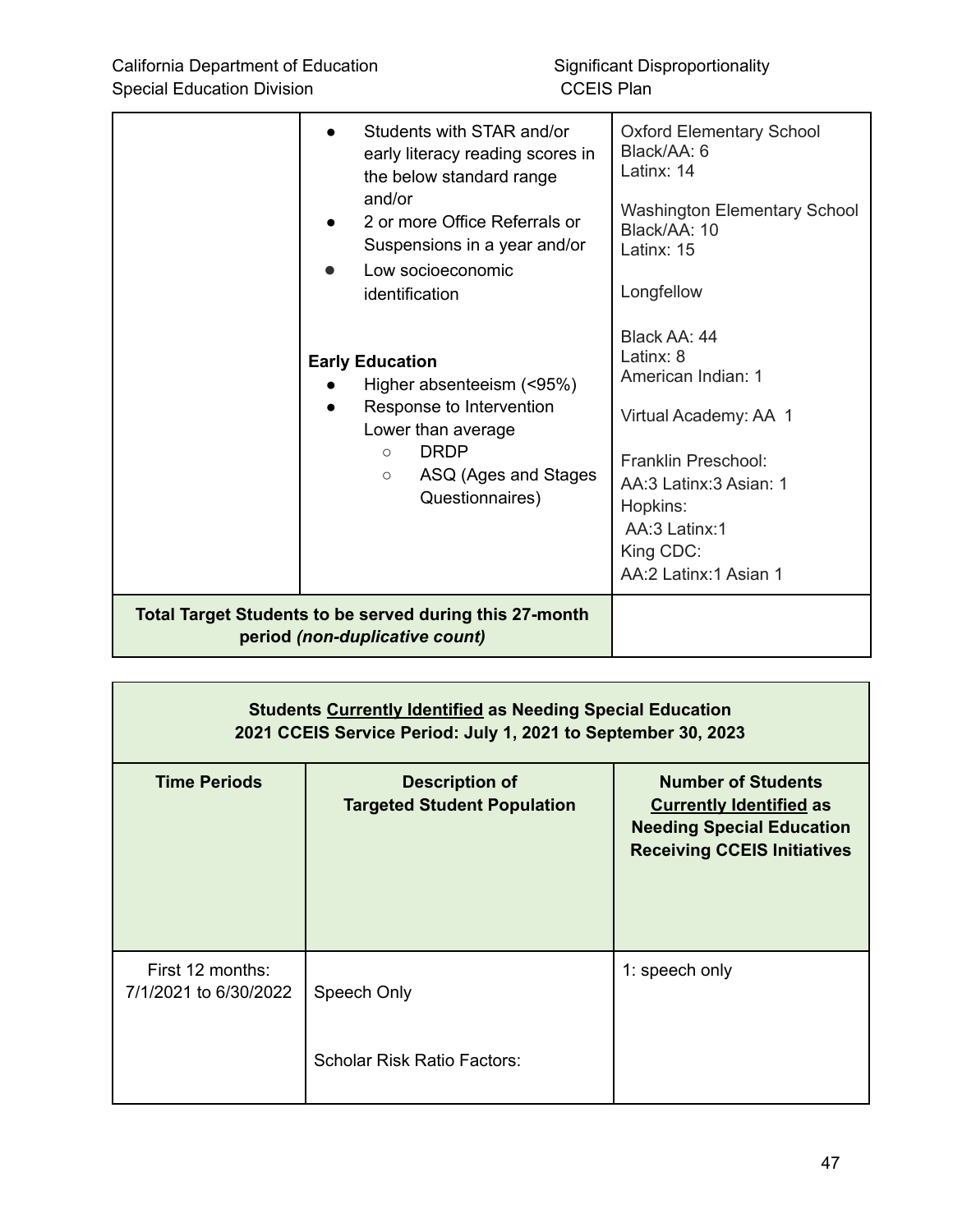|                                                                                                     | Students with higher<br>absenteeism (less than 95%)<br>and/or<br>Students with STAR and/or<br>early literacy reading scores in<br>the below standard range<br>and/or<br>2 or more Office Referrals or<br>Suspensions in a year and/or<br>Low socioeconomic<br>identification |                                                                  |
|-----------------------------------------------------------------------------------------------------|------------------------------------------------------------------------------------------------------------------------------------------------------------------------------------------------------------------------------------------------------------------------------|------------------------------------------------------------------|
| Second 12 months:<br>7/1/2022 to 6/30/2023                                                          | N/A                                                                                                                                                                                                                                                                          | No students currently identified<br>as needing Special Education |
| Last 3 months:<br>7/1/2023 to 9/30/2023                                                             | N/A                                                                                                                                                                                                                                                                          | No students currently identified<br>as needing Special Education |
| <b>Total Target Students to be served during this 27-month</b><br>period<br>(non-duplicative count) |                                                                                                                                                                                                                                                                              |                                                                  |

# **3.2 Develop Programmatic Improvement Action Plan**

Complete information below for each measurable outcome.

| <b>Measurable Outcome #1</b>                                                                                                                                                                                                 | Indicator(s)                                                             | <b>Root Causes</b>                                                                                                                                                                                     | <b>Target</b><br><b>Population</b>                                                                                                                                    |
|------------------------------------------------------------------------------------------------------------------------------------------------------------------------------------------------------------------------------|--------------------------------------------------------------------------|--------------------------------------------------------------------------------------------------------------------------------------------------------------------------------------------------------|-----------------------------------------------------------------------------------------------------------------------------------------------------------------------|
| By June of 2023, at least<br>95% of vision scholars will<br>increase their scores (toward<br>expected growth or grade<br>level benchmark) on<br>ELA/Literacy Star/and or<br>other standardized tests by a<br>minimum of 10%. | Black/<br>African<br>American<br>1.<br>Intellectual<br><b>Disability</b> | The overall educational<br>community lacks the political<br>will and focus to make<br>sustained and evidence<br>based change to improve<br>the outcomes for our<br>Black/African American<br>students. | <b>Vision Scholars</b><br>identified as:<br><b>Berkeley Arts</b><br>Magnet (BAM)<br>Black/AA: 11<br>Latinx: 3<br>Multiethnic: 2<br>White<br>(reported):1<br>Malcolm X |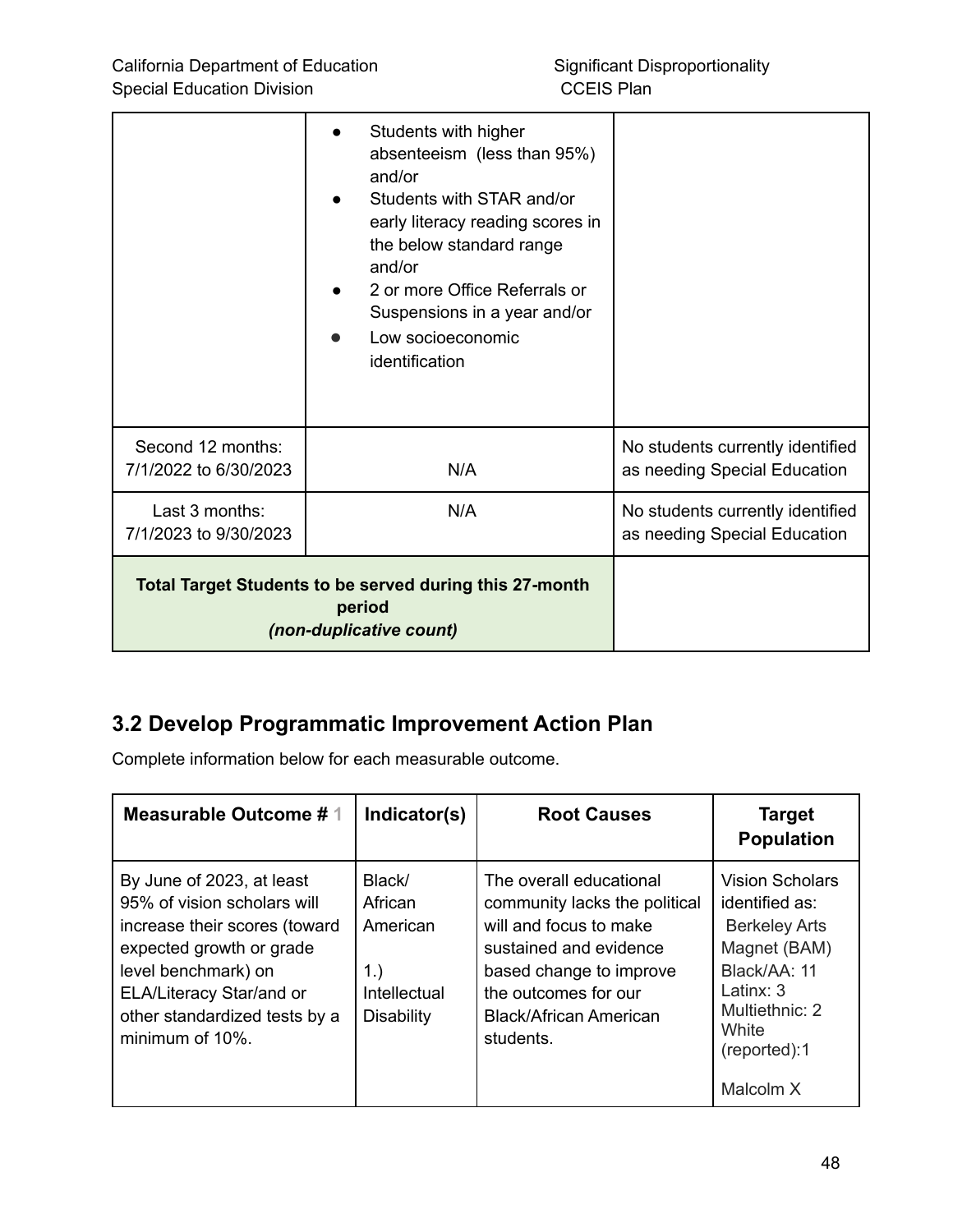| 2.) Other<br>Health<br>Impaired<br>3.) Specific<br>Learning<br><b>Disability</b> | Inconsistent implementation,<br>from early education to<br>grade 12, of Universal<br>Design for Learning (UDL)<br>practices and interventions<br>that are culturally responsive<br>lead to a learning<br>environment that<br>disempowers Black/AA<br>students. | Elementary<br>School<br>Black/AA: 24<br>Latinx: 18<br>Multiethnic: 2<br>Oxford<br>Elementary<br>School<br>Black/AA: 6<br>Latinx: 14<br>Washington<br>Elementary<br>School<br>Black/AA: 10<br>Latinx: 15<br>Longfellow<br>Black AA: 44<br>Latinx: 8<br>American Indian:<br>Virtual Academy:<br>AA <sub>1</sub><br>Franklin |
|----------------------------------------------------------------------------------|----------------------------------------------------------------------------------------------------------------------------------------------------------------------------------------------------------------------------------------------------------------|---------------------------------------------------------------------------------------------------------------------------------------------------------------------------------------------------------------------------------------------------------------------------------------------------------------------------|
|                                                                                  |                                                                                                                                                                                                                                                                | Preschool: AA:3<br>Hopkins: AA:3<br>King CDC: AA:2                                                                                                                                                                                                                                                                        |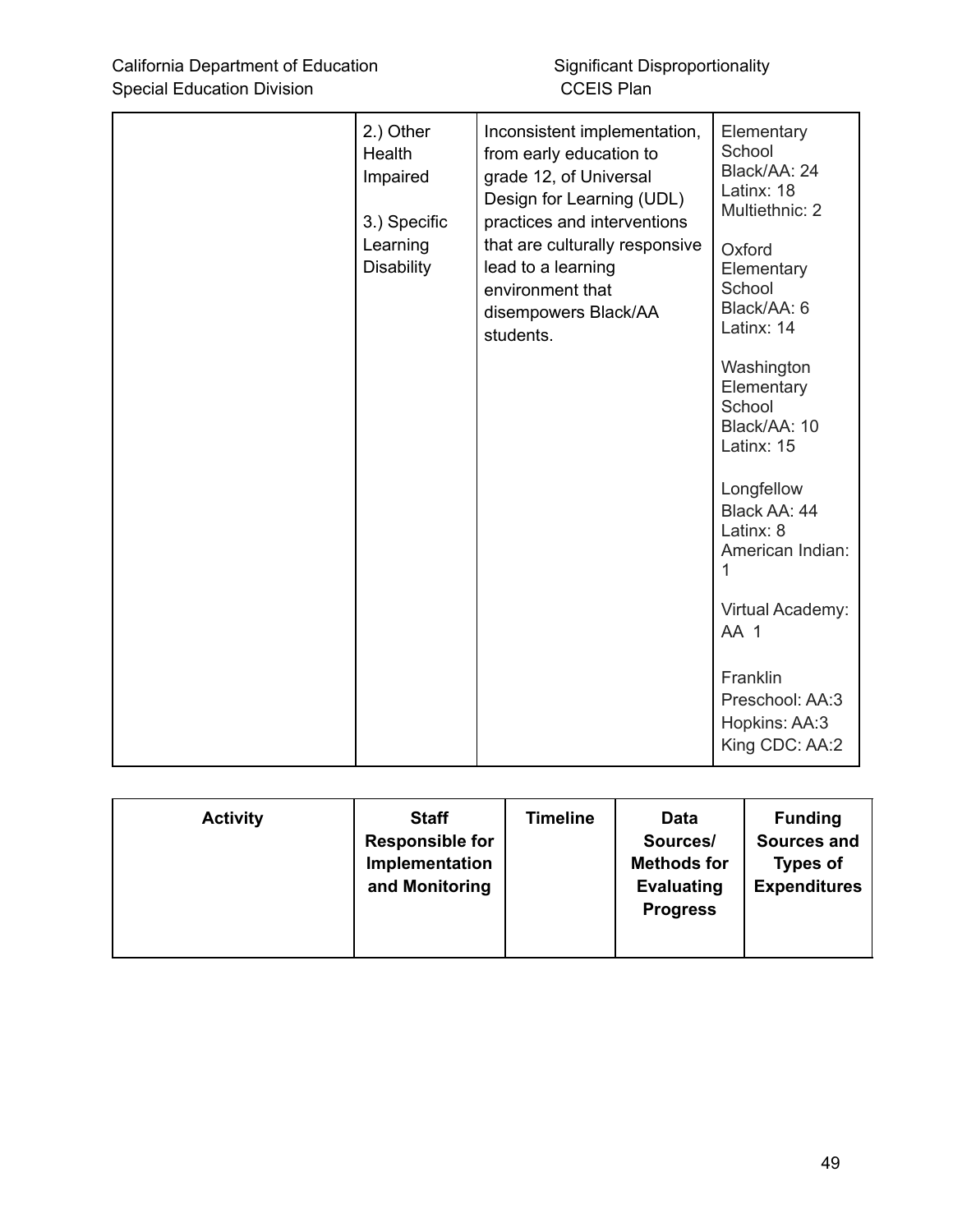| Activity 1.1:<br>Recruit, Hire/Onboard .6 FTE<br><b>CCEIS Instructional</b><br>Coordinator to support the<br>disruption of significant<br>disproportionality of African<br>American scholars by<br>providing ongoing coaching<br>to teachers regarding the<br>implementation of the<br>students individual learning<br>plans, as well as monitor the<br>fidelity of implementation of<br>CCEIS plan, data collection<br>and assist with reporting to<br>the Educational Partners<br>Group and the School Board. | Associate<br>Superintendent<br>and Director of<br>Equity,<br>Achievement<br>(EAB) and<br>Belonging,<br>Director of<br>Schools and<br>Principals | August<br>2022                | <b>Board</b><br>minutes, job<br>description,<br>date of hire,<br>an<br>implementatio<br>n plan for<br>specifying<br>roles and<br>responsibilities<br>This position<br>will monitor if<br>quarterly goals<br>in the ILPS<br>are being met<br>by Vision<br>Scholars, and<br>provide more<br>support to<br>students<br>based on<br>monitoring of<br>data related to<br>risk factors for<br>students. | <b>CCEIS Funds</b> |
|-----------------------------------------------------------------------------------------------------------------------------------------------------------------------------------------------------------------------------------------------------------------------------------------------------------------------------------------------------------------------------------------------------------------------------------------------------------------------------------------------------------------|-------------------------------------------------------------------------------------------------------------------------------------------------|-------------------------------|---------------------------------------------------------------------------------------------------------------------------------------------------------------------------------------------------------------------------------------------------------------------------------------------------------------------------------------------------------------------------------------------------|--------------------|
| Activity 1.2:<br>Facilitate monthly coaching<br>sessions with the Vision<br>Scholar Principals and site<br>teams to monitor ongoing<br>activities with Vision<br>Scholars.                                                                                                                                                                                                                                                                                                                                      | Director of TK-8<br>Schools, Director<br>of EAB, & CCEIS<br>Instructional<br>Specialist                                                         | Monthly<br>until June<br>2023 | Vision sites<br>meet monthly<br>to share the<br>work being<br>completed at<br>each site and<br>troubleshoot<br>challenges.<br>Additional<br>support will be<br>provided to<br>students                                                                                                                                                                                                            | N/A                |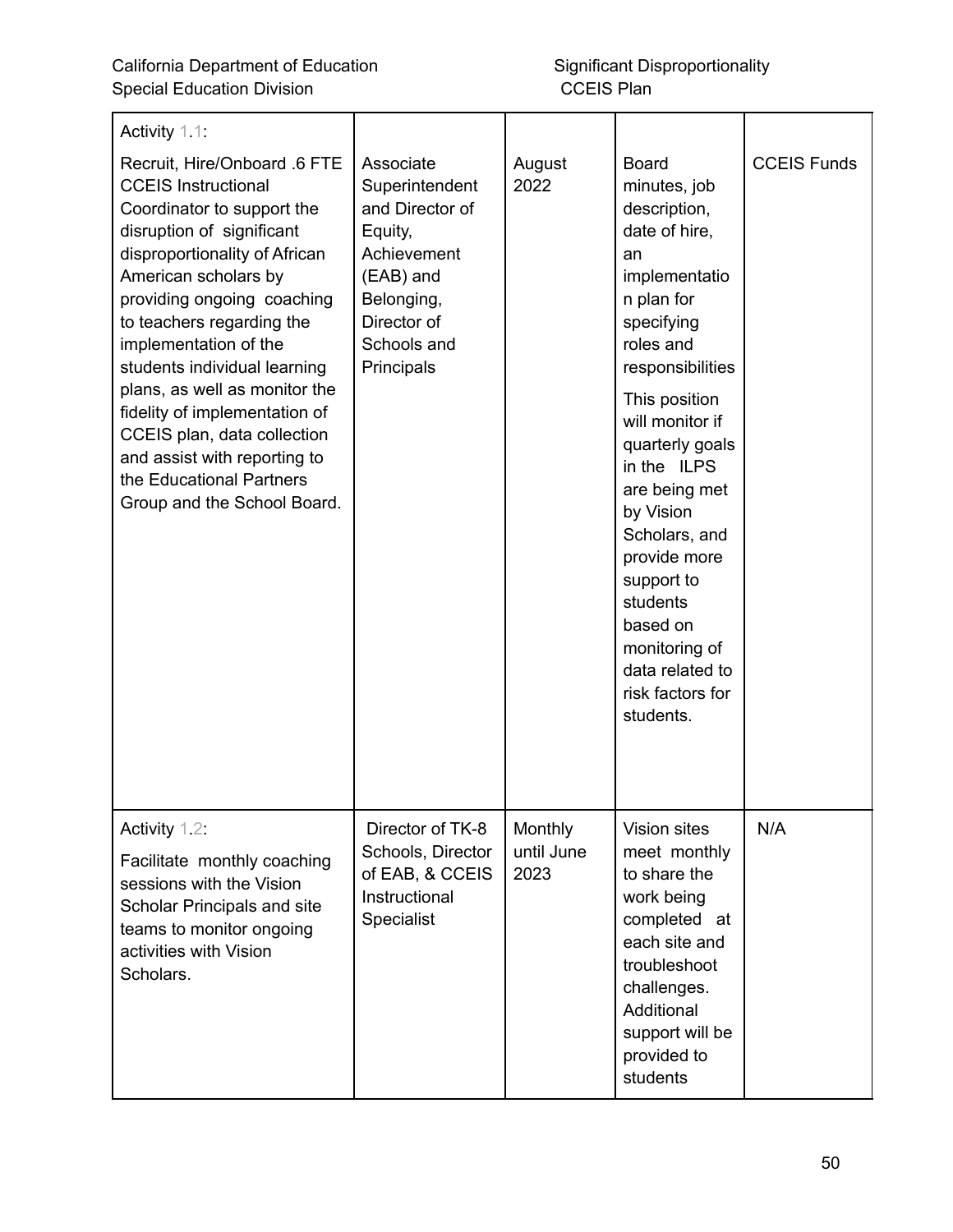|                                                                                                                                                                                                                                                                                                 |                                                                  |                  | based on<br>monitoring of<br>data related to<br>risk factors.<br>Agendas,<br>student data<br>sheets, notes                                                                                                                              |                   |
|-------------------------------------------------------------------------------------------------------------------------------------------------------------------------------------------------------------------------------------------------------------------------------------------------|------------------------------------------------------------------|------------------|-----------------------------------------------------------------------------------------------------------------------------------------------------------------------------------------------------------------------------------------|-------------------|
| Activity 1.3:                                                                                                                                                                                                                                                                                   |                                                                  |                  |                                                                                                                                                                                                                                         |                   |
| Hold quarterly meetings with<br><b>Vision Scholars and Families</b><br>to review and modify<br><b>Individual Learning Plans</b><br>(ILPs) based on student<br>progress. Families will be<br>able to provide feedback<br>about how well they feel their<br>students are performing in<br>school. | Principal and<br><b>Vision School</b><br><b>Teams</b>            | <b>June 2023</b> | Quarterly<br>Surveys from<br>Families,<br>Agendas and<br>products<br>developed for<br>ILPs, quarterly<br>progress logs<br>of ILPs<br>Interventions<br>for students<br>will be<br>modified<br>based on this<br>data from the<br>surveys. | <b>CCEIS</b>      |
| Activity 1.4<br>Contract with a tutoring<br>company to provide high<br>impact, multi-sensory                                                                                                                                                                                                    | Executive<br>Director of<br>Special<br>Education,<br>Director of | <b>June 2023</b> | Pre-Interventio<br>n<br>Post-interventi<br>on reading<br>data to                                                                                                                                                                        | <b>CCEIS/LCAP</b> |
| tutoring to Vision students<br>who are at least one to two<br>grade levels below grade<br>level reading standards.                                                                                                                                                                              | Elementary and<br>Middle School<br>and Site Principal            |                  | determine<br>reading growth<br>of Vision<br><b>Scholars</b>                                                                                                                                                                             |                   |
| Activity $1.5$ :<br>In coordination with a<br>contractor, two student files<br>reviews (one prek and one                                                                                                                                                                                        | Director of<br>Special<br>Education,<br>School                   | October<br>2022  | Agendas,<br>Notes and<br>Findings and<br>activities                                                                                                                                                                                     | <b>CCEIS</b>      |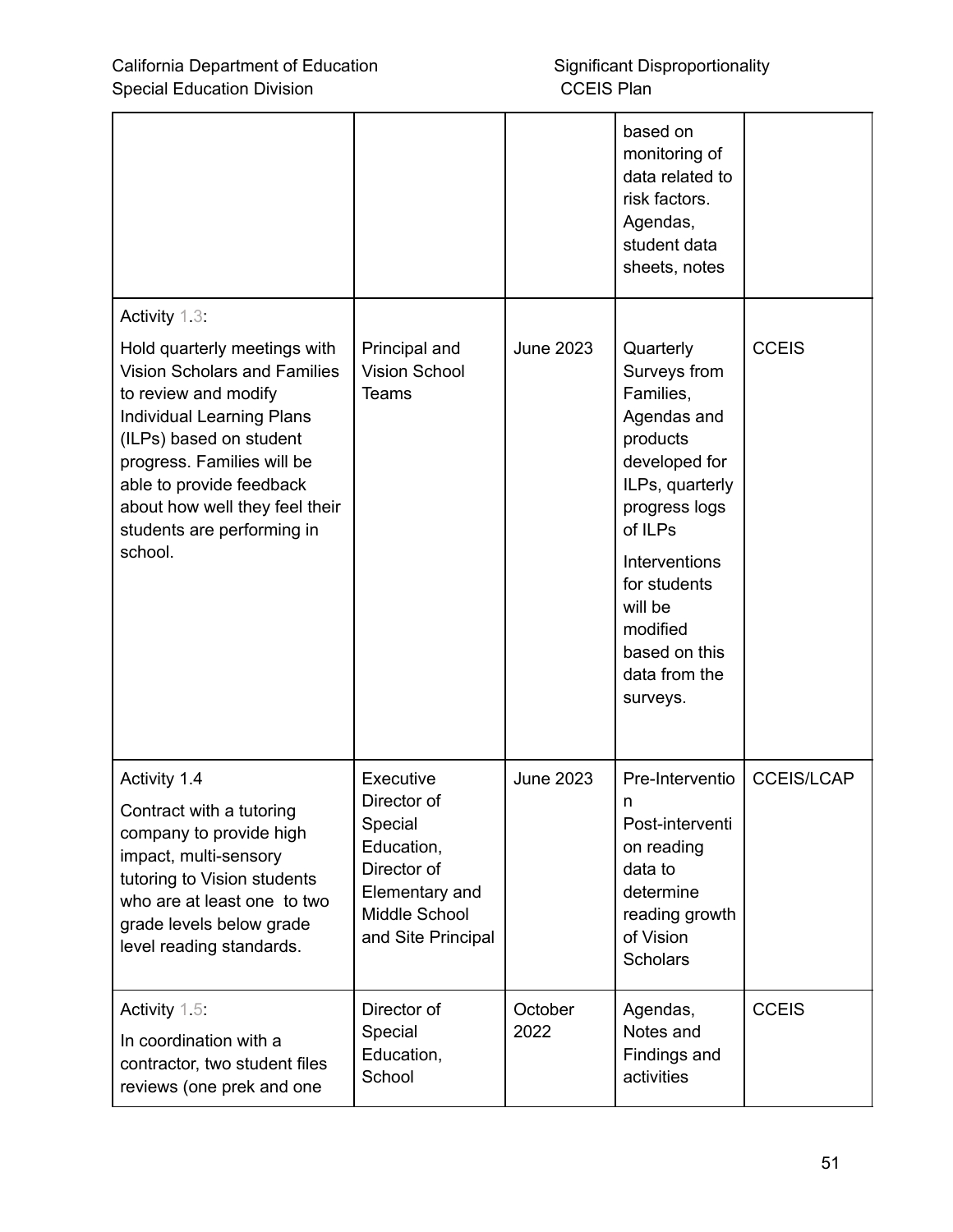| elementary) will be<br>conducted with Vision Site<br><b>COST Team Representatives</b><br>and Psychologists in order to<br>gather qualitative data on<br>Tier 1 and 2 support and<br>interventions to better<br>understand our students'<br>journeys prior to entering<br>special education. Using a<br>cultural lens, areas of<br>improvement will be identified<br>to improve the outcomes for<br>Vision Scholars.                                                                                                                                                                                                                                                                        | Psychologist,<br>Intervention<br>Specialists and<br><b>Sped Supervisors</b>             |                                | identified in file<br>analysis<br>This file review<br>will provide<br>data to offer<br>interventions<br>to better serve<br>the students.                                                                                                                                                                                                                                     |             |
|--------------------------------------------------------------------------------------------------------------------------------------------------------------------------------------------------------------------------------------------------------------------------------------------------------------------------------------------------------------------------------------------------------------------------------------------------------------------------------------------------------------------------------------------------------------------------------------------------------------------------------------------------------------------------------------------|-----------------------------------------------------------------------------------------|--------------------------------|------------------------------------------------------------------------------------------------------------------------------------------------------------------------------------------------------------------------------------------------------------------------------------------------------------------------------------------------------------------------------|-------------|
| Activity 1.6:<br>Professional learning and<br>instructional coaching will be<br>provided to support the staff<br>in culturally responsive, data<br>driven Language Arts and<br>Math Tier 1 academic<br>strategies at each of the<br>Vision Sites. This will include<br>the following:<br><b>Facilitating learning</b><br>with site Literacy<br>Coaches on Shifting<br>the Balance (6 shifts<br>on the Science of<br>Reading) and<br>deepening<br>understanding about<br><b>Gholdy Muhammad's</b><br>5 Pursuits so they can<br>engage sites with PD<br>about the shifts<br>Writing units for 2nd<br>and 3rd grade that<br>integrate the 5<br>Pursuits/Ethnic<br>Studies into our<br>current | Director of<br>Schools, Director<br>of EAB,<br>Coordinator of<br><b>Certificated PD</b> | Spring 2022<br>to June<br>2023 | Analyze<br><b>DIBELS K-2</b><br>Data and<br>Writing<br>Performance<br>Tasks,<br>formative<br>reading<br>assessments,<br><b>ELA and Math</b><br>Star Data for<br>Vision<br><b>Scholars</b><br>PD, Coaching<br>Walk-through<br>observations<br>with feedback<br>at Vision Sites<br>Agendas from<br>training<br>Student<br>interventions<br>will be<br>modified<br>based on the | <b>BSEP</b> |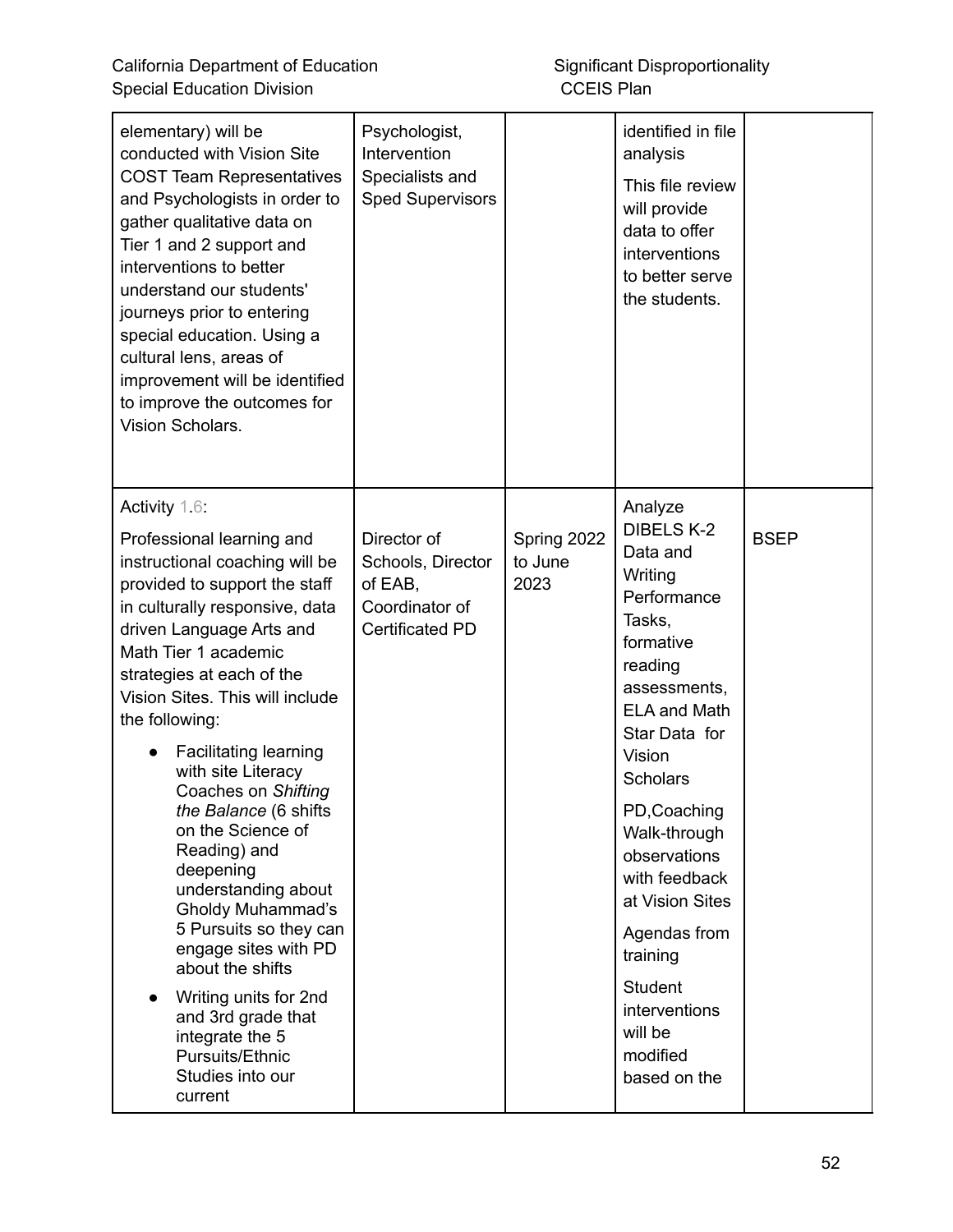| <b>TCRWP/History</b><br>curriculum (expanding<br>this to include<br>additional units and<br>grade levels in future<br>years)                        |  | data related to<br>the students<br>risk factors |  |
|-----------------------------------------------------------------------------------------------------------------------------------------------------|--|-------------------------------------------------|--|
| All sites, including<br>Vision Schools, are<br>engaging in DIBELS<br>data analysis PD;<br>using subtest scores<br>to inform literacy<br>instruction |  |                                                 |  |
| Facilitating learning<br>with site Math                                                                                                             |  |                                                 |  |
| <b>Teacher Leaders on</b><br><b>Common Core</b><br>Mathematical                                                                                     |  |                                                 |  |
| Standards (CCMS)<br><b>District Professional</b><br>Development on                                                                                  |  |                                                 |  |
| CCMS, student<br>identity and agency,                                                                                                               |  |                                                 |  |
| and deepening<br>understanding about<br><b>Gholdy Muhammad's</b>                                                                                    |  |                                                 |  |
| 5 Pursuit.<br>Facilitate and                                                                                                                        |  |                                                 |  |
| coordinate Special<br><b>Education and</b><br>Response to                                                                                           |  |                                                 |  |
| Intervention teachers<br>math professional                                                                                                          |  |                                                 |  |
| development to<br>integrate targeted and<br>intensive support into                                                                                  |  |                                                 |  |
| Tier 1 instruction.<br>Writing math units<br>integrated with 5                                                                                      |  |                                                 |  |
| <b>Pursuits/Ethnic Studies</b>                                                                                                                      |  |                                                 |  |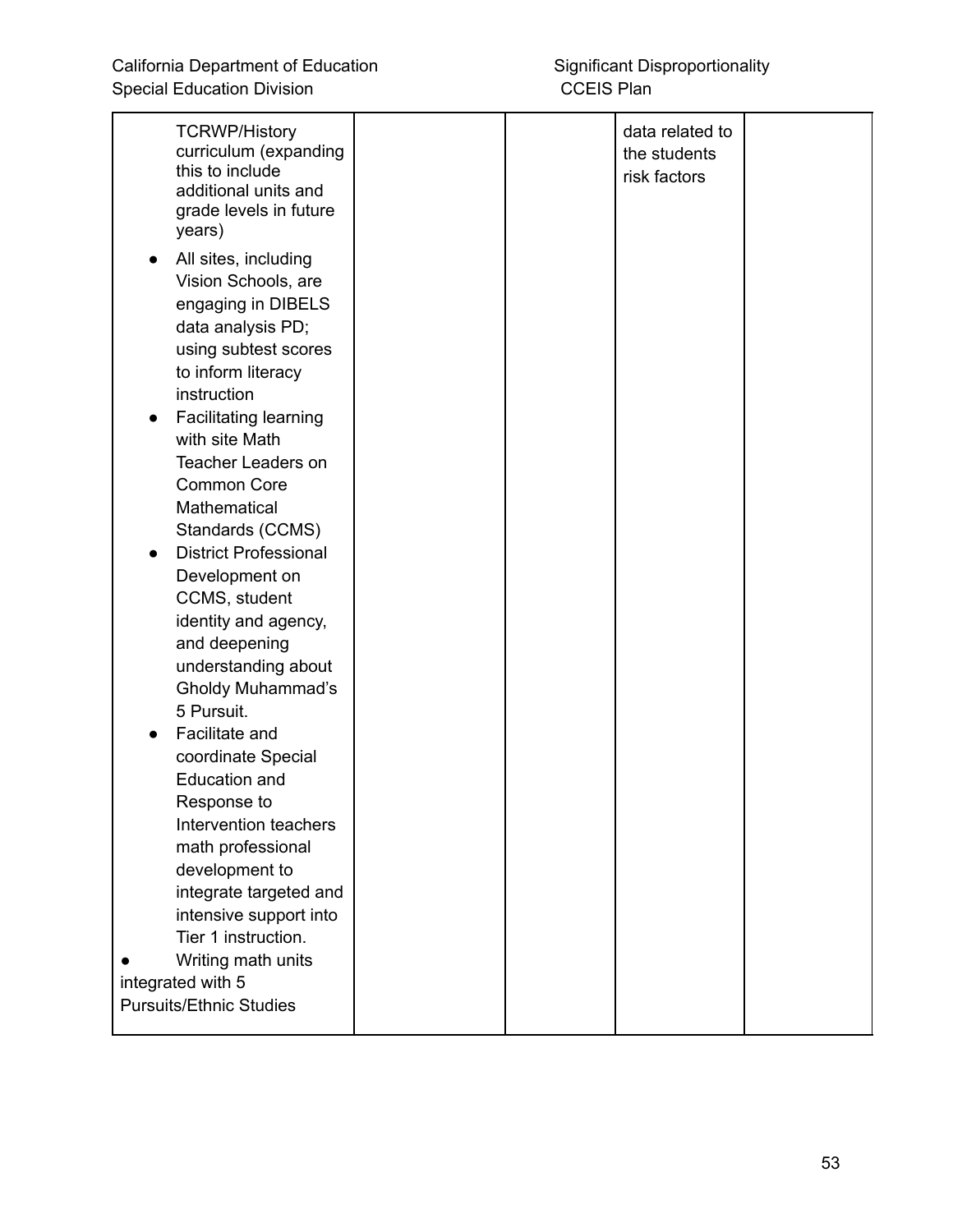| <b>Measurable Outcome #2</b>                                                                                                       | Indicator(s)                                                                                                                                            | <b>Root Causes</b>                                                                                                                                                                                                                                                                                                                                                                                                                                                                                                                    | <b>Target Population</b>                                                                                                                                                                                                                                                                                                                                                                                                                                                                                                          |
|------------------------------------------------------------------------------------------------------------------------------------|---------------------------------------------------------------------------------------------------------------------------------------------------------|---------------------------------------------------------------------------------------------------------------------------------------------------------------------------------------------------------------------------------------------------------------------------------------------------------------------------------------------------------------------------------------------------------------------------------------------------------------------------------------------------------------------------------------|-----------------------------------------------------------------------------------------------------------------------------------------------------------------------------------------------------------------------------------------------------------------------------------------------------------------------------------------------------------------------------------------------------------------------------------------------------------------------------------------------------------------------------------|
| By June 2023, the chronic<br>absenteeism rate will be<br>reduced by 10% among<br>Vision Scholar Students at<br>each Vision School. | Black/<br>African<br>American<br>1.) Intellectual<br><b>Disability</b><br>2.) Other Health<br>Impaired<br>3.) Specific<br>Learning<br><b>Disability</b> | Black/African<br>American<br>Students lack<br>caring and<br>supportive<br>relationships with<br>adults which<br>prohibits the<br>development of<br>authentic<br>engagement and a<br>sense of<br>belonging in the<br>instructional<br>environment.<br>Inconsistent<br>implementation,<br>from early<br>education to grade<br>12, of Universal<br>Design for<br>Learning (UDL)<br>practices and<br>interventions that<br>are culturally<br>responsive lead to<br>a learning<br>environment that<br>disempowers<br>Black/AA<br>students. | Vision Scholars identified<br>as:<br><b>Berkeley Arts Magnet</b><br>(BAM)<br>Black/AA: 11<br>Latinx: 3<br>Multiethnic: 2<br>White (reported):1<br>Malcolm X Elementary<br>School<br>Black/AA: 24<br>Latinx: 18<br>Multiethnic: 2<br><b>Oxford Elementary School</b><br>Black/AA: 6<br>Latinx: 14<br><b>Washington Elementary</b><br>School<br>Black/AA: 10<br>Latinx: 15<br>Longfellow<br>Black AA: 44<br>Latinx: 8<br>American Indian: 1<br>Virtual Academy: AA 1<br>Franklin Preschool: AA:3<br>Hopkins: AA:3<br>King CDC: AA:2 |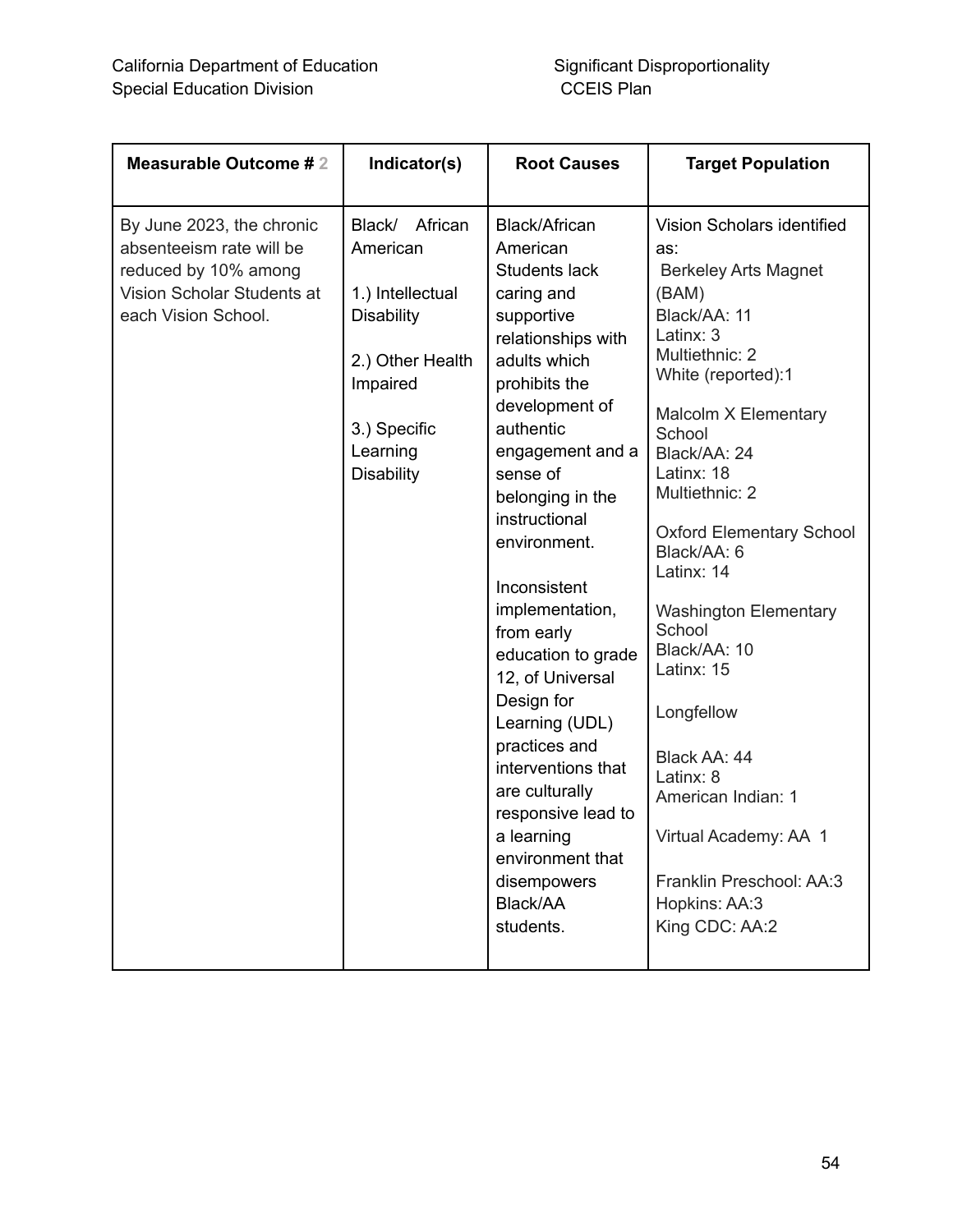| <b>Activity</b>                                                                                                                                                                                                                                                  | <b>Staff</b><br><b>Responsible for</b><br>Implementation<br>and Monitoring                               | <b>Timeline</b>                   | Data Sources/<br><b>Methods for</b><br><b>Evaluating</b><br><b>Progress</b>                                                                                                               | <b>Funding Sources</b><br>and Types of<br><b>Expenditures</b> |
|------------------------------------------------------------------------------------------------------------------------------------------------------------------------------------------------------------------------------------------------------------------|----------------------------------------------------------------------------------------------------------|-----------------------------------|-------------------------------------------------------------------------------------------------------------------------------------------------------------------------------------------|---------------------------------------------------------------|
| Activity 2.1:<br>Develop Individualized<br><b>Goals for Vision</b><br>Scholars in Individual<br>Learning Plans (ILPs)<br>to improve academics,<br>attendance and<br>behavioral outcomes.                                                                         | Principal and<br>Vision<br>teams/CCEIS<br>Coordinator,<br>Director of EAB                                | <b>June 2023</b>                  | <b>Quarterly Data</b><br>for ELA, Math,<br>Attendance for<br>Vision<br>Scholars will<br>be monitored.<br><b>Students</b><br>interventions<br>will be<br>modified<br>based on this<br>data | <b>CCEIS/LCAP</b>                                             |
| Activity 2.2:<br>Hold semester<br>meetings with teachers<br>and with families and<br>Vision Scholars to<br>develop and progress<br>monitor attendance<br>data for Individual<br>Learning Plan (ILP)<br>goals and develop<br>strategies to improve<br>attendance. | Coordinator of<br><b>CCEIS, Director</b><br>of EAB, Student<br><b>Service Director</b><br>and Principals | April<br>2022-<br>October<br>2022 | Meeting<br>Minutes, ILP<br>notes and<br>progress of<br>attendance<br>and action<br>plans.                                                                                                 | <b>CCEIS/LCAP</b>                                             |
| Activity 2.3<br>Develop an attendance<br>task force at each<br>vision school that will<br>focus on root cause<br>analysis of chronic<br>absenteeism and the<br>development of                                                                                    | Director of<br><b>Student Services</b><br>and School Site<br>Principals                                  | <b>June 2023</b>                  | Agendas,<br>document for<br>developed<br>strategies,<br>chronic<br>absenteeism                                                                                                            | <b>LCAP</b>                                                   |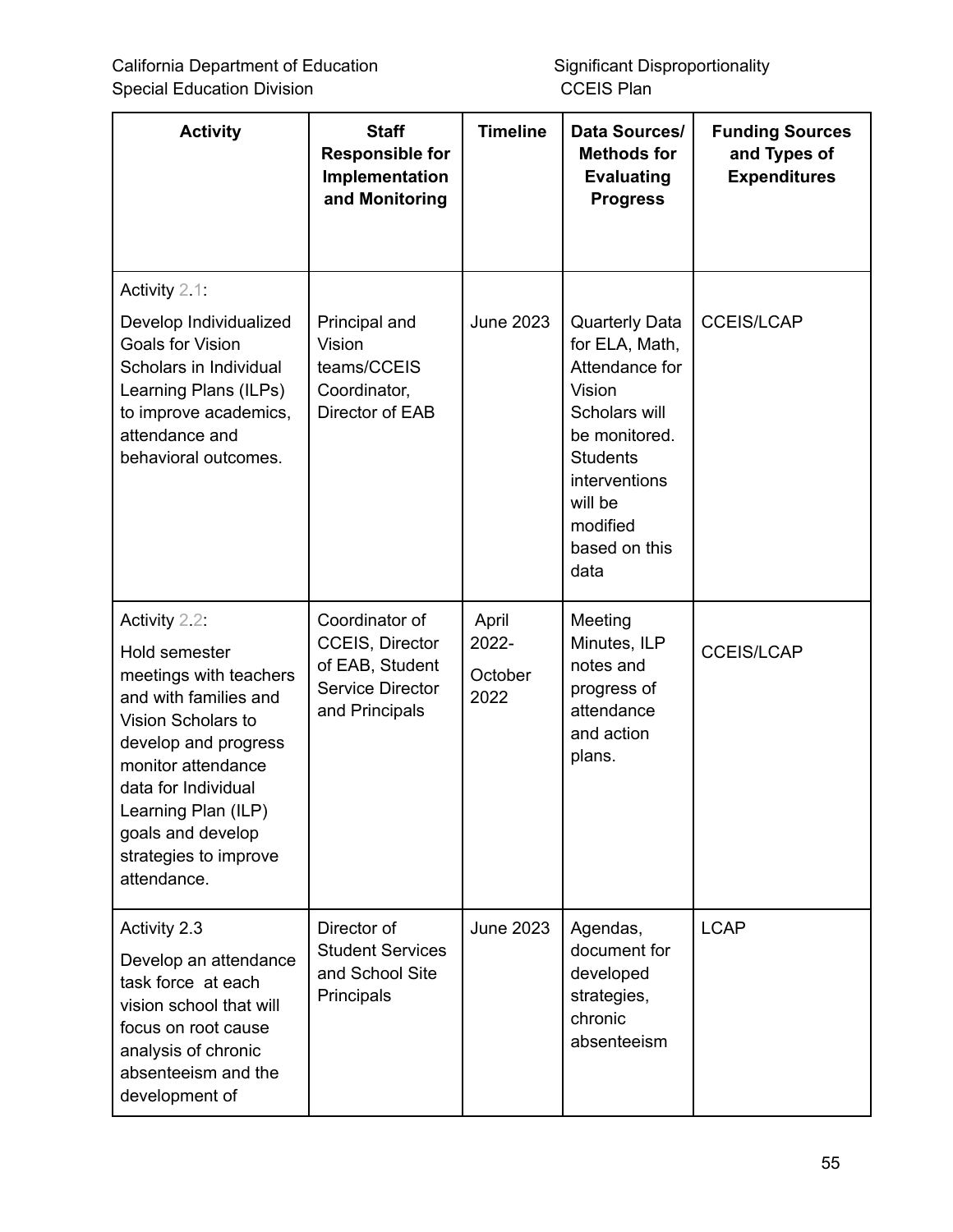| strategies and<br>activities to improve<br>attendance of Vision<br>Scholars and ensure<br>sites are properly<br>analyzing, monitoring<br>and logging data into<br>the attendance system. |                                                                                    |           | data for Vision<br><b>Scholars</b><br><b>This</b><br>attendance<br>data will be<br>monitored on a<br>quarterly basis |              |
|------------------------------------------------------------------------------------------------------------------------------------------------------------------------------------------|------------------------------------------------------------------------------------|-----------|----------------------------------------------------------------------------------------------------------------------|--------------|
| <b>Activity 2.4</b><br>Collaborate with school<br>principals and student<br>representative from<br>focal sites to determine<br>incentives to motivate<br>attendance                      | Director of<br><b>Student Services,</b><br><b>School Site</b><br><b>Principals</b> | June 2023 | List of<br>students who<br>receive<br>incentives,<br>attendance<br>data for each<br>student                          | <b>CCEIS</b> |

| <b>Measurable Outcome #3</b>                                                                                                                                                                                                                                                                                                                     | Indicator(s)                                                                                                                                               | <b>Root Causes</b>                                                                                                                                                                                                                                                                                                            | <b>Target Population</b>                                                                                                                                                                                                                                                                                                                                      |
|--------------------------------------------------------------------------------------------------------------------------------------------------------------------------------------------------------------------------------------------------------------------------------------------------------------------------------------------------|------------------------------------------------------------------------------------------------------------------------------------------------------------|-------------------------------------------------------------------------------------------------------------------------------------------------------------------------------------------------------------------------------------------------------------------------------------------------------------------------------|---------------------------------------------------------------------------------------------------------------------------------------------------------------------------------------------------------------------------------------------------------------------------------------------------------------------------------------------------------------|
| By June 2023, the district<br>will systematize our existing<br>multi-tiered system with<br>strengthened Tier 1 and Tier<br>II socio-emotional and<br>positive behavior supports,<br>thereby reducing the<br>number of discipline<br>referrals and suspensions<br>by 5% and reducing our risk<br>ratio to under 3 for Other<br>Health Impairment. | Black/<br>African<br>American<br>1.) Intellectual<br><b>Disability</b><br>2.) Other<br>Health<br>Impaired<br>3.) Specific<br>Learning<br><b>Disability</b> | Inconsistent<br>implementation, from<br>early education to grade<br>12, of core instructional<br>Tier 1 and Tier 2<br>interventions that are<br>culturally responsive<br>lead to a learning<br>environment that<br>disempowers Black/AA<br>students.<br>(adjust language: core<br>instruction, general<br>education teachers) | <b>Vision Scholars</b><br>identified as:<br><b>Berkeley Arts</b><br>Magnet (BAM)<br>Black/AA: 11<br>Latinx: 3<br>Multiethnic: 2<br>White (reported):1<br>Malcolm X<br><b>Elementary School</b><br>Black/AA: 24<br>Latinx: $18$<br>Multiethnic: 2<br><b>Oxford Elementary</b><br>School<br>Black/AA: 6<br>Latinx: 14<br>Washington<br><b>Elementary School</b> |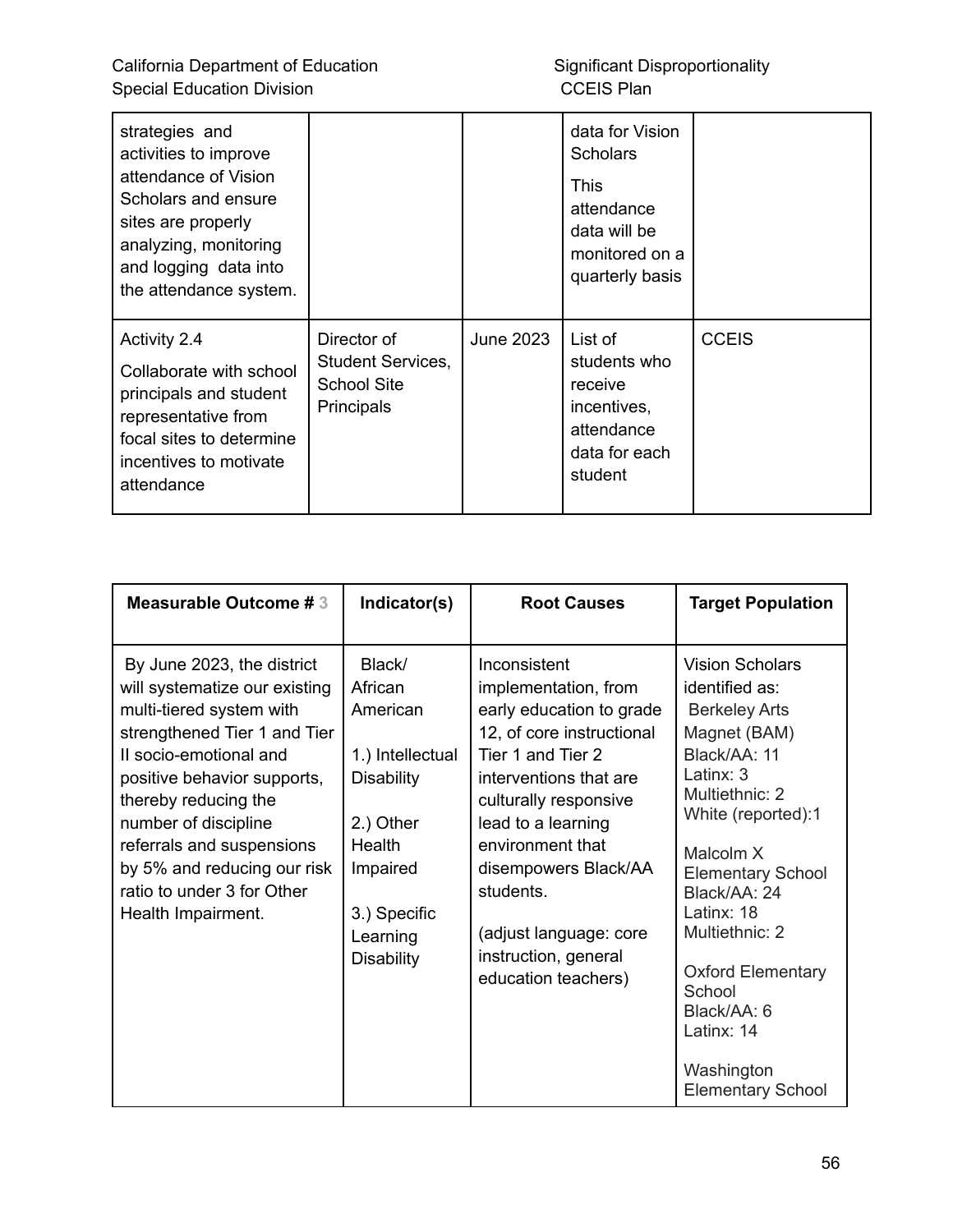|  | Black/AA: 10<br>Latinx: 15                                          |
|--|---------------------------------------------------------------------|
|  | Longfellow                                                          |
|  | Black AA: 44<br>Latinx: 8<br>American Indian: 1<br>Virtual Academy: |
|  | AA 1                                                                |
|  | Franklin Preschool:<br>AA:3<br>Hopkins: AA:3<br>King CDC: AA:2      |

| <b>Activity</b>                                                                                                                                                                                                                                                                                                                                                                                                             | <b>Staff</b><br><b>Responsible for</b><br>Implementation<br>and Monitoring                             | <b>Timeline</b>                     | Data Sources/<br><b>Methods for</b><br><b>Evaluating</b><br><b>Progress</b>                                                                            | <b>Funding</b><br><b>Sources and</b><br><b>Types of</b><br><b>Expenditures</b> |
|-----------------------------------------------------------------------------------------------------------------------------------------------------------------------------------------------------------------------------------------------------------------------------------------------------------------------------------------------------------------------------------------------------------------------------|--------------------------------------------------------------------------------------------------------|-------------------------------------|--------------------------------------------------------------------------------------------------------------------------------------------------------|--------------------------------------------------------------------------------|
| Activity $3.1$ :<br>With support from a<br>consultant, convene monthly<br>meetings with the District<br>Task Force to create a<br><b>Culturally Responsive</b><br><b>Positive Behavior Matrix</b><br>that includes includes PBIS<br>strategies, alternatives to<br>suspension, and establish a<br>system to collect and<br>monitor consistent<br>documentation of behavior<br>incidences and reduce<br>discipline referrals | Director of<br><b>Student Services</b><br>and Director of<br>Special<br>Education,<br>Director of BREA | Septemb<br>er<br>2021-Jun<br>e 2022 | Agendas,<br>Powerpoints<br>and Documents<br>Collect and<br>Monitor<br>behavior data<br>and<br>interventions<br>quarterly for<br>each Vision<br>Scholar | <b>LCAP</b>                                                                    |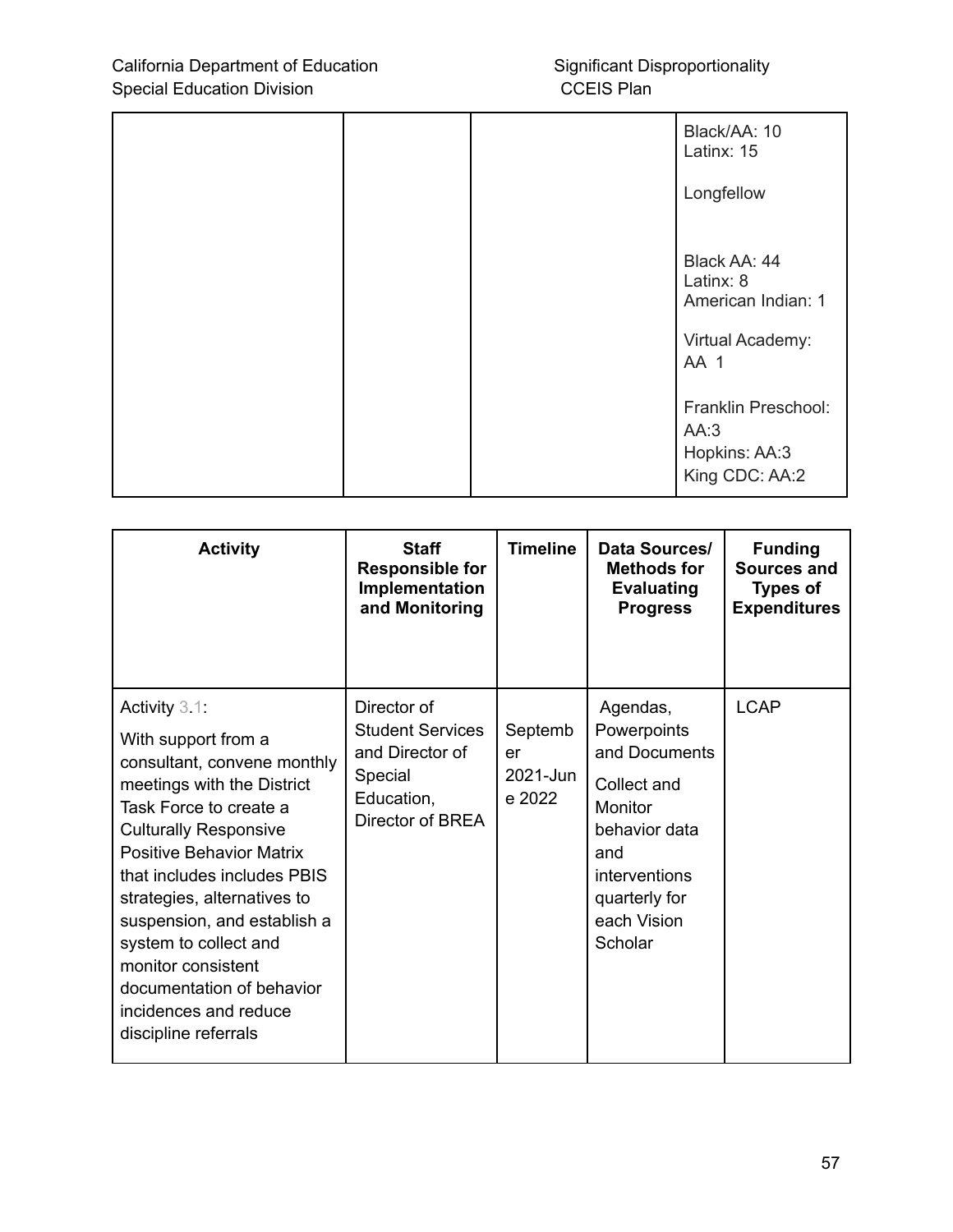California Department of Education<br>
Significant Disproportionality<br>
CCEIS Plan<br>
CCEIS Plan Special Education Division

| Activity 3.2:<br>Monitor and provide further<br>training to site teams on<br>recording discipline<br>(suspensions and office<br>referrals) plans in student<br>database system (Infinite<br>Campus) | Director of<br><b>Student Services</b><br>and Director of<br><b>BREA</b> | Septemb<br>er 2022 | Agendas,<br>monthly<br>discipline data<br>review with site<br>administration<br>Agendas,<br>Presentation<br><b>Deck</b><br>Collect<br>information<br>from Vision<br>Schools related<br>to the positive<br>behavior<br>interventions<br>and<br>alternatives to<br>suspension<br>used at each<br>school site.<br>Monitor<br>behavior data | General<br>Funds |
|-----------------------------------------------------------------------------------------------------------------------------------------------------------------------------------------------------|--------------------------------------------------------------------------|--------------------|-----------------------------------------------------------------------------------------------------------------------------------------------------------------------------------------------------------------------------------------------------------------------------------------------------------------------------------------|------------------|
|                                                                                                                                                                                                     |                                                                          |                    | quarterly for<br>each Vision<br>Scholar                                                                                                                                                                                                                                                                                                 |                  |
| Activity 3.3.<br>Provide professional<br>development to Vision<br>Schools on student<br>discipline, and utilizing the<br>Matrix in order to:<br>1) Decrease discipline<br>referrals                 | Director of<br><b>Student Services</b>                                   | Septemb<br>er 2022 | Agendas,<br>Presentation<br><b>Deck</b><br>Collect<br>information<br>from Vision<br>Schools related<br>to the positive                                                                                                                                                                                                                  | <b>LCAP</b>      |
| 2) Ensure students are<br>achieving social and<br>emotional success<br>3) Identify alternatives to<br>suspension and removal<br>from class instruction.                                             |                                                                          |                    | behavior<br>interventions<br>and<br>alternatives to<br>suspension<br>used at each<br>school site.                                                                                                                                                                                                                                       |                  |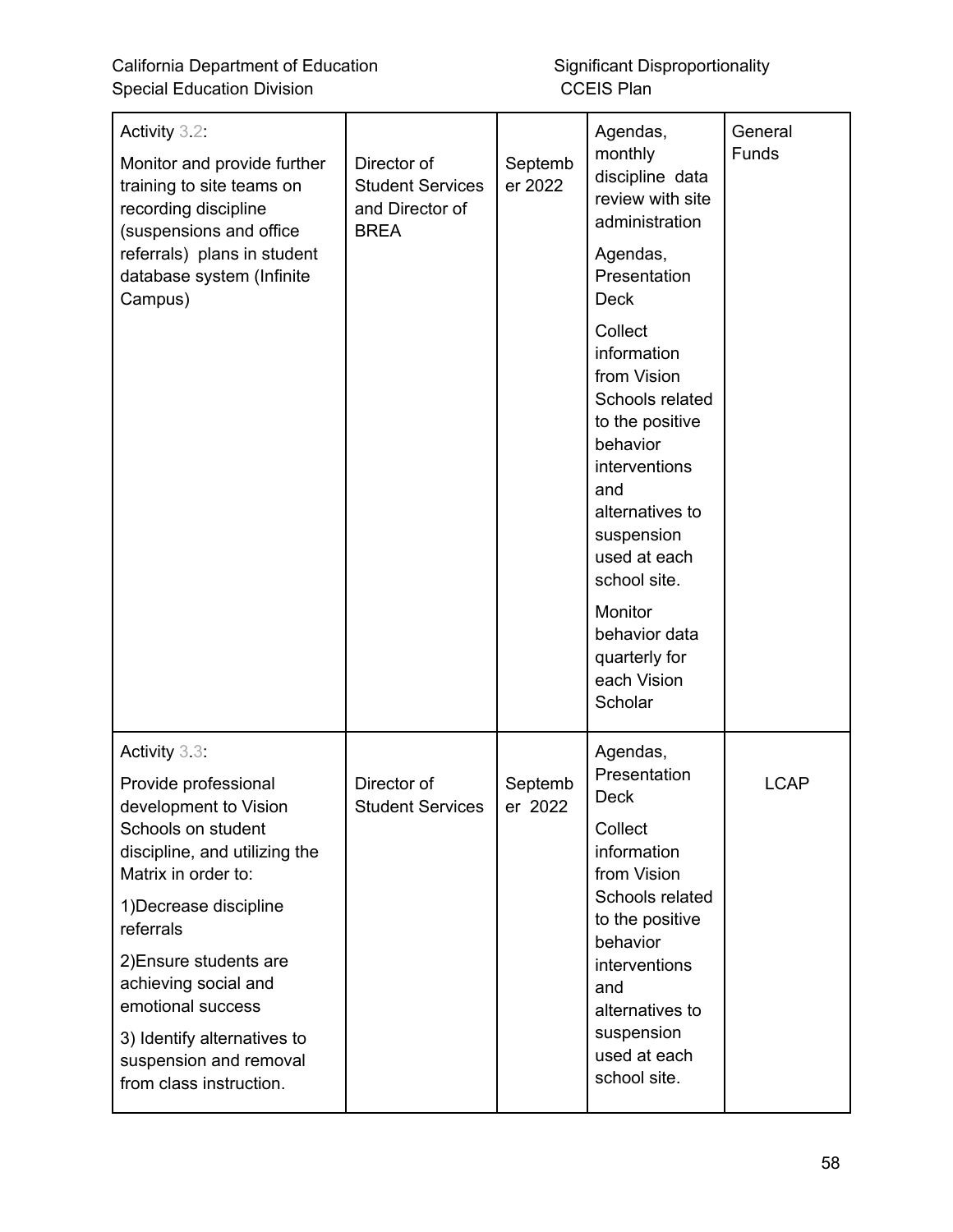|                                                                                                                                                                                                                                                                                                           |                                        |              | Monitor<br>behavior data<br>quarterly for<br>each Vision<br>Scholar                                                                                                                                                                                                                     |             |
|-----------------------------------------------------------------------------------------------------------------------------------------------------------------------------------------------------------------------------------------------------------------------------------------------------------|----------------------------------------|--------------|-----------------------------------------------------------------------------------------------------------------------------------------------------------------------------------------------------------------------------------------------------------------------------------------|-------------|
| Activity 3.4:<br><b>Share the Behavior Matrix</b><br>with students, families,<br>educators and publish in the<br><b>BUSD Student Handbook</b>                                                                                                                                                             | Director of<br><b>Student Services</b> | June<br>2023 | Agendas,<br>Notes, Racially<br>Competent<br>Rubric and<br>Pre-Assessme<br>nt Tool<br>Parent<br>feedback will<br>be utilized to<br>determine if<br>edits need to<br>be made in the<br>matrix<br>Monitor data<br>related to risk<br>factors for<br>suspensions<br>and office<br>referrals | <b>LCAP</b> |
| Activity 3.5:<br>Vision School sites will<br>continue to receive<br>professional development<br>on the implementation of the<br>Section 504 handbook and<br>continue to conduct spot<br>checks during the school<br>year of quarterly referrals.<br>Targeted professional<br>learning will be provided to | Director of<br><b>Student Services</b> | June<br>2023 | Agendas,<br>Notes from<br>Meetings,<br>Presentation<br><b>Deck</b><br><b>Quarterly Data</b><br>of Vision Sites<br>Student data<br>related to<br>Section 504 will                                                                                                                        | <b>LCAP</b> |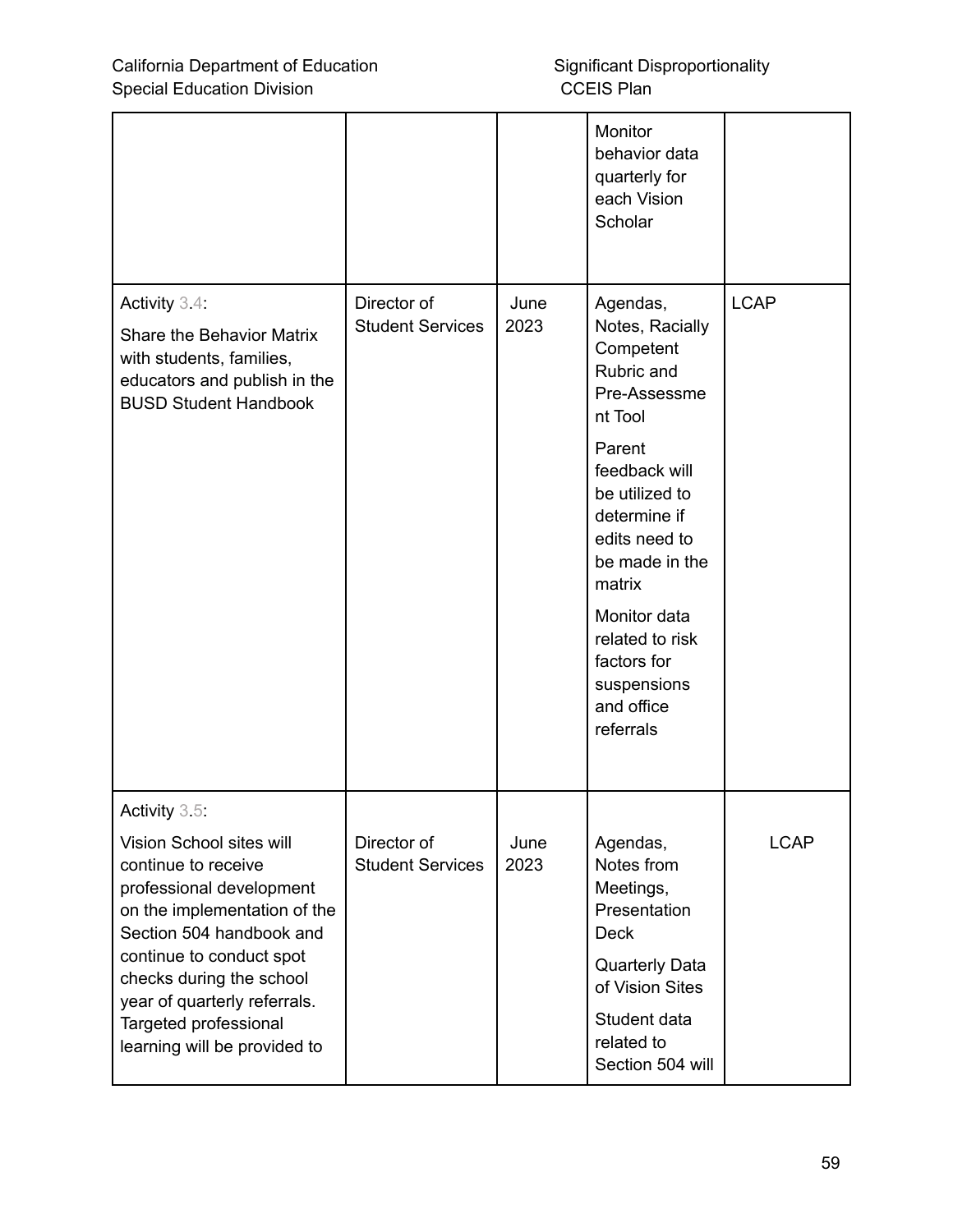| site Section 504<br>coordinators.                                                                                                                                                                                                                                                                                                                                                                                                                                                                                                            |                                                                                                                                                                                          |              | be monitored<br>and compiled.                                                                                                                                                                                                   |                                          |
|----------------------------------------------------------------------------------------------------------------------------------------------------------------------------------------------------------------------------------------------------------------------------------------------------------------------------------------------------------------------------------------------------------------------------------------------------------------------------------------------------------------------------------------------|------------------------------------------------------------------------------------------------------------------------------------------------------------------------------------------|--------------|---------------------------------------------------------------------------------------------------------------------------------------------------------------------------------------------------------------------------------|------------------------------------------|
| Activity 3.6:<br>Utilizing qualitative feedback<br>from listening sessions from<br>parents of African<br>American/Black students<br>identified<br>A Community of Practice<br>(COP) will be convened by<br>an outside consultant to<br>provide six cultural<br>competency coaching<br>sessions that will focus on<br>the development of a racially<br>competent rubric and<br>pre-assessment tool to<br>assess Black students and<br>families through COST, SST,<br>Section 504 processes and<br>manifestation/determination<br>meetings, etc | Executive<br>Director of<br>Special<br>Education,<br>Director of<br>Schools, Director<br>of Student<br><b>Services</b><br>(Psychologists,<br><b>Vision School</b><br>COST team<br>leads) | June<br>2023 | Agendas,<br>Notes, Racially<br>Competent<br>Rubric and<br>Pre-Assessme<br>nt Tool                                                                                                                                               | <b>CCEIS</b>                             |
| Activity 3.7:<br>A District Review Panel will<br>be convened by an outside<br>consultant that provides for<br>a pre assessment and final<br>peer review for students<br>being considered for OHI<br>and ED to maximize<br>consistency in determining<br>eligibility in this category.<br>The panel will include the<br>development of a<br>socio-cultural lens, as well<br>as, providing offerings for<br>staff in general culturally<br>relevant behavior<br>management. The Panel will<br>consist of Gen education,                        | Executive<br>Director of<br>Special<br>Education,<br>School<br>Psychologists                                                                                                             | June<br>2023 | <b>ED/OHI Panel</b><br>Guidelines<br>Document,<br>Agendas<br>Student referral<br>and special<br>education IEP<br>data will be<br>monitored to<br>determine if the<br>utilization of the<br><b>Review Panel</b><br>is effective. | Special<br>Education<br>Budget/CCEI<br>S |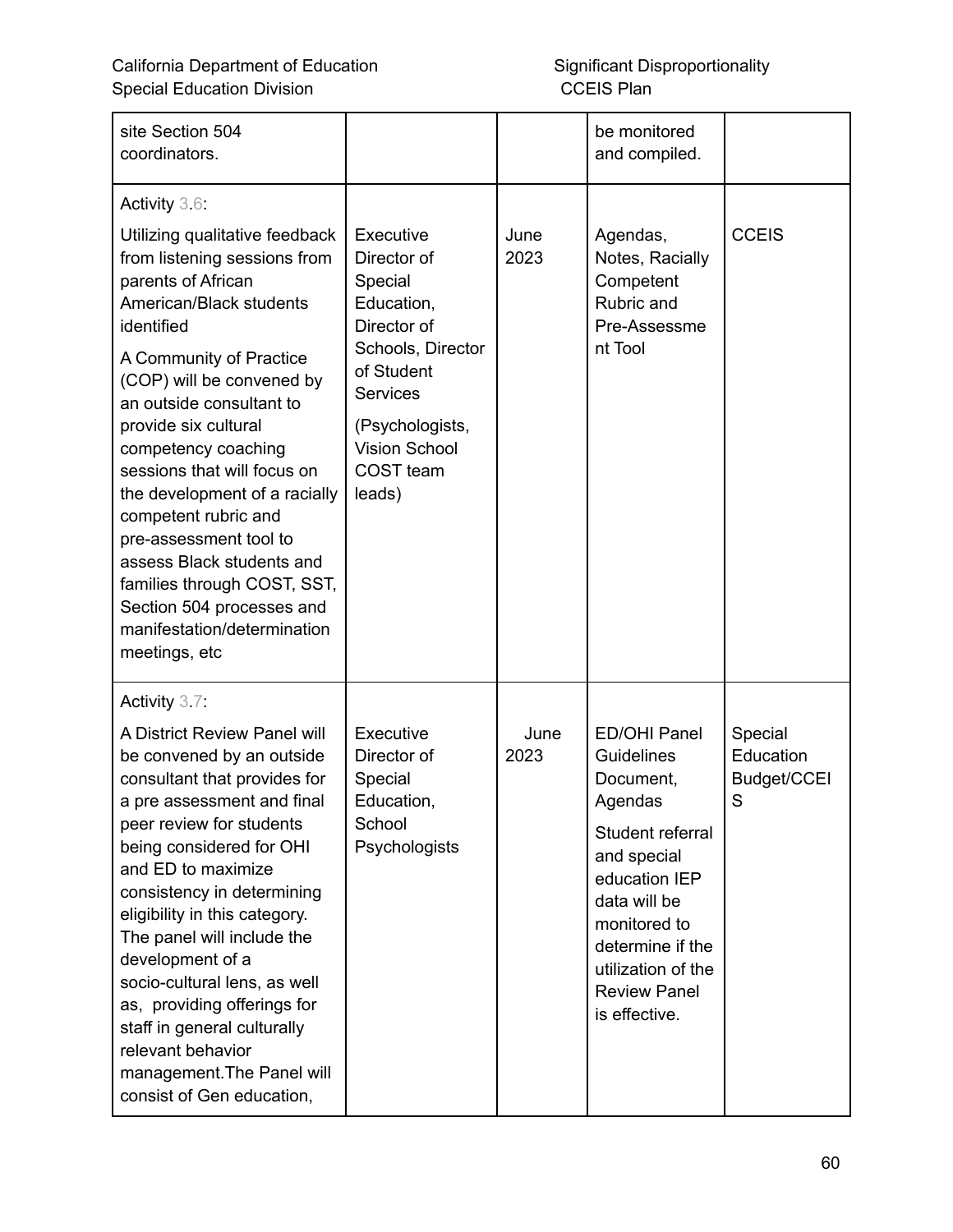| Special Education staff and |  |  |
|-----------------------------|--|--|
| administrators.             |  |  |

| Measurable Outcome #4                                                                                                                                                                                                                                                       | Indicator(s)                                                                                                                                               | <b>Root Causes</b>                                                                                                                                                                                                                                       | <b>Target Population</b>          |
|-----------------------------------------------------------------------------------------------------------------------------------------------------------------------------------------------------------------------------------------------------------------------------|------------------------------------------------------------------------------------------------------------------------------------------------------------|----------------------------------------------------------------------------------------------------------------------------------------------------------------------------------------------------------------------------------------------------------|-----------------------------------|
| <b>BUSD will address cultural</b><br>dissonance issues to<br>provide equitable<br>experiences as measured<br>by students demonstrating<br>an improvement in Vision<br>Scholar academic<br>achievement on all relevant<br>Indicators by a minimum of<br>5 percentage points. | Black/<br>African<br>American<br>1.) Intellectual<br><b>Disability</b><br>2.) Other<br>Health<br>Impaired<br>3.) Specific<br>Learning<br><b>Disability</b> | Inconsistent data<br>collection and<br>transparent<br>reporting of<br>academic<br>progress limits the<br>conversation and<br>opportunities for<br>collaboration with<br>African<br>American/Black<br>families regarding<br>their children's<br>progress. | Vision Scholars identified<br>as: |

| <b>Activity</b>                                                                                                                                                                                  | <b>Staff</b><br><b>Responsible for</b><br>Implementation<br>and Monitoring | <b>Timelin</b><br>е | <b>Data</b><br>Sources/<br><b>Methods for</b><br><b>Evaluating</b><br><b>Progress</b>                         | <b>Funding</b><br><b>Sources and</b><br><b>Types of</b><br><b>Expenditures</b> |
|--------------------------------------------------------------------------------------------------------------------------------------------------------------------------------------------------|----------------------------------------------------------------------------|---------------------|---------------------------------------------------------------------------------------------------------------|--------------------------------------------------------------------------------|
| Activity $4.1$ :<br>By June 2023, surveys will<br>be administered 2 times by<br>School Sites to Vision<br>Families between May 2022<br>and June 2023 to determine<br>baseline levels and ongoing | Director of<br><b>BREA</b>                                                 | October<br>2022     | The data from<br>surveys will<br>help Vision<br>sites develop<br>strategies to<br>ensure they<br>are building | General<br><b>Funds</b>                                                        |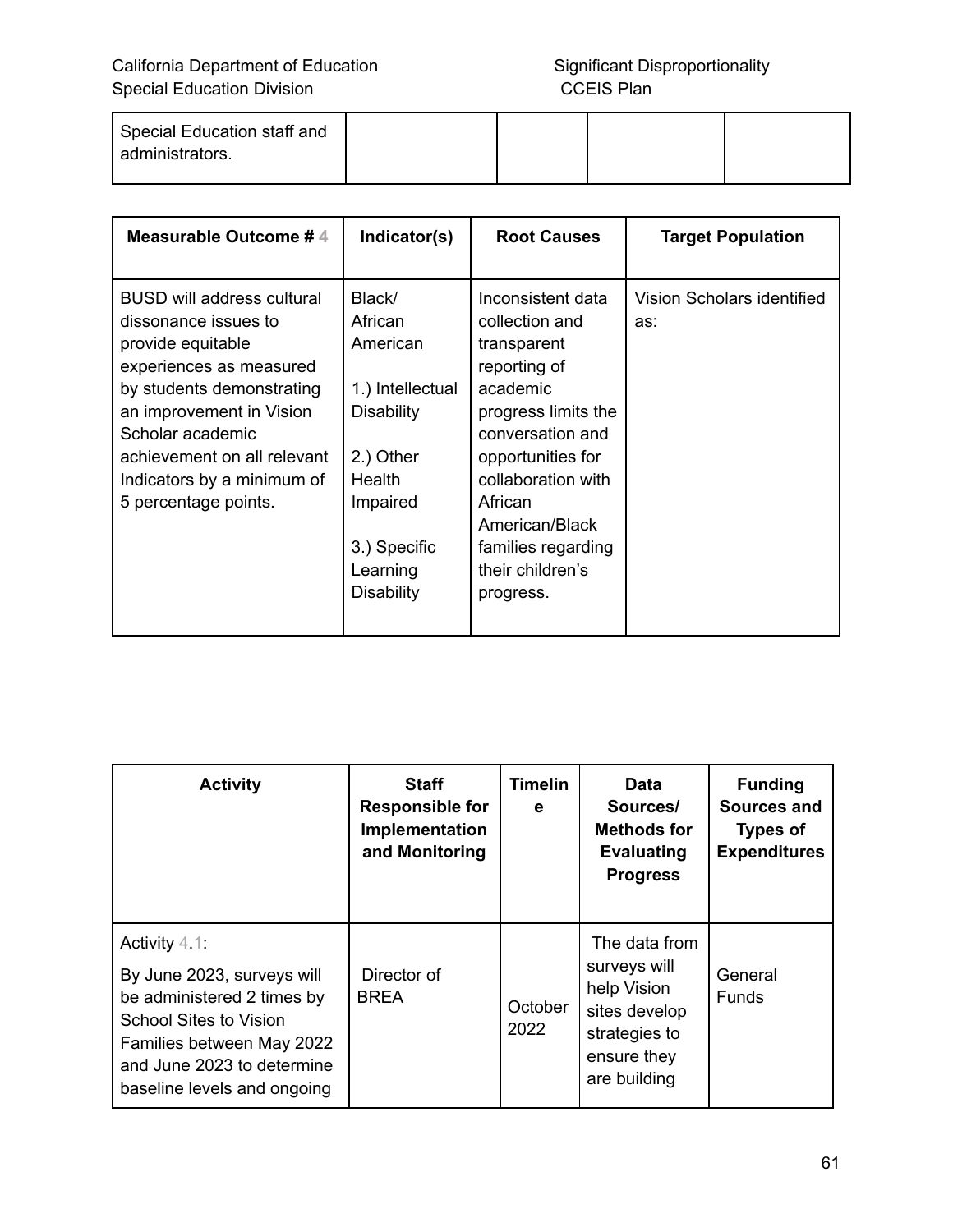| progress monitoring of trust<br>and quality of relationships<br>between parents, teachers<br>and students.                                                                                                                                                                                                                                                                                                                                                                                                                                                                                                                                             |                                                                                                           | May<br>2023     | more trusting<br>relationships<br>between<br>school site<br>staff, families<br>and students.                                                                                                                                                                  |                         |
|--------------------------------------------------------------------------------------------------------------------------------------------------------------------------------------------------------------------------------------------------------------------------------------------------------------------------------------------------------------------------------------------------------------------------------------------------------------------------------------------------------------------------------------------------------------------------------------------------------------------------------------------------------|-----------------------------------------------------------------------------------------------------------|-----------------|---------------------------------------------------------------------------------------------------------------------------------------------------------------------------------------------------------------------------------------------------------------|-------------------------|
| Activity $4.2$ :<br>Vision Sites will develop an<br>equity action plan for their<br>sites on addressing implicit<br>bias, institutionalized racism<br>and culturally responsive<br>teaching strategies                                                                                                                                                                                                                                                                                                                                                                                                                                                 | <b>School Site</b><br>Principals.<br>Director of<br>Schools<br>(Elementary and<br>Middle)                 | October<br>2022 | <b>Action Plans</b><br>and reflect                                                                                                                                                                                                                            | General<br><b>Funds</b> |
| Activity $4.3$ :<br>An equity walk through tool<br>will be developed whereby<br>administrators and school<br>site leaders at Vision Sites<br>will identify a specific focus<br>area and purpose for the<br>equity walk; determine the<br>logistical processes and<br>protocols for the<br>walkthrough, including<br>selecting an observation<br>protocol and data collection<br>tool; conduct the<br>walkthrough and<br>observations using the<br>predetermined observation<br>protocol and data collection<br>tool; and analyze the data to<br>identify trends and findings,<br>debrief on the evidence, and<br>reflect on and share the<br>findings. | Education<br><b>Services</b><br>Directors and<br>Associate<br>Superintendent,<br>Union<br>Representatives | June<br>2023    | <b>Equity Walk</b><br>Through Tool,<br>Feedback and<br>data collected<br>from equity<br>walks that will<br>inform<br>strategies to<br>support Vision<br><b>Scholars</b><br>Student data<br>related to the<br>identified risk<br>factors will be<br>monitored. | <b>LCAP</b>             |
| Activity $4.4$ :<br>With assistance of a<br>contractor, a pre-k focus                                                                                                                                                                                                                                                                                                                                                                                                                                                                                                                                                                                  | Director of<br>Federal and<br>State Projects,                                                             | June<br>2023    | Agendas and<br>Notes, Slide<br>Decks.                                                                                                                                                                                                                         | <b>CCEIS</b>            |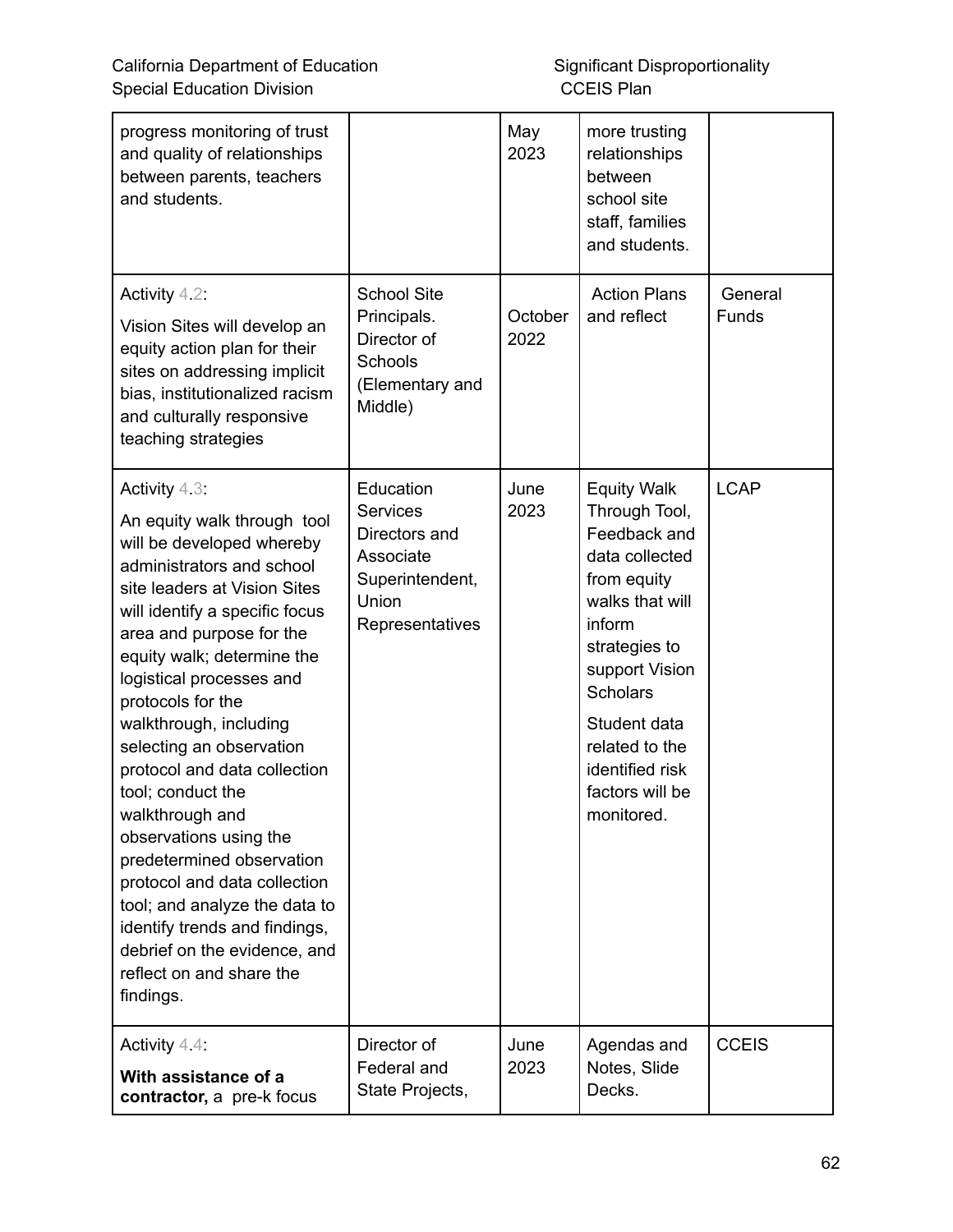| family group will be<br>developed to identify barriers<br>and services that will<br>improve the educational<br>outcomes of Black/AA<br>students. The activities will<br>include interviews, focus<br>groups and professional<br>development for staff related<br>to family engagement and<br>seminars.                                                                                                                                                                                                                                 | Principal of Early<br>Ed                                                |                       | Feedback<br>from parents<br>will support<br>with identifying<br>strategies to<br>support vision<br>students.                                                            |              |
|----------------------------------------------------------------------------------------------------------------------------------------------------------------------------------------------------------------------------------------------------------------------------------------------------------------------------------------------------------------------------------------------------------------------------------------------------------------------------------------------------------------------------------------|-------------------------------------------------------------------------|-----------------------|-------------------------------------------------------------------------------------------------------------------------------------------------------------------------|--------------|
| Incorporate an Equity Walk<br>at BHS to better understand<br>the journey our Black/African<br>Students experienced in<br><b>BUSD and at BHS</b><br>Includes a full day equity<br>walks at BHS accompanied<br>by 3-4 student guides<br>involving classroom<br>observations and conducting<br>focus groups with an<br>additional 12-15 students<br>• Comprehensive summary<br>report outlining outcomes<br>from the day's activities<br>• Pre and post meetings at<br>each individual site with<br>administration or staff as<br>desired | Director of<br>Special<br><b>Education and</b><br><b>BHS Principals</b> | Septem<br>ber<br>2023 | Notes and<br>feedback from<br>students. The<br>data will be<br>used to<br>identify<br>potential<br>strategies and<br>activities to<br>address<br>disproportional<br>ity | <b>CCEIS</b> |

*Note: Information described in the Measurable Outcomes and Activities will be monitored through quarterly progress reporting.*

#### **3.3 Complete Budget Forms**

Complete both budget forms embedded below.

#### **Budget Form 1: 2021 BUDGET ALLOCATION**

**Provide the Fiscal Year 2020–21 allocation awarded for Resource Codes 3310 and 3315:**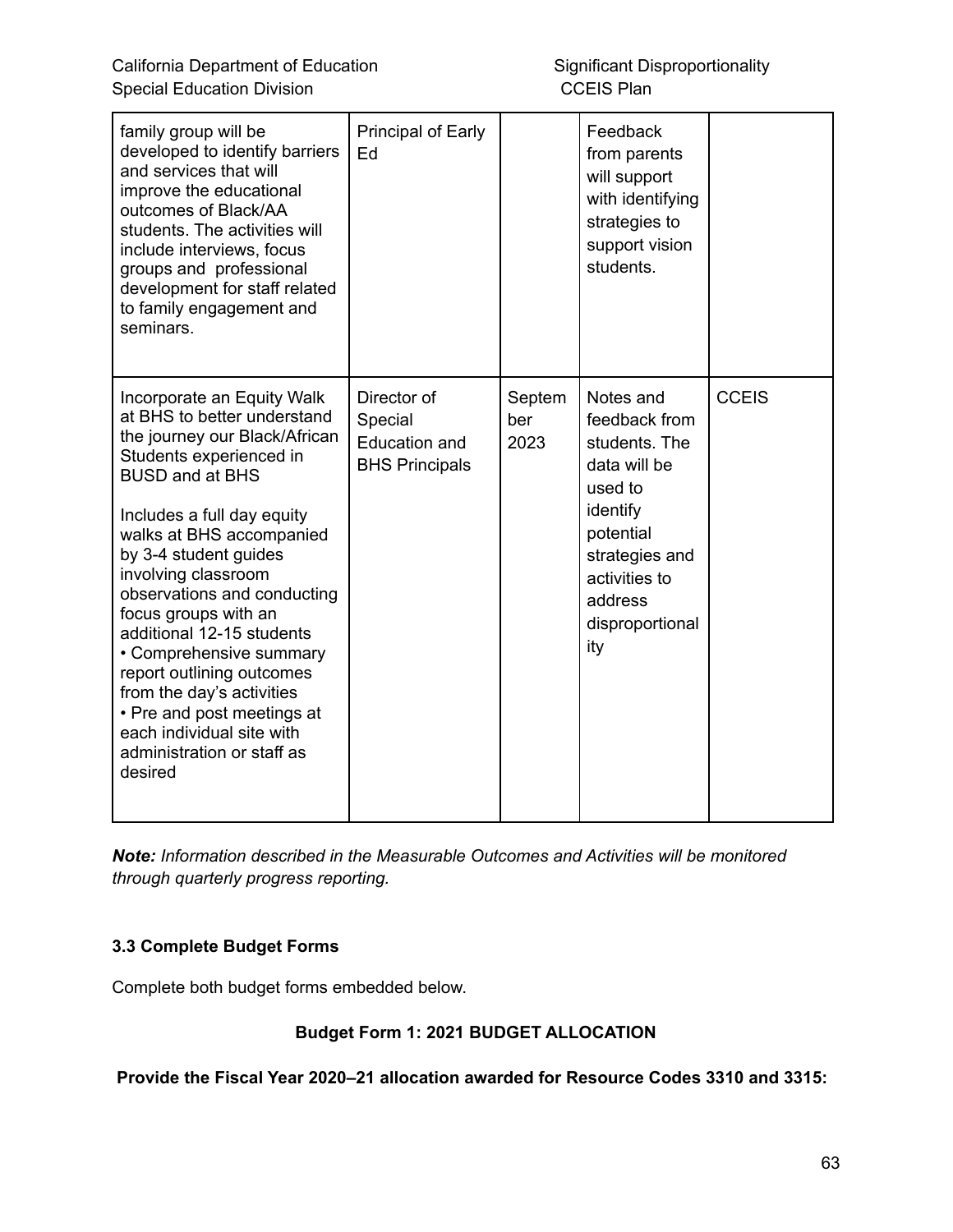| 2020 Resource 3310 Allocation | 2020 Resource 3315 Allocation |
|-------------------------------|-------------------------------|
| \$ 1,795,285.00               | $\frac{1}{2}$ \$ 31,348       |

**Provide the Fiscal Year 2021–22 allocation awarded for Resource Codes 3310, 3315, 3305 (ARP) and 3308 (ARP):** Provide the 2021 allocations the SELPA provided to the identified LEA for resource codes 3310 and 3315. The 15 percent set-aside for CCEIS expenditures will be determined from these two resource codes.

| 2021 Resource 3310        | 2021 Resource 3315 | 2021 Resource 3305 | 2021 Resource 3308 |
|---------------------------|--------------------|--------------------|--------------------|
| Allocation                | Allocation         | (ARP) Allocation   | (ARP)Allocation    |
| $\frac{1}{31.818,835.00}$ | \$32,615.00        | \$394,158.00       | \$23,942.00        |

**In the box below, indicate the 15 percent set aside for each of the Fiscal Year 2021–22 allocations the LEA was awarded for resource codes 3310, 3315, 3305 (ARP) and 3308 (ARP):**

| <b>2021 CCEIS</b><br>Resource 3312<br>$3312 = 15%$ of<br>3310 |    | <b>2021 CCEIS</b><br>Resource 3318<br>$3318 = 15%$ of<br>3315 |   | <b>2021 CCEIS</b><br>Resource 3307<br>$3307 = 15%$ of<br>3305 |   | <b>2021 CCEIS</b><br>Resource 3309<br>$3309 = 15%$ of<br>3308 |   | <b>Total 2021</b><br><b>CCEIS Budget</b><br>(3312 plus 3318)<br>plus 3307 plus<br>3309) |
|---------------------------------------------------------------|----|---------------------------------------------------------------|---|---------------------------------------------------------------|---|---------------------------------------------------------------|---|-----------------------------------------------------------------------------------------|
| \$272,825.00                                                  | ÷۶ | \$4,892.00                                                    | ٠ | \$59,124.00                                                   | ÷ | \$3,591.00                                                    | = | \$340,432.00                                                                            |

The above 15 percent set-aside amounts will be the 2021-22 CCEIS allocations for resource codes 3310 (CEIS Resource Code 3312), 3315 (CEIS Resource 3318), 3305 (CEIS Resource Code 3307) and 3308 (CEIS Resource 3309) and should be expended and reported accurately in quarterly CCEIS Progress and Expenditure Reports.

**Please use the Total 2021 CCEIS Budget indicated above to complete the 2021 Allowable Costs Budget form on the next page.**

#### **Budget Form 2: 2021 ALLOWABLE COSTS BUDGET**

Complete the table below to reflect the **Total 2021 CCEIS Budget** as reported on the 2021 Budget Allocation. CCEIS expenses for 2021 must conform to the U.S. Office of Special Education Programs (OSEP) IDEA Part B Regulations Significant Disproportionality (Equity in IDEA). For detailed allowable CCEIS expenditures, please refer specifically to Questions C-3-1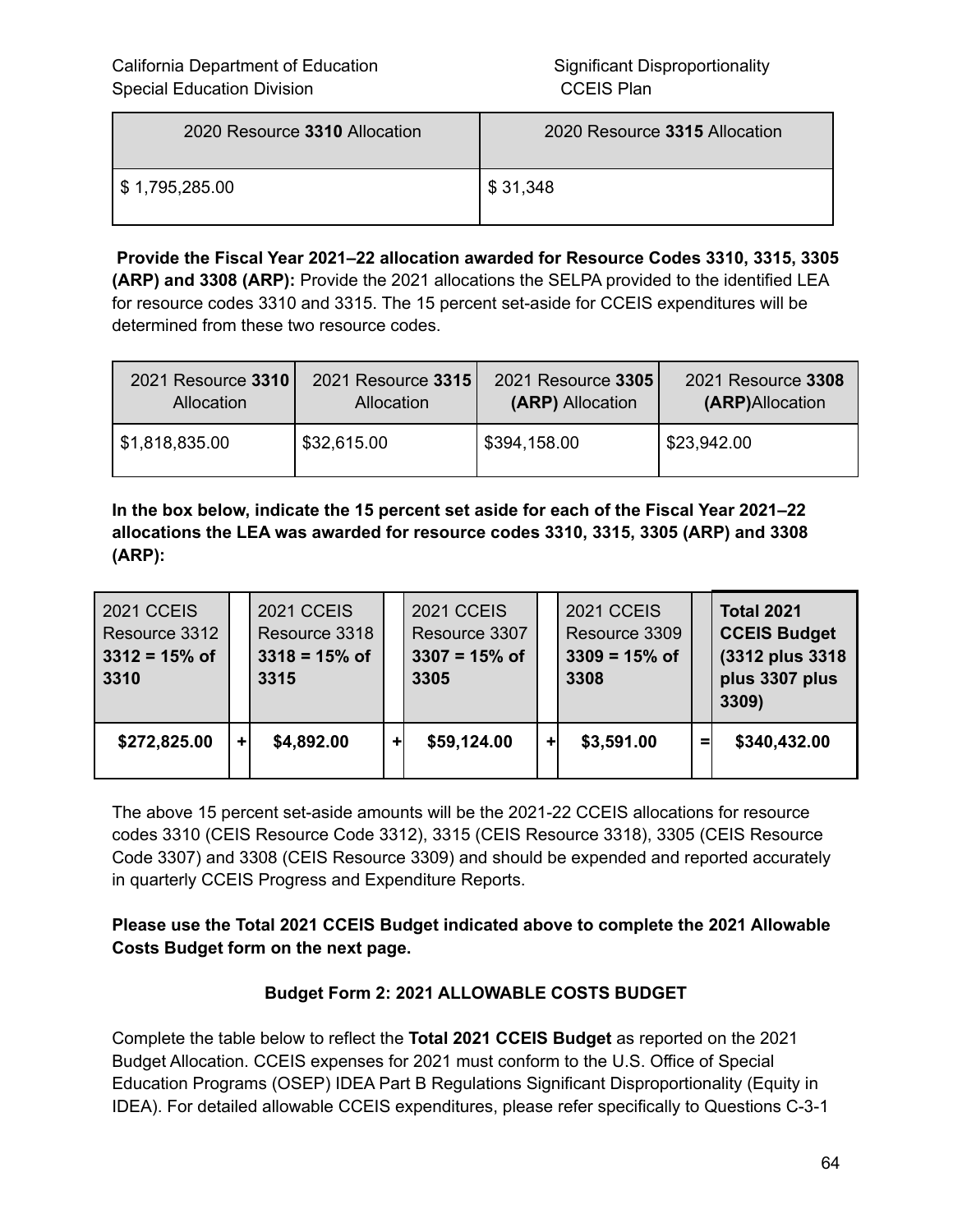through C-3-10, pages 19 through 24, on the U.S. Department of Education Web page at [https://www2.ed.gov/policy/speced/guid/idea/memosdcltrs/significant-disproportionality-qa-2-23-](https://www2.ed.gov/policy/speced/guid/idea/memosdcltrs/significant-disproportionality-qa-2-23-17.pdf) [17.pdf.](https://www2.ed.gov/policy/speced/guid/idea/memosdcltrs/significant-disproportionality-qa-2-23-17.pdf)

The 2021 CCEIS period is July 1, 2021, through September 30, 2023. The CCEIS 15 percent set-aside must be fully expended by September 30, 2023.

| 2021<br><b>Budget Line Items</b>                  | <b>Brief Description of</b><br>2021 CCEIS Activities                                                                                                                                                                                                                                                                                                                                                                                                                                                                                                                   | Amount for each<br><b>CCEIS Activity</b> |
|---------------------------------------------------|------------------------------------------------------------------------------------------------------------------------------------------------------------------------------------------------------------------------------------------------------------------------------------------------------------------------------------------------------------------------------------------------------------------------------------------------------------------------------------------------------------------------------------------------------------------------|------------------------------------------|
| 1000-Certified Salaries                           | .8 CCEIS Program Coordinator<br>under the supervision of the Director of<br>Equity, Achievement and Belonging. The<br><b>CCEIS Program Coordinator is</b><br>responsible for the oversight of the<br><b>CCEIS Implementation Plan. They will</b><br>support staff serving with professional<br>development, including coaching and<br>the use of data to inform teaching and<br>monitor progress of current instructional<br>practices. Additionally, the Coordinator<br>will collaborate with site and central<br>administrators to ensure completion of<br>the plan. | \$93,380.00                              |
|                                                   | Hourly Vision Scholar Teacher Extended<br>Hours to support with ILPs                                                                                                                                                                                                                                                                                                                                                                                                                                                                                                   | 40,000                                   |
| 2000-Classified Salaries                          | Hourly Vision Scholar Family Liaison<br>Stipends to support with ILPS                                                                                                                                                                                                                                                                                                                                                                                                                                                                                                  | 10,000                                   |
| 3000-Employee Benefits                            | .8 CCEIS Program Coordinator<br><b>Vision Scholar Teachers</b><br><b>Family Liaison</b>                                                                                                                                                                                                                                                                                                                                                                                                                                                                                | \$32,940<br>14,000<br>3,500              |
| 4000-Materials and<br><b>Supplies</b>             | <b>Attendance Incentives for Vision</b><br><b>Scholars</b>                                                                                                                                                                                                                                                                                                                                                                                                                                                                                                             | 14,109                                   |
| 5000-Services and Other<br><b>Operating Costs</b> |                                                                                                                                                                                                                                                                                                                                                                                                                                                                                                                                                                        | \$                                       |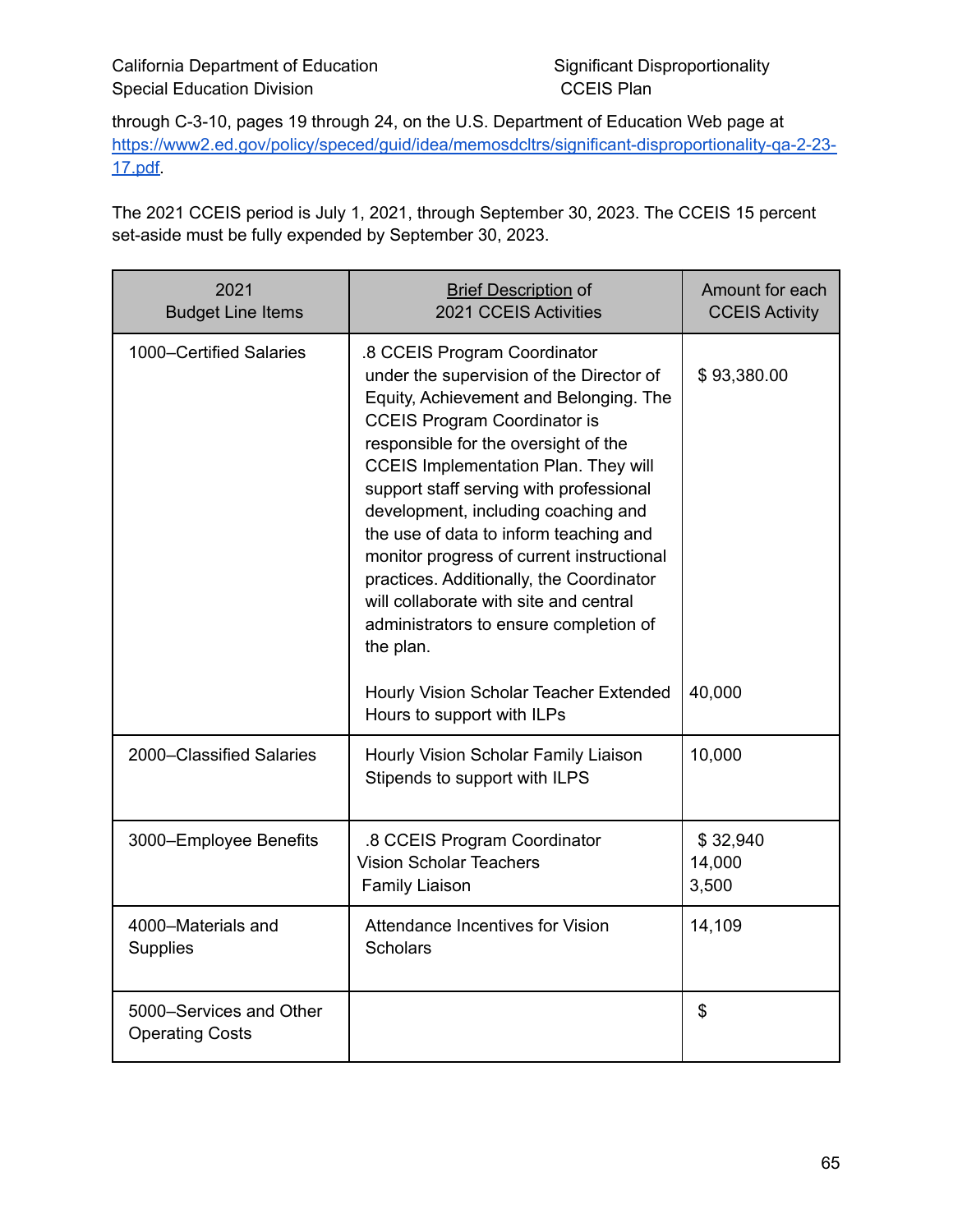| 5100 Contract Services<br>(ICR cannot be used for<br>Object Code 5100)                                                                              |                                                                                                                                                                                                                                                                                                                                                                                                                                                                                                                                                                                                                                            | \$      |
|-----------------------------------------------------------------------------------------------------------------------------------------------------|--------------------------------------------------------------------------------------------------------------------------------------------------------------------------------------------------------------------------------------------------------------------------------------------------------------------------------------------------------------------------------------------------------------------------------------------------------------------------------------------------------------------------------------------------------------------------------------------------------------------------------------------|---------|
| 5800 Contract Services<br>162,138                                                                                                                   | Images of Culture:<br>Equity Walk and Presentation: 3,500<br>2 File Reviews:<br>8,500<br>OHI Panel:<br>5,000<br><b>Family Engagement:</b><br>5,500<br>Total: 22,500<br>Saheli7 Educational Consulting: Cultural<br>Competency Training for school<br>psychologists, COST and Site Admin.<br>6: 2 Hour sessions<br>\$22,500<br><b>Contract for Technical Assistant Provider</b><br>Ascendancy Solutions 30,000<br><b>Book Nook</b><br>Contract with a tutoring company to<br>provide high impact, multi-sensory<br>tutoring to Vision students who are at<br>least one to two grade levels below<br>grade level reading standards<br>40,000 | 115,000 |
| 7300-Indirect Cost Rate (ICR) CDE-approved rate of 5.42 percent)                                                                                    | \$17,503                                                                                                                                                                                                                                                                                                                                                                                                                                                                                                                                                                                                                                   |         |
| Total Amount for 2021 CCEIS Activities. The amount must equal the<br>Total 2021 CCEIS Budget as indicated on the 2020 Budget Allocation<br>Summary. | \$340,432.00                                                                                                                                                                                                                                                                                                                                                                                                                                                                                                                                                                                                                               |         |

Signature of fiscal/business agents validate the accuracy of the information reported:

| LEA Business Fiscal Officer (Print Name & Signature) | Date Signed:   |
|------------------------------------------------------|----------------|
| Pauline Folansbee                                    | Contact Phone: |
|                                                      |                |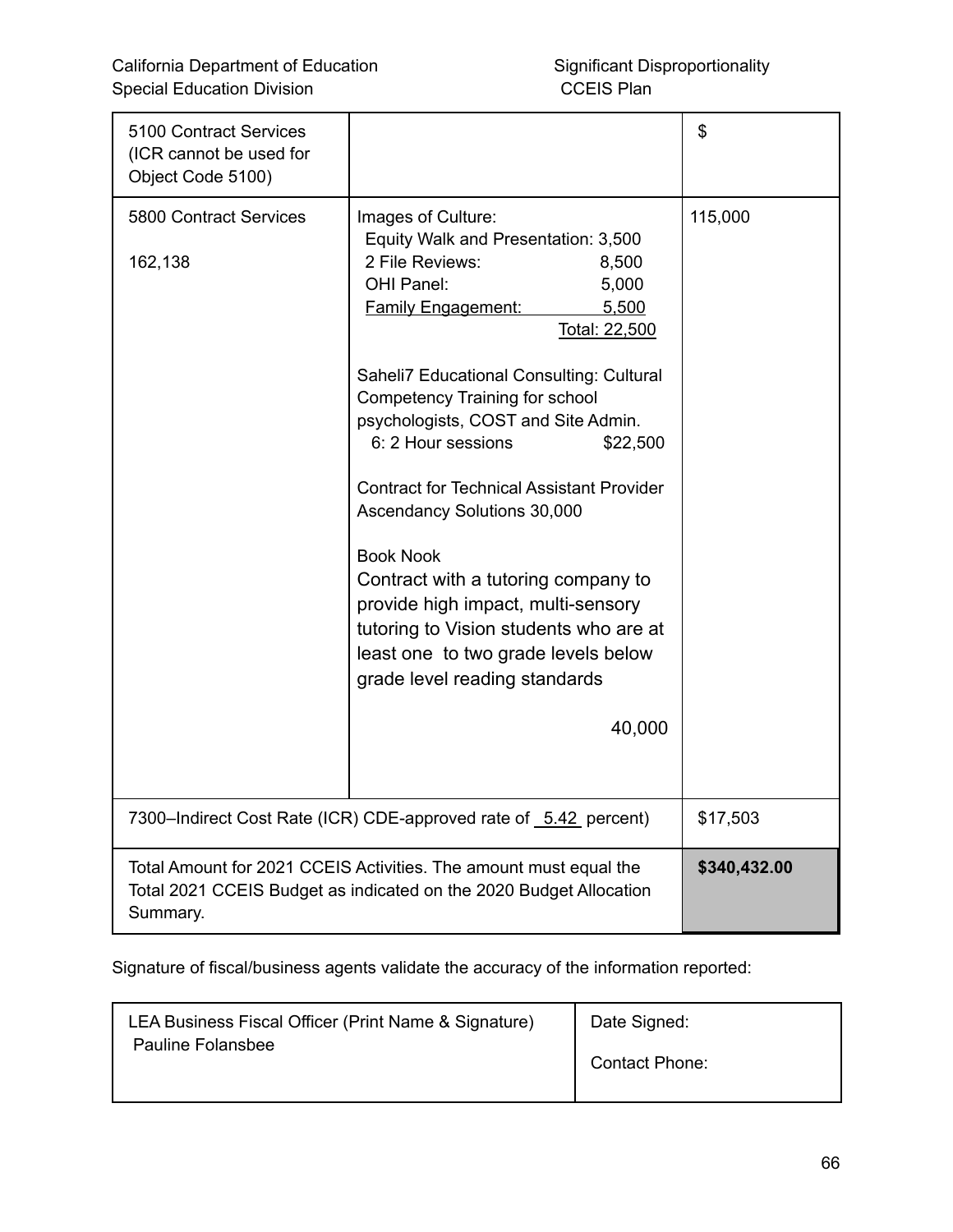| Date Signed:          |
|-----------------------|
| <b>Contact Phone:</b> |
|                       |

*Note: This budget will be revised after actual allocations are finalized. The form for documenting revisions to the budget is a standalone document available on the [CCEIS](https://padlet.com/spptap/clx6r968cm5949jx) Padlet*.

#### **PHASE FOUR: IMPLEMENTING, EVALUATING AND SUSTAINING**

#### **4.1 Implement Programmatic Improvement Action Plan**

List staff responsible for oversight of CCEIS activities (including submission of Progress Report and Quarterly Expenditure Reporting Forms). If these are submitted from different departments (such as business and program), two individuals may be identified.

| <b>Staff Name</b> | <b>Reports to Submit</b>                                                | Email                      |
|-------------------|-------------------------------------------------------------------------|----------------------------|
| Shawn Mansager    | X Progress Reports<br><b>Expenditure Reports</b><br><b>Both Reports</b> | shawnmansager@berkeley.net |
| Jinying Ma        | <b>Progress Reports</b><br>X Expenditure Reports<br><b>Both Reports</b> | Jinyingma@berkeley.net     |

4.2 Evaluate Effectiveness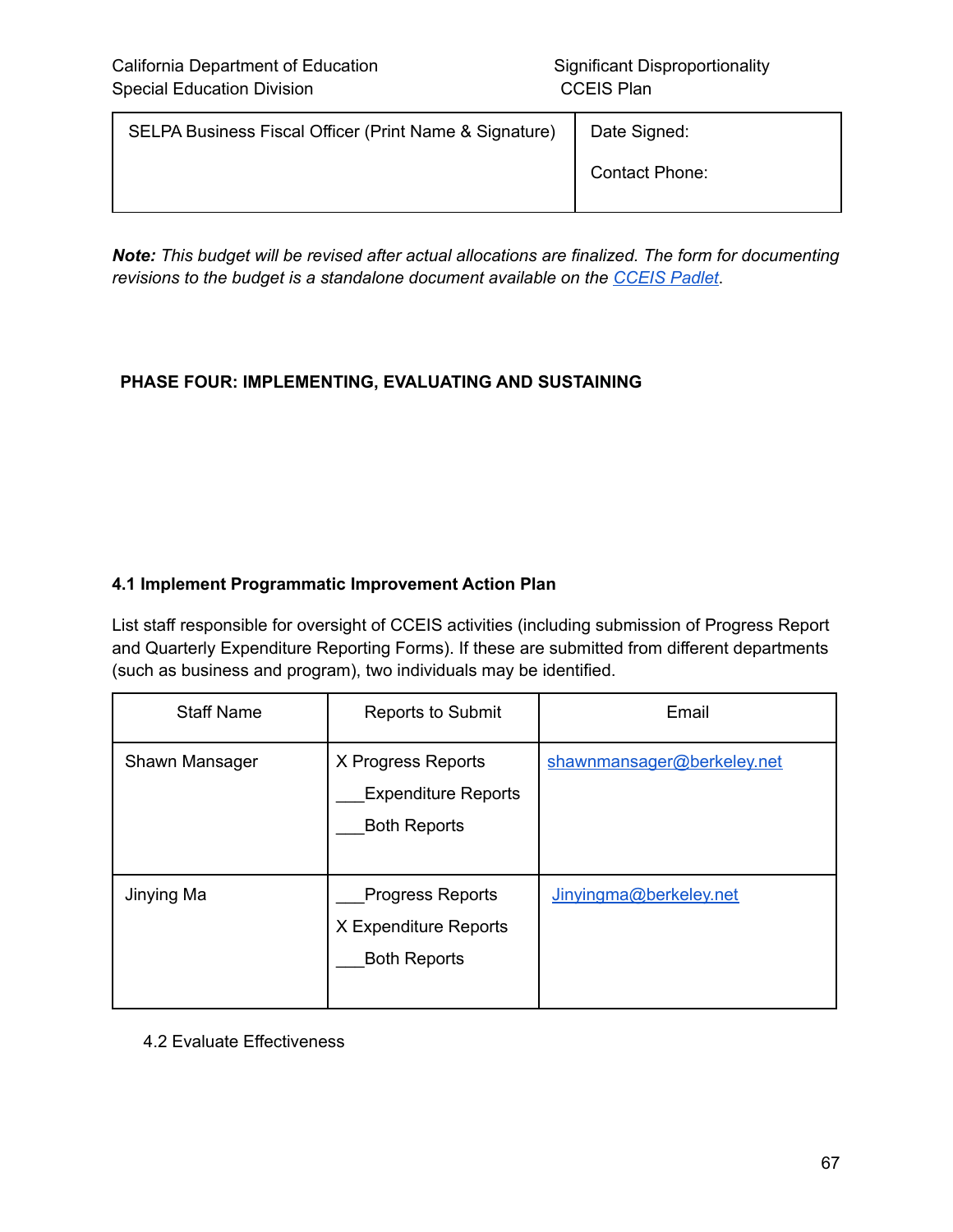Describe the process for ongoing collection and analysis of data related to the measurable outcomes outlined in the Programmatic Improvement Action Plan. This includes tracking of target students, sending out feedback surveys, gathering and sharing data with stakeholders, and adapting the action plan based on data.

The core and leadership teams will be responsible for collecting, reviewing, and analyzing data on a quarterly basis to make informed decisions and adjust the plan as appropriate.The data points will continue to be drawn from Infinite Campus, local assessment data, task completion data, participant data, family/ student surveys, and CDE Dashboard. Quarterly meetings with our Stakeholders will also be a source of analysis and adapting the plan as needed. The Vision students Independent Learning Plans the central focus in measuring overall the overall success of the intervention and support during the quarterly meetings.

#### *4.3 Build Supports and Sustainability*

Describe the process for adding support for sustainability of CCEIS activities that demonstrate success in reducing disproportionality. Consider LCFF/LCAP, blended funding, grant writing, and other funding sources.

In order to build support and sustainability, each of the action items is aligned with the district's LCAP goals.

Goal 1: Provide high quality classroom instruction and curriculum that promotes college and career readiness, ends racial predictability, and ensures that all systems are culturally and linguistically responsive to student needs.

Goal 2: Provide necessary and timely academic interventions to eliminate barriers to student success.

Goal 3: Ensure all school sites have safe, welcoming, and inclusive climates for all students and their families, so that all students are in their classes ready to learn.

Goal 4: Use local and state measures to assess student progress resulting from district programs in order to evaluate and improve planned actions and services.

This alignment will be sustained when writing the 2022-2023 LCAP and SPSAs for the Vision schools.

The Ed Services team will meet quarterly with the Leadership Team. The goal of these meetings is to ensure continued alignment of the CCEIS Plan with the district's LCAP and to examine data to explore the effectiveness of the activities in meeting the goals. Stakeholder meetings will be held quarterly to discuss data on the implementation of interventions and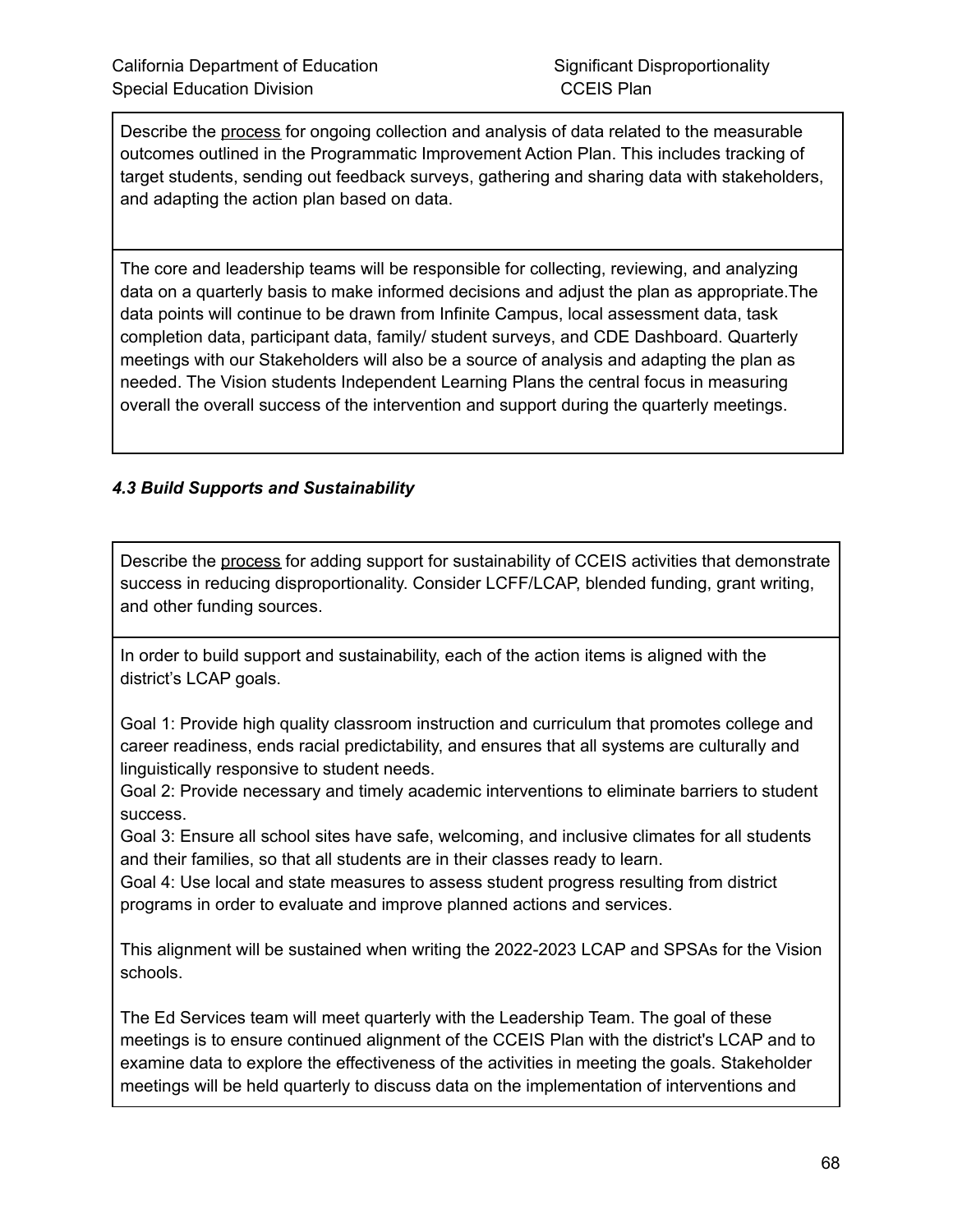activities at the sites. Activities in the CCEIS Plan are leading to sustainability since they develop the capacity of each school to maintain a robust multi-tiered system of support responsive to each student's behavior

and academic needs. The community of practice at each school will develop the coach, principal, teachers and school leadership team's capacity to work together to build this system. The work with implicit and explicit bias will support each site in determining how to make changes to the system to overcome biases for Black/AA students.

Funding will be reviewed in regards to the CCEIS plan's measurable outcomes' success in addressing disproportionality. Target data will be collected, reviewed, and analyzed on a quarterly basis to determine that measurable outcomes have been achieved to reduce disproportionality.

#### **4.4 Complete and Submit SPP-TAP Feedback Survey**

List staff responsible for completing and submitting survey provided by SPP-TAP at the end of the CCEIS period.

| <b>Staff Name</b> | <b>Title</b>                                      | <b>LEA/Agency</b>                 | <b>Email</b>               |
|-------------------|---------------------------------------------------|-----------------------------------|----------------------------|
| Ruben Aurelio     | Associate<br>Superintendent                       | <b>Berkeley</b><br>Unified        | rubenaurelio@berkeley.net  |
| Shawn Mansager    | Executive<br><b>Director Special</b><br>Education | <b>Berkeley</b><br><b>Unified</b> | shawnmansager@berkeley.net |

#### **CCEIS Plan Signatures**

By signing below, the authorized personnel validate the accuracy of the information reported and agree to implement the CCEIS Plan.

#### **Printed Name and Signature Date**

**Brent Stephens**

#### **LEA Superintendent**